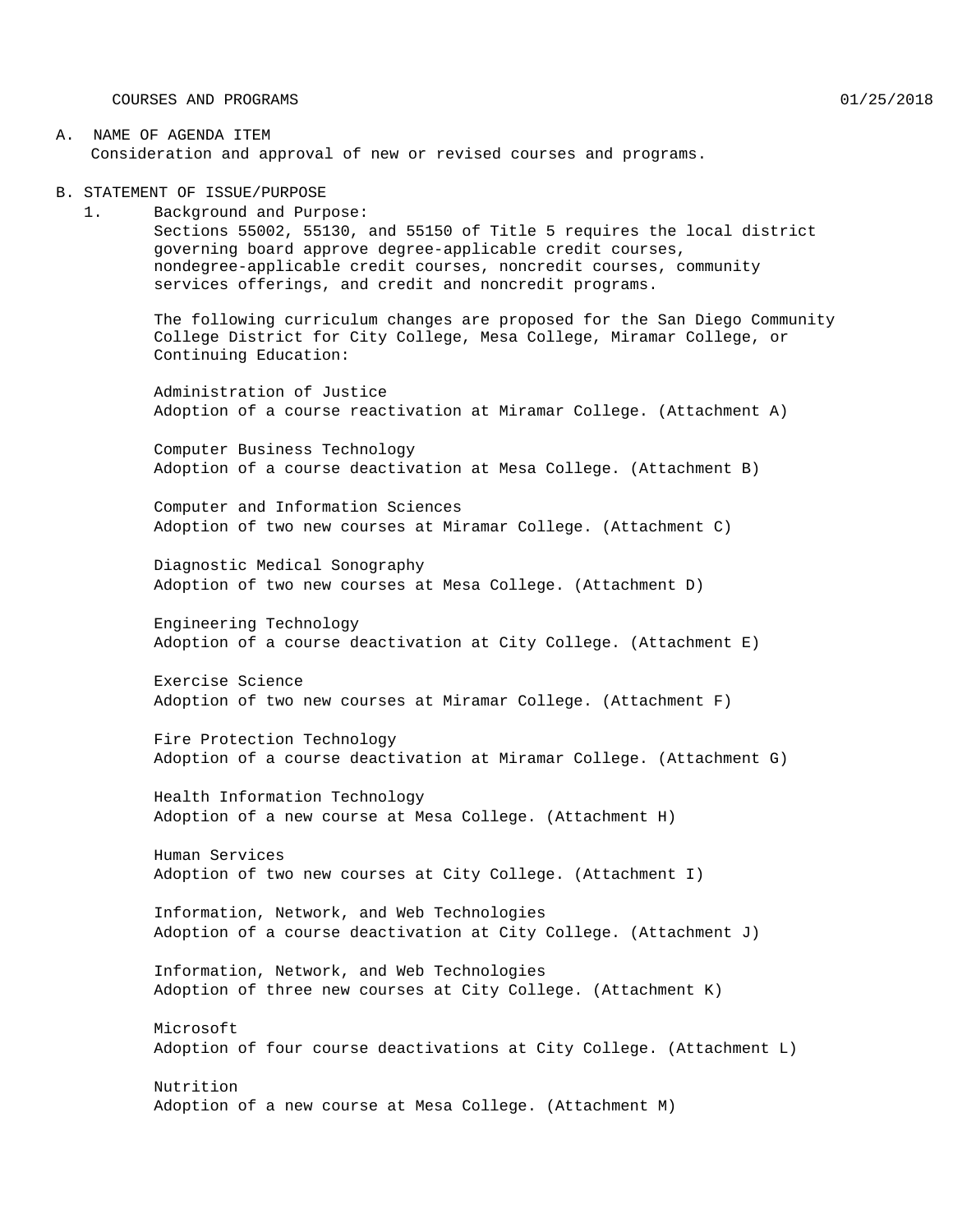#### COURSES AND PROGRAMS  $01/25/2018$

Radiologic Technology Adoption of a course deactivation at Mesa College. (Attachment N) Architecture Adoption of two program revisions at Mesa College. (Attachment O) Behavioral Sciences Adoption of a program revision at City College. (Attachment P) Business Studies Adoption of two new programs at City College. (Attachment Q) Business Studies Adoption of a program revision at City College. (Attachment R) Chicana and Chicano Studies Adoption of a program revision at City College. (Attachment S) Child Development Adoption of a program revision at Miramar College. (Attachment T) Computer Business Technology Adoption of a new program at Mesa College. (Attachment U) Computer Business Technology Adoption of a new program at City College. (Attachment V) Computer Business Technology Adoption of a program revision at Miramar College. (Attachment W) Computer Information Systems Adoption of two program revisions at City College. (Attachment X) Computer Information Systems Adoption of four new programs at City College. (Attachment Y) Dental Assisting (RDA, CDA) Adoption of two program revisions at Mesa College. (Attachment Z) Fashion Adoption of four program revisions at Mesa College. (Attachment AA) Fire Protection Technology Adoption of two program revisions at Miramar College. (Attachment BB) Humanities Adoption of a program revision at Mesa College. (Attachment CC) Liberal Arts and Sciences Adoption of two program revisions at Mesa College. (Attachment DD)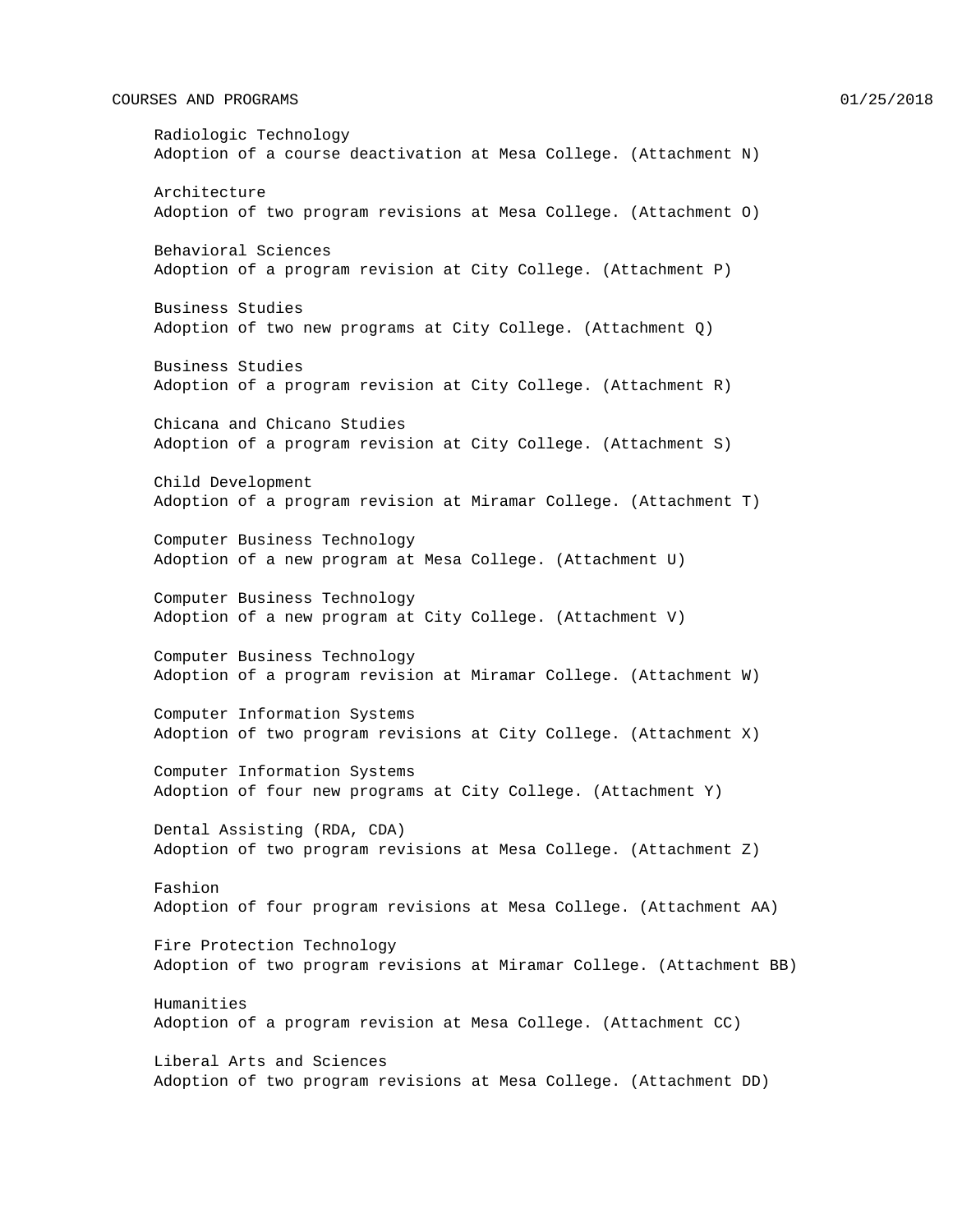#### COURSES AND PROGRAMS  $01/25/2018$

Manufacturing Engineering Technology Adoption of a program revision at City College. (Attachment EE) Marketing Adoption of two program revisions at Mesa College. (Attachment FF) Medical Assisting Adoption of two program revisions at Mesa College. (Attachment GG) Music Adoption of a program revision at Miramar College. (Attachment HH) Nutrition Adoption of a program revision at Mesa College. (Attachment II) Phlebotomy Adoption of a program revision at Mesa College. (Attachment JJ) Physical Therapist Assistant Adoption of a program revision at Mesa College. (Attachment KK) Radiologic Technology Adoption of two program revisions at Mesa College. (Attachment LL)

2. Cost and Funding: There is no additional cost to the District.

#### C. PROPOSAL

The Board of Trustees hereby grants authority to take the action outlined in Part A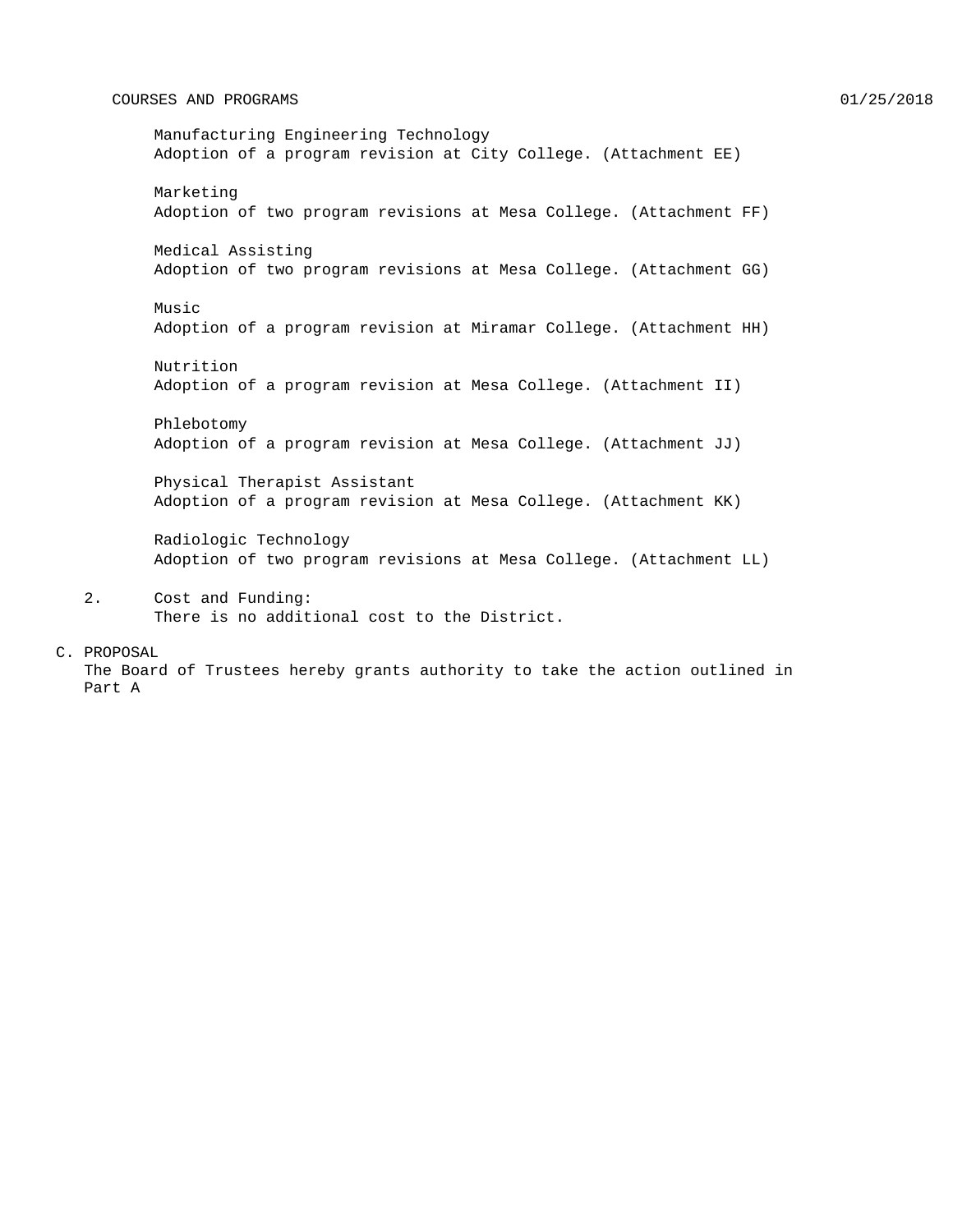Adoption of a course reactivation (with integration) at Miramar College.

Proposed course reactivation at Miramar College:

### **361L Less-Lethal Munitions Training (LLMT) 1 hour lecture, 7 - 15 hours lab, 0.2 units Grade Only**

*Prerequisite:* Administration of Justice 323A with a grade of "C" or better, or equivalent S.T.C. Certified Correctional Officer Core Course Academy or Administration of Justice 381, Administration of Justice 382, Administration of Justice 383, Administration of Justice 384, each with a grade of "C" or better, or equivalent Basic POST Certified Academy. This course provides training on the use of lesslethal munitions. Topics include safety guidelines; history and development; terminology; legal issues; use of force guidelines; employment techniques; and documentation. (FT) Not applicable to the Associate Degree.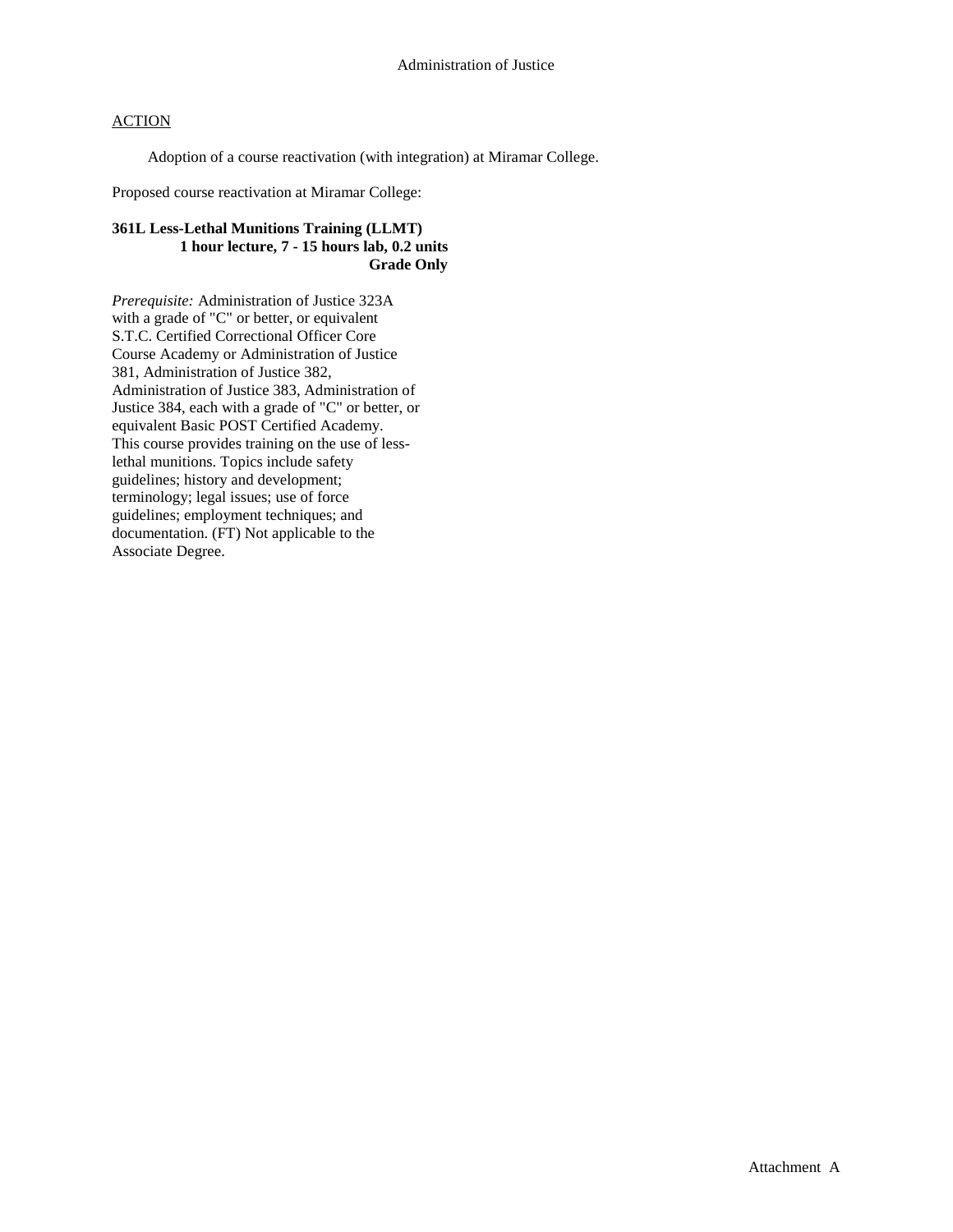Adoption of a course deactivation at Mesa College.

Proposed course deactivation at Mesa College:

#### **173 Introduction to E-Commerce 48 - 54 hours lecture, 3 units Grade Only**

*Advisory:* English 48 and English 49, each with a grade of "C" or better, or equivalent or Assessment Skill Levels R5 and W5; Computer Business Technology 114, Computer Business Technology 161, and Computer Business Technology 162, each with a grade of "C" or better, or equivalent. This is an introduction to current and emerging e-commerce technologies. Topics include Internet technology for business advantage; managing e-commerce funds transfer; reinventing the future of business through ecommerce; business opportunities in ecommerce; social, political, and ethical issues associated with e-commerce; and business plans for technology ventures. Students are involved in creating an e-commerce marketing plan. This course is intended for students seeking knowledge and experience in the realities of and potential for e-commerce. (FT) Associate Degree Credit & transfer to CSU.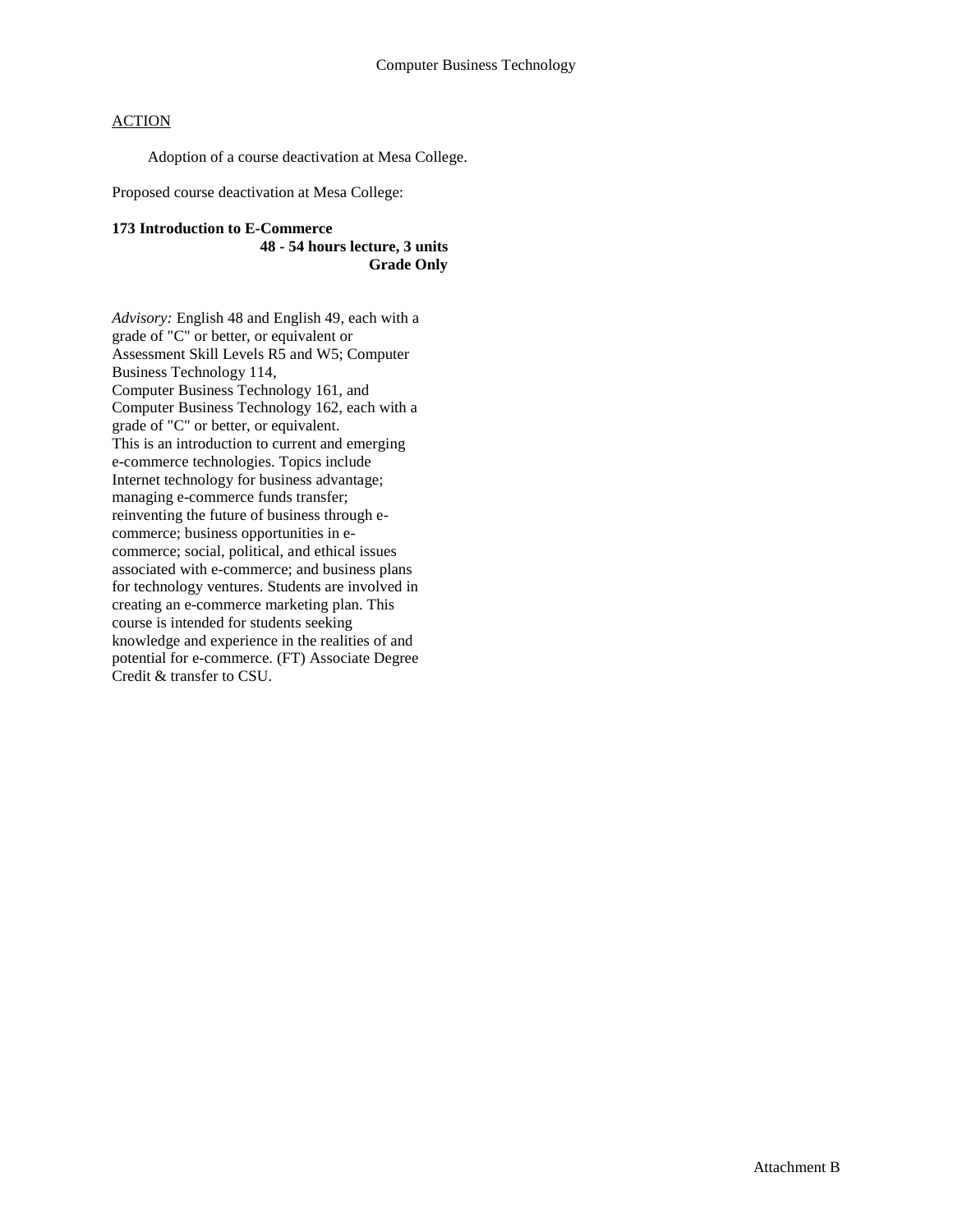Adoption of two new courses at Miramar College.

Proposed new courses at Miramar College:

### **211 Computer Organization and Assembly Language**

### **48 - 54 hours lecture, 48 - 54 hours lab, 4 units Grade Only**

*Advisory:* English 47A or English 48 and English 49, each with a grade of "C" or better, or equivalent or Assessment Skill Levels R5 and W5; Mathematics 38 with a grade of "C" or better, or equivalent or Assessment Skill Level M30.

This course is an introduction to the organization of modern digital computers and assembly language programming. Topics include language syntax; instruction set mnemonics; and segment, index, pointer, general purpose, and flag registers. A variety of memory addressing techniques are covered, as well as stack operations, particularly those associated with passing parameters to subroutine calls. Additional topics include machine architecture; memory addressing; input/output; interrupts; control structures; compiling; linking; and printer and disk interfaces. This course is intended for students majoring in computer and information sciences. (FT) Associate Degree Credit & transfer to CSU.

### **246 Discrete Mathematics for Computer Science**

**48 - 54 hours lecture, 3 units Grade Only**

*Prerequisite:* Mathematics 245 with a grade of "C" or better, or equivalent. This course is a continuation of discrete mathematics to include concepts and techniques used in computer science and related disciplines. Topics include theory of graphs, trees, boolean algebra, probability theory, and modeling computation. This course is intended for transfer students planning to major in computer science. (FT) Associate Degree Credit & transfer to CSU.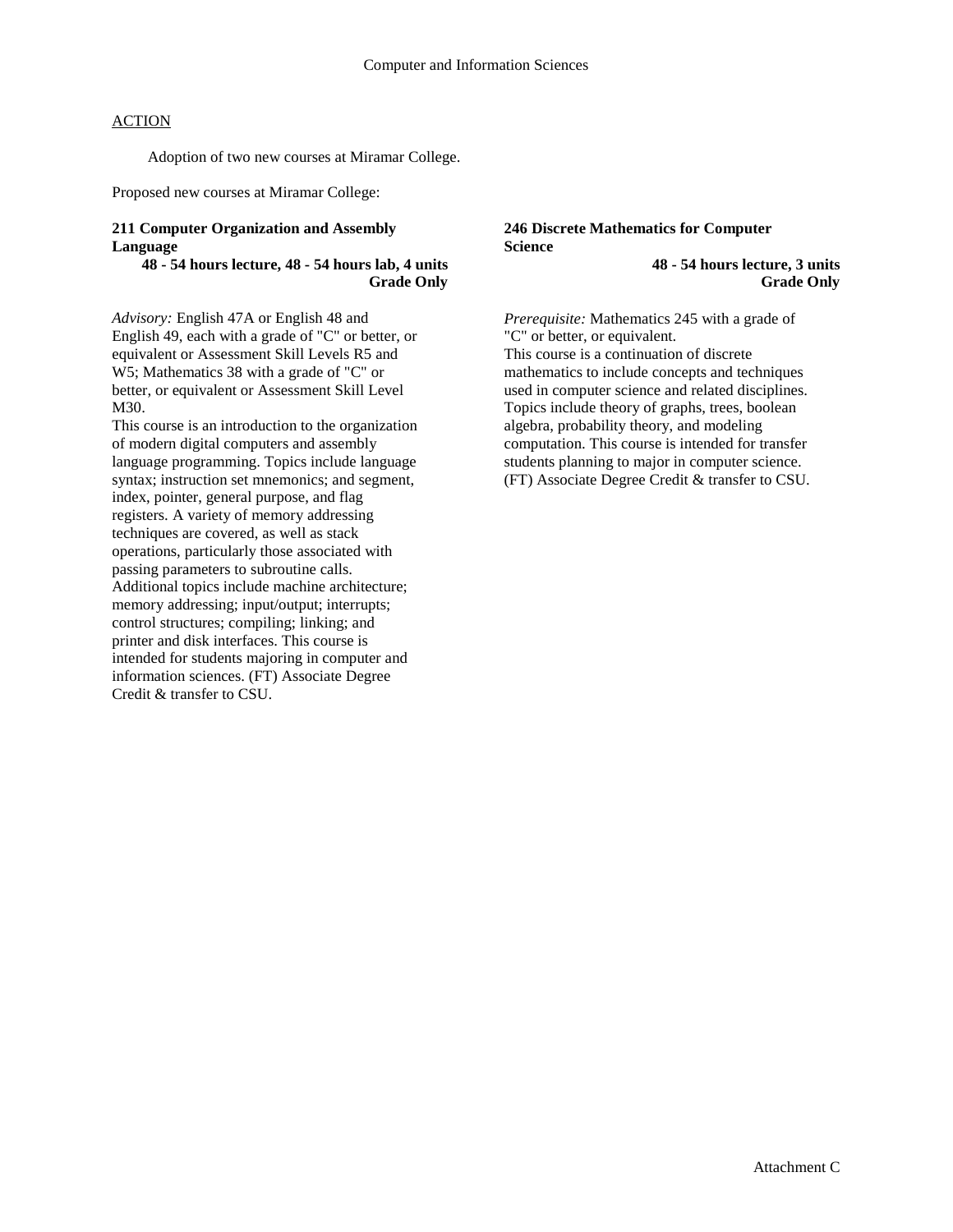Adoption of two new courses at Mesa College.

Proposed new courses at Mesa College:

**100L Sonography Physics and Instrumentation Laboratory 48 - 54 hours lab, 1 units Grade Only**

*Corequisite:* Diagnostic Medical Sonography 100.

*Limitation on Enrollment:* Special Admission must be admitted to program.

This course applies the theoretical knowledge that is the basis for ultrasound scanning, as well as the practical application of that knowledge. This course is designed for students enrolled in the Diagnostic Medical Sonography Program. (FT required) Associate Degree Credit & transfer to CSU.

#### **110 Introduction to Sonography 48 - 54 hours lecture, 3 units Grade Only**

*Limitation on Enrollment:* Special Admission must be admitted to program.

This course studies the origins and evolution of diagnostic medical sonography, the sonographer as a student, communication and critical thinking skills, sonographer safety issues, medical techniques and patient care, clinical assessments and sonographic procedures, legal and ethical aspects of sonography, the future of sonography, and professional development and leadership. This course is designed for students enrolled in the Diagnostic Medical Sonography Program. (FT required) Associate Degree Credit & transfer to CSU.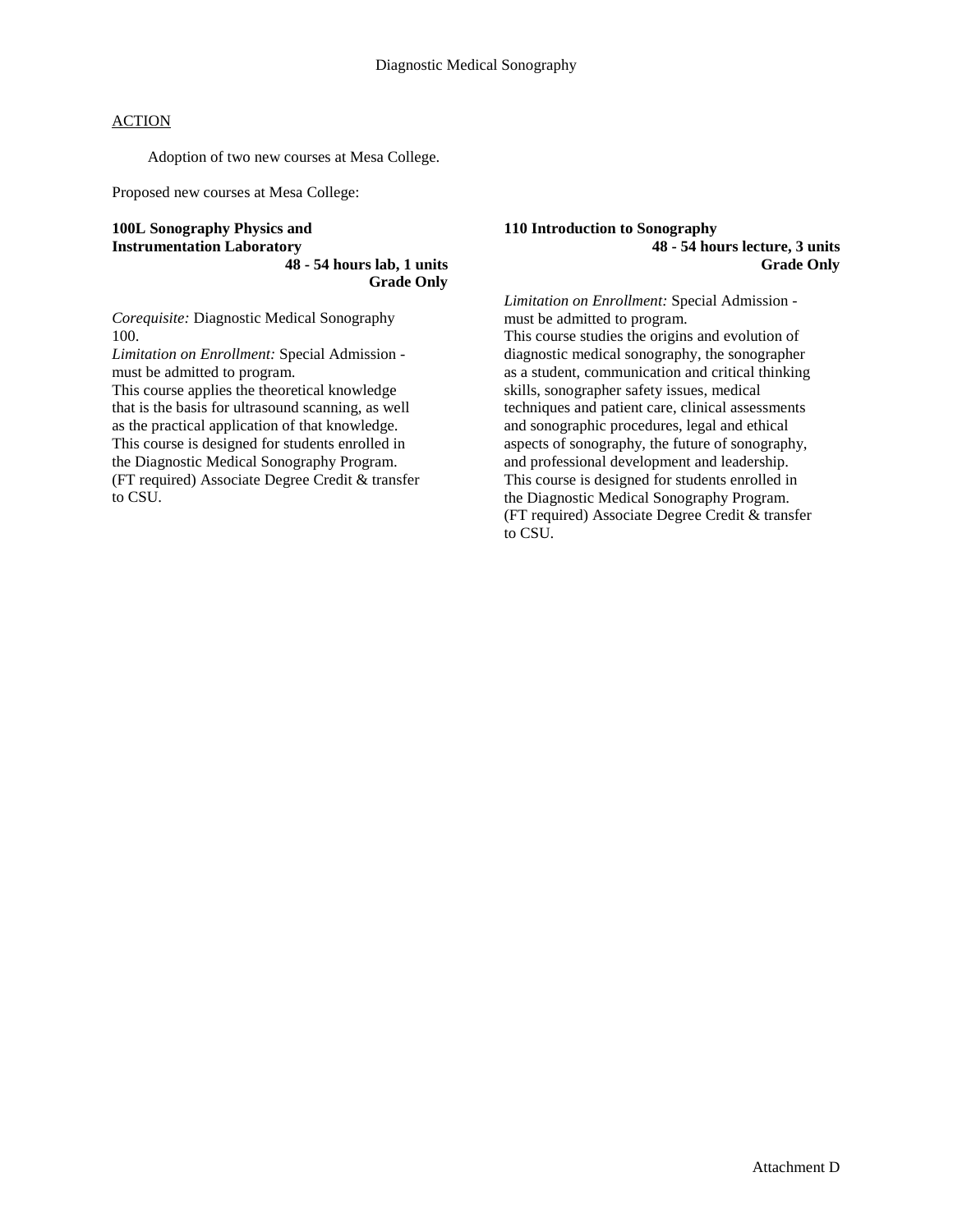Adoption of a course deactivation at City College.

Proposed course deactivation at City College:

### **110 Science for Technical Applications 48 - 54 hours lecture, 48 - 54 hours lab, 4 units Grade Only**

*Advisory:* English 48 and English 49, each with a grade of "C" or better, or equivalent or Assessment Skill Levels R5 and W5; Mathematics 46 with a grade of "C" or better, or equivalent or Assessment Skill Level M40.

This science course presents basic vocabulary, concepts and scientific techniques that are used to analyze and understand technical applications. Students are introduced to the language and tools of chemistry and physics. Students learn to interpret atomic structure, use the periodic table, classify and identify properties of common compounds, analyze chemical bonding and reactions, and relate technical applications to chemical properties. Students also learn to determine the effect of force on linear motion, analyze various physical phenomena, and analyze various forms of energy. This course is intended for beginning students who are enrolling in an engineering technology major. (FT) Associate Degree Credit & transfer to CSU. CSU General Education. IGETC. UC Transfer Course List.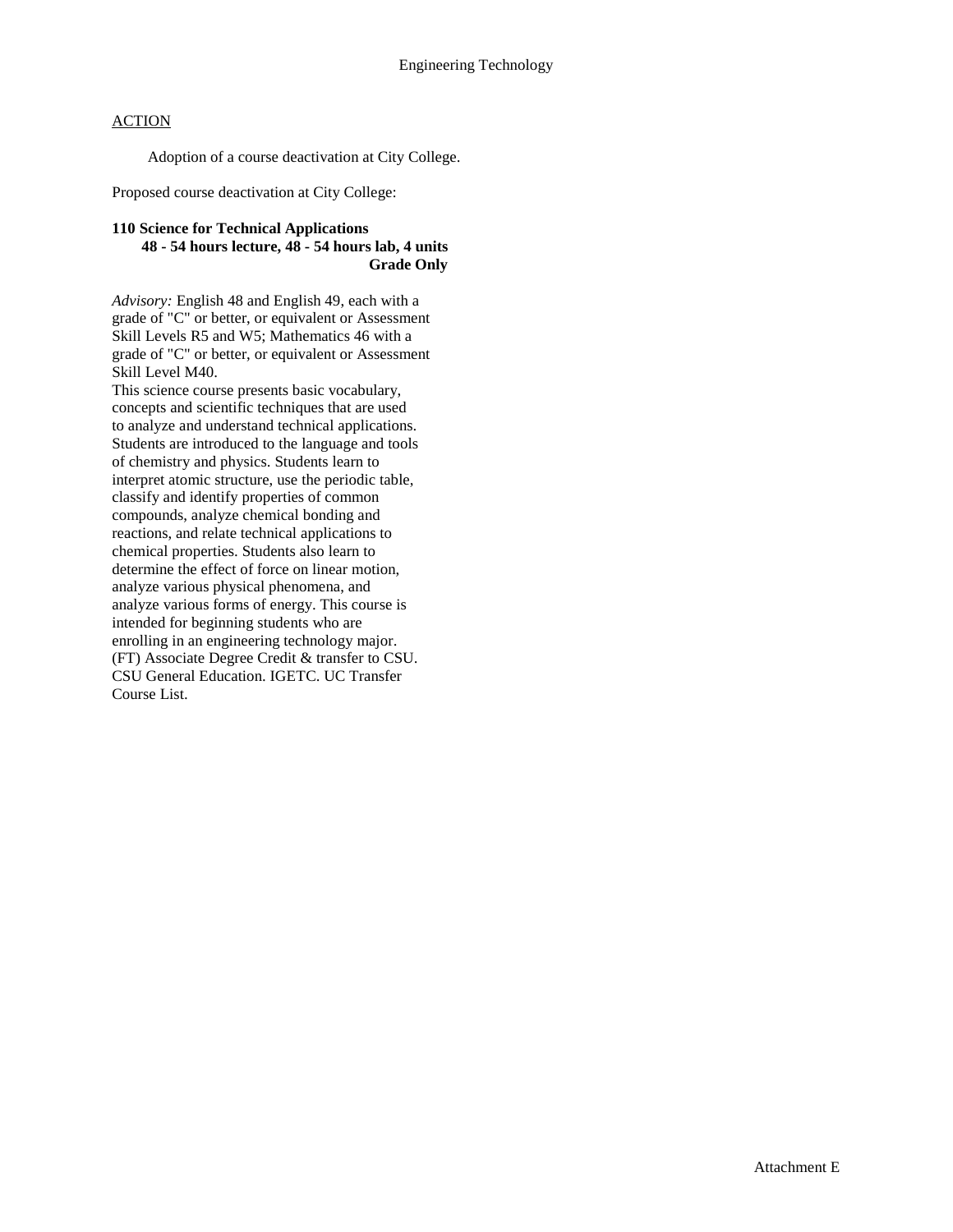Adoption of two new courses at Miramar College.

Proposed new courses at Miramar College:

#### **140C Boot Camp III**

### **32 - 54 hours lab, 0.5-1 units Grade Only**

*Advisory:* English 47A or English 48 and English 49, each with a grade of "C" or better, or equivalent or Assessment Skill Levels R5 and W5; Exercise Science 140B with a grade of "C" or better, or equivalent.

This course provides beginning students with intermediate level instruction in fundamental skills related to core and unilateral strength, stability, and performance. Topics include core stability, targeted functional training, and various training models and fitness plans derived from or inspired by military physical training techniques. This course is the third in a series of four boot camp physical training courses. It is intended for kinesiology majors and all students interested in comprehensive physical fitness training. All objectives are covered in this course whether offered for 0.5 or one unit. When this course is offered for one unit, the additional time is utilized for additional skills practice and refinement of exercise technique. (FT) Associate Degree Credit & transfer to CSU.

#### **140D Boot Camp IV 32 - 54 hours lab, 0.5-1 units Grade Only**

*Advisory:* English 47A or English 48 and English 49, each with a grade of "C" or better, or equivalent or Assessment Skill Levels R5 and W5; Exercise Science 140C with a grade of "C" or better, or equivalent.

This course provides intermediate students with advanced level instruction in skills related to core and unilateral strength, stability, and performance. Topics include core stability, targeted functional training, and various training models and fitness plans derived from or inspired by military physical training techniques. This course is the fourth in a series of four boot camp physical training courses. It is intended for kinesiology majors and all students interested in comprehensive physical fitness training. All objectives are covered in this course whether offered for 0.5 or one unit. When this course is offered for one unit, the additional time is utilized for additional skills practice and refinement of exercise technique. (FT) Associate Degree Credit & transfer to CSU.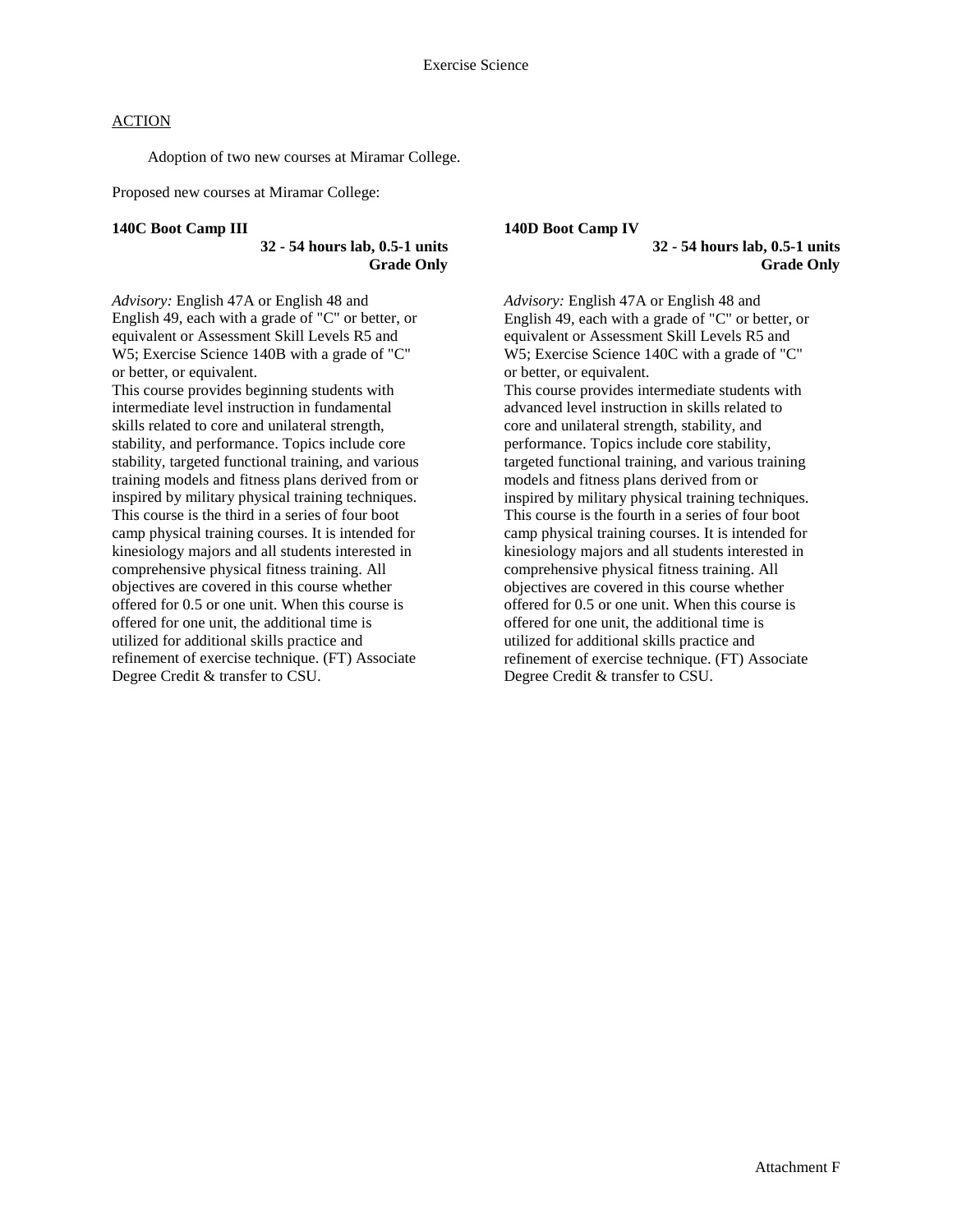Adoption of a course deactivation at Miramar College.

Proposed course deactivation at Miramar College:

### **361 Current Issues and Skills Maintenance for Professional Firefighters 4 - 40 hours lecture, 12 - 40 hours lab, 0.5-2.5 units Grade Only**

*Prerequisite:* Fire Protection Technology 381F with a grade of "C" or better, or equivalent. This course assesses, updates, and improves the knowledge, skills, and abilities of individual fire fighters and fire crews. It meets the requirements of the International Fire Service Training Association, Occupational Safety and Health Administration (OSHA), California Title 22, California State Fire Marshall, and San Diego Fire Department Training Division. Subjects include recent legislation and legal updates; technical subjects addressing social issues and skill proficiency training in fireground and rescue operations; emergency vehicle operations; hazardous materials training; and the Incident Command System. This course is intended for practicing firefighters. (FT) Not applicable to the Associate Degree.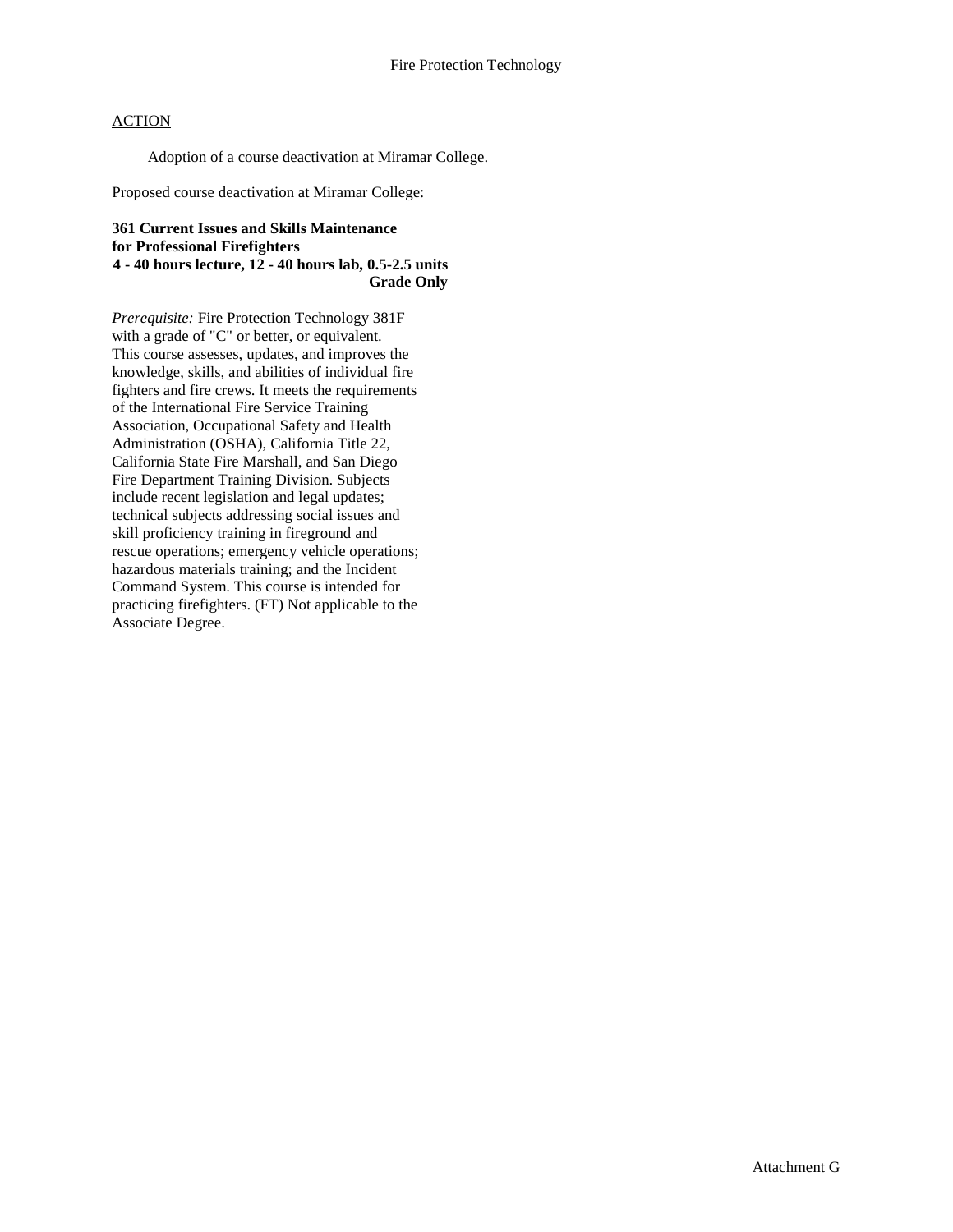Adoption of a new course at Mesa College.

Proposed new course at Mesa College:

### **256 Statistics for Healthcare 48 - 54 hours lecture, 3 units Grade Only**

*Prerequisite:* Mathematics 92 or Mathematics 96, each with a grade of "C" or better, or equivalent or Assessment Skill Level M50. *Limitation on Enrollment:* Special admission must be admitted to program. This course is an introductory study of statistics for health information technology. Emphasis is placed on the basic principles of data collection,

descriptive statistics, probability, confidence intervals, hypothesis testing, research methods, measures of central tendency and statistical analysis of hospital and non-acute facility health data. Calculation of Health Information Management department descriptive and inferential statistics are included. In addition, the course covers the calculation of specific vital statistics as well as discharge analysis reporting. There is instruction in the preparation of monthly and annual medical, administrative, and outside agency reports utilizing tables and graphs. Practice in the interpretation of statistical reports is also provided. This course is intended for students majoring in Health Information Technology or those interested in applied statistics. (FT required) Associate Degree Credit & transfer to CSU.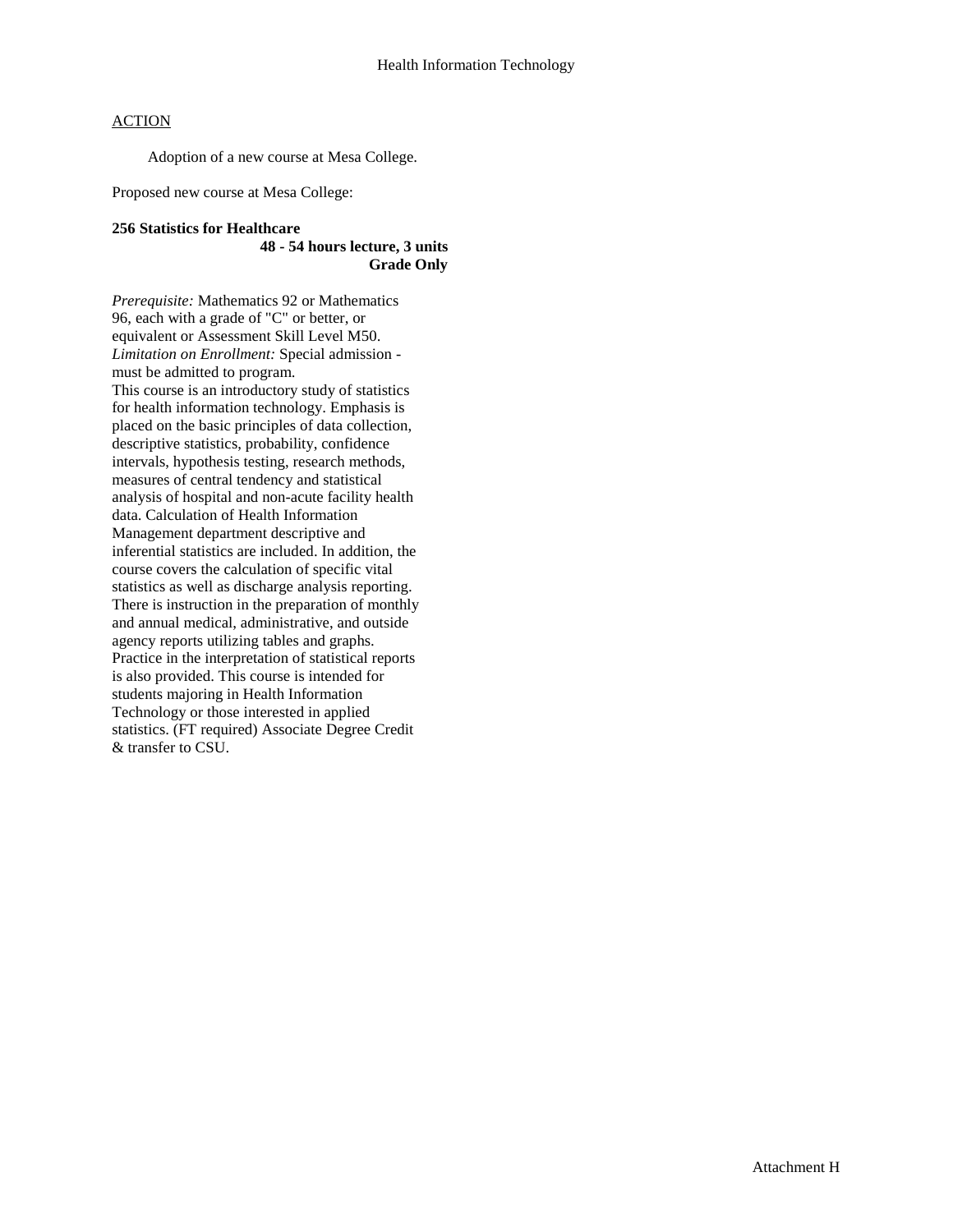Adoption of two new courses at City College.

Proposed new courses at City College:

#### **121 Practicum 1: Core Competencies 48 - 54 hours lecture, 3 units Grade Only**

*Advisory:* Human Services 103 with a grade of "C" or better, or equivalent. This course is a practical application of the skills and tools required to work in the community. Emphasis is placed on in-class practice of Community Health Work (CHW) core competencies particularly regarding communication skills, leadership skills, group facilitation skills, health education skills, advocacy skills, individual and community assessment skills and self-care practices. Students may develop and execute an individual project and take part in a group project. This course is designed for Human Services students and anyone interested in community organizing. (FT) Associate Degree Credit & transfer to CSU. **122 Practicum 2: Field Work 32 - 36 hours lecture, 2 units Grade Only**

*Corequisite:* Human Services 270. *Advisory:* Human Services 121 with a grade of "C" or better, or equivalent. This course is designed to mentor students enrolled in a field placement course and provides the opportunity to discuss and analyze their experiences while performing their roles and responsibilities as Community Health Workers (CHWs) in the field. Emphasis is placed on application of knowledge especially in the areas of healthy lifestyles, preventive care, community development, team participation, and health behavior modification. (FT) Associate Degree Credit & transfer to CSU.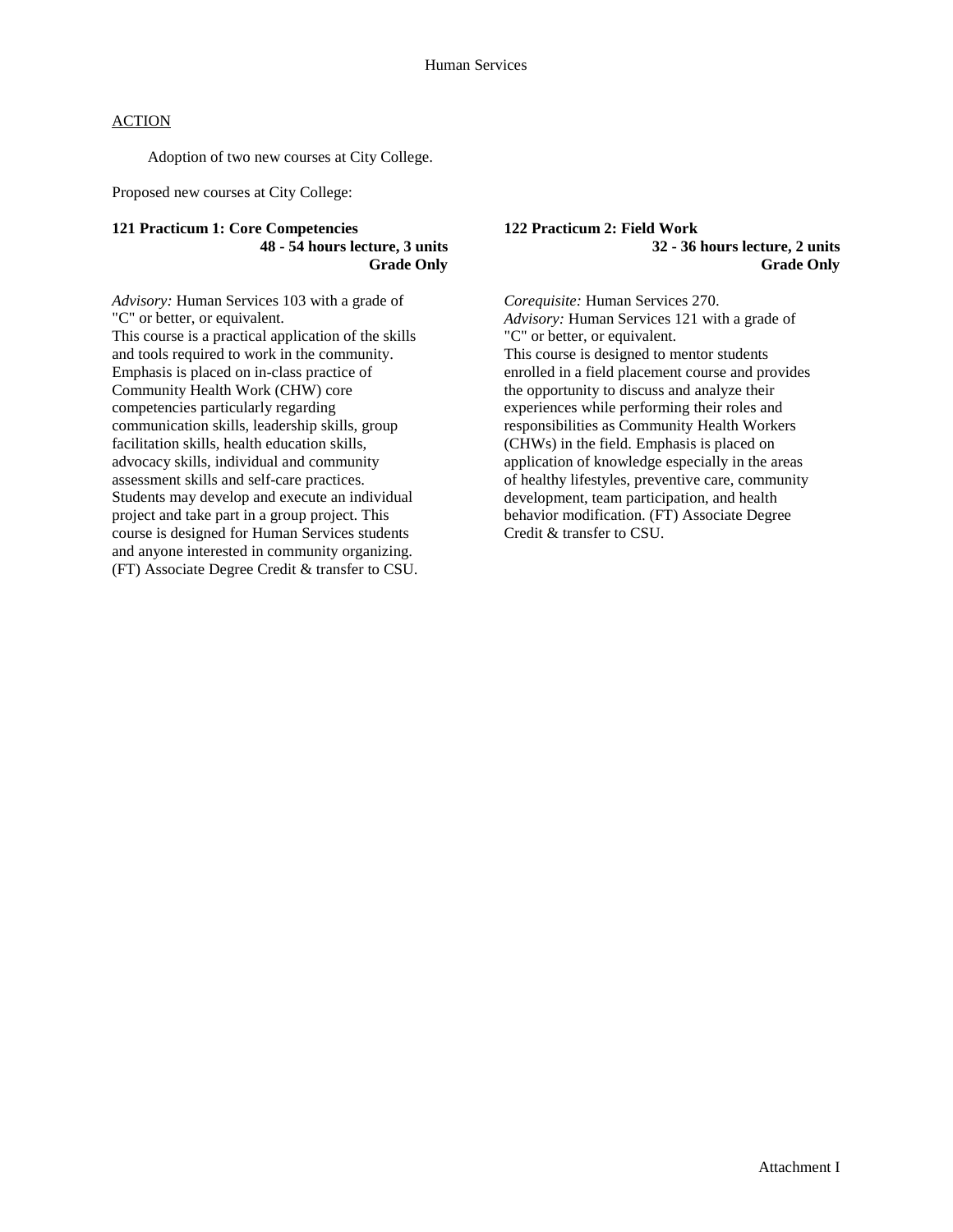Adoption of a course deactivation at City College.

Proposed course deactivation at City College:

#### **110 Desktop Support Technician I 32 - 36 hours lecture, 48 - 54 hours lab, 3 units Grade Only**

*Advisory: Completion of or concurrent enrollment in* Information, Network, and Web Technologies 100 with a grade of "C" or better, or equivalent. This course prepares students with the knowledge and skills required to take and pass the first Microsoft Desktop Support Technician exam (Exam 70-685). Students completing this course are prepared for an entry level position in

the desktop support industry. (FT) Associate

Degree Credit & transfer to CSU.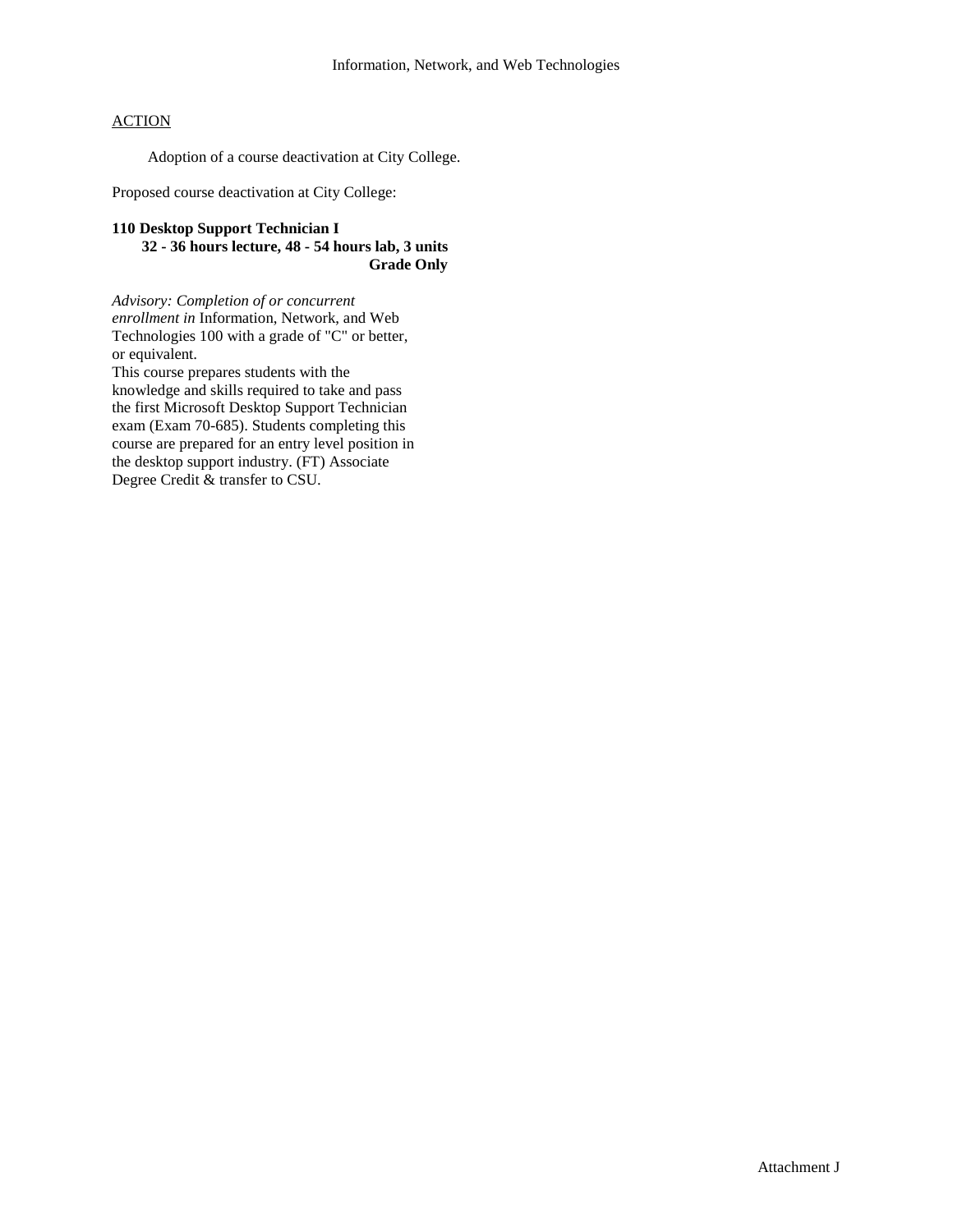Adoption of three new courses at City College.

Proposed new courses at City College:

### **113 Designing and Deploying Microsoft Exchange Server**

#### **16 - 18 hours lecture, 72 - 81 hours lab, 2.5 units**

**Letter Grade or Pass/No Pass Option** *Advisory:* English 47A or English 48 and English 49, each with a grade of "C" or better, or equivalent or Assessment Skill Levels R5 and W5; Information, Network, and Web Technologies 111 and Information, Network, and Web Technologies 112, each with a grade of "C" or better, or equivalent.

This is a project-oriented course that provides students with the knowledge and skills necessary to install, configure, and administer a Microsoft Exchange Server. Emphasis is placed on managing messaging and connection security, message recovery, and monitoring and troubleshooting the Microsoft Exchange Server. Course content follows the Microsoft Official Academic Course curriculum and is intended to prepare students to take the Microsoft Server exam (70-345) of the Microsoft Certified Solutions Expert (MCSE): Productivity certification. (FT) Associate Degree Credit & transfer to CSU.

#### **170 Cybersecurity Analyst+ (CSA+) Certification Training 24 - 27 hours lecture, 72 - 81 hours lab, 3 units Grade Only**

*Advisory:* English 101 with a grade of "C" or better, or equivalent or Assessment Skill Levels R6 and W6; Information, Network, and Web Technologies 120 and Information, Network, and Web Technologies 140, each with a grade of "C" or better, or equivalent. This is a project-oriented course that focuses on security analytics and practical use of security tools in real-world scenarios. Emphasis is placed on four major domains: Threat Management, Vulnerability Management, Cyberincident Response, and Security Architecture and Tool Sets. Topics range from reconnaissance to incident response and forensics, while focusing heavily on scenario-based learning. This course follows the official Computing Technology Industry Association (CompTIA) curriculum and is designed for students who plan to take the CompTIA CSA+ exam. CompTIA CSA+ certification meets the ISO 17024 standard and is approved by U.S. Department of Defense to fulfill Directive 8140/8570.01-M requirements. (FT) Associate Degree Credit & transfer to CSU.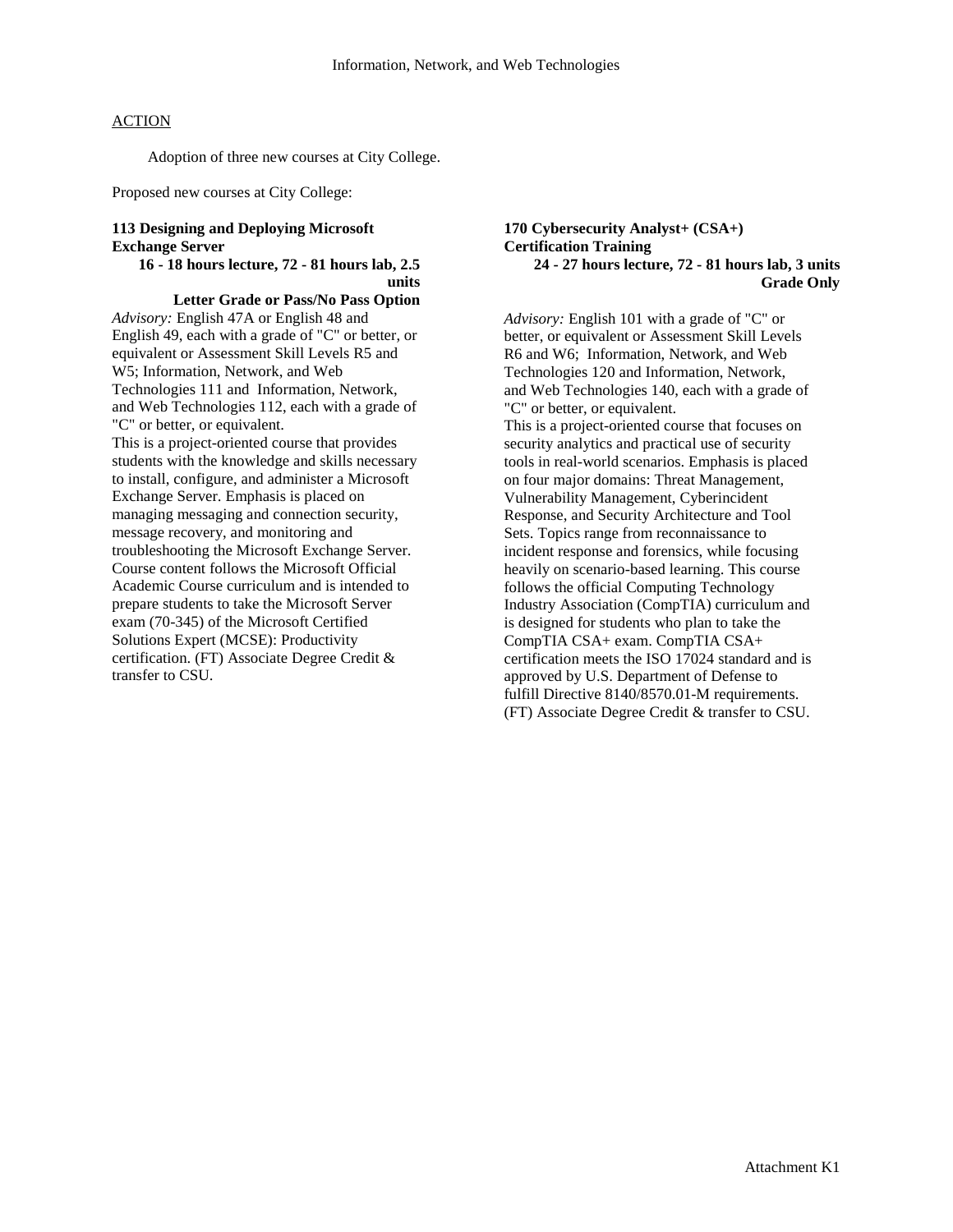### **210 Introduction to Computer Forensics Investigation**

### **32 - 36 hours lecture, 48 - 54 hours lab, 3 units Letter Grade or Pass/No Pass Option**

*Advisory:* English 101 with a grade of "C" or better, or equivalent or Assessment Skill Levels R6 and W6; Information, Network, and Web Technologies 100 and Information, Network, and Web Technologies 120, each with a grade of "C" or better, or equivalent. This course is an introduction to the methodologies used to conduct a digital forensics investigation in accordance to the objectives of the International Association of Computer Investigative Specialists (IACIS) certification. Emphasis is placed on building a solid foundation by introducing digital forensics to those who are new to the field. Topics include an overview of computer forensics certifications, computer investigation processes, computer forensics tools, understanding disk structures, operating systems boot processes, data acquisition/analysis, technical writing, and testifying as an expert witness. This course is intended for students who have a thorough understanding of computer and networking basics. (FT) Associate Degree Credit & transfer to CSU.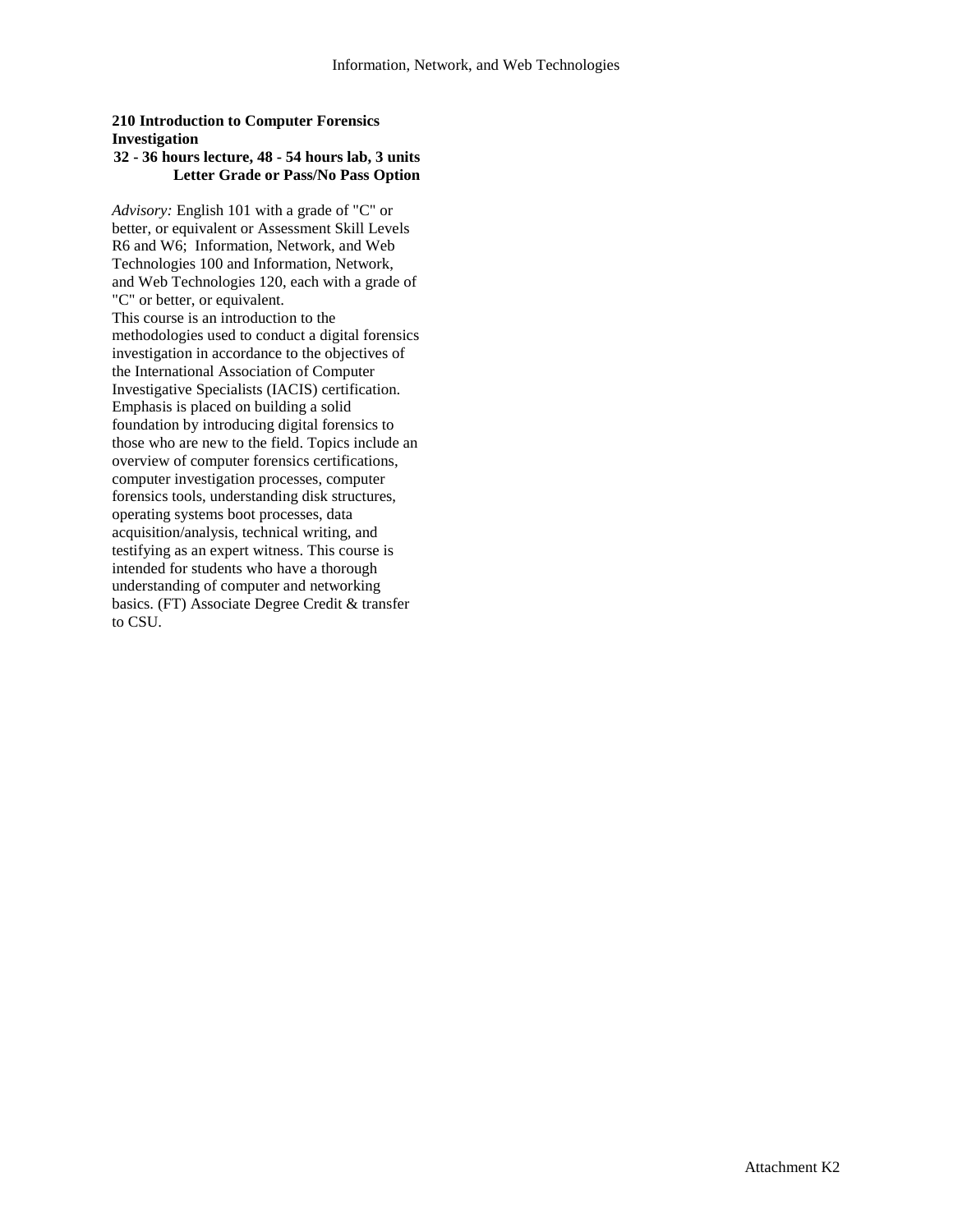Adoption of four course deactivations at City College.

Proposed course deactivations at City College:

### **130 Configuring Microsoft Windows Client 16 - 18 hours lecture, 72 - 81 hours lab, 2.5 units Grade Only**

*Advisory:* Information, Network, and Web Technologies 100 with a grade of "C" or better, or equivalent.

This course provides students with the knowledge and skills to install and configure Windows desktops and to configure mobile computers and applications that run on Windows in a network environment. Course content follows the Microsoft Official Academic Course curriculum and is intended to prepare students to take the Microsoft Client component of the Microsoft Certified IT Professional (MCITP) and Microsoft Certified Technology Specialist (MCTS) certification exam. (FT) Associate Degree Credit & transfer to CSU.

#### **132 Windows Server Network Infrastructure, Configuring**

### **24 - 27 hours lecture, 72 - 81 hours lab, 3 units Letter Grade or Pass/No Pass Option**

This course provides students with the knowledge and skills to configure and troubleshoot a Windows server network infrastructure. Students learn how to configure secure network access, implement fault tolerant storage technologies, secure servers and maintain update compliance. Course content follows the Microsoft Official Academic Course curriculum and is intended to prepare students to take the Microsoft Client component of the Microsoft Certified IT Professional (MCITP) and Microsoft Certified Technology Specialist (MCTS) certification exam. (FT) Associate Degree Credit & transfer to CSU.

#### **137 Windows Server Active Directory, Configuring 16 - 18 hours lecture, 72 - 81 hours lab, 2.5 units Letter Grade or Pass/No Pass Option**

This course provides students with the knowledge and skills to configure Active Directory (AD) Domain Services in a distributed environment, implement group policies, perform back and restore, and monitor and troubleshoot AD related issues. Students also learn to configure identity and access solutions with Windows Server 2008 AD. Course content follows the Microsoft Official Academic Course curriculum and is intended to prepare students to take the Microsoft Server 2008 Active Directory Configuring Exam 70-640 required for the Microsoft Certified Technology Specialist (MCTS) and Microsoft Certified IT Professional (MCITP) certifications, Enterprise Administrator and Server Administrator. (FT) Associate Degree Credit & transfer to CSU.

### **160 Microsoft Exchange Server, Configuring 16 - 18 hours lecture, 72 - 81 hours lab, 2.5 units Letter Grade or Pass/No Pass Option**

*Prerequisite:* Microsoft 132 with a grade of "C" or better, or equivalent. This course provides students with the knowledge and skills necessary to install, configure and administer a Microsoft Exchange Server. Emphasis is placed on managing messaging and connection security, message recovery, and monitoring and troubleshooting the Microsoft Exchange Server. Course content follows the Microsoft Official Academic Course curriculum and is intended to prepare students to take the Microsoft Server component of the Microsoft Certified Technology Specialist (MCTS) and the Microsoft Certified IT Professional (MCITP) certification exam (70- 236). (FT) Associate Degree Credit & transfer to

CSU.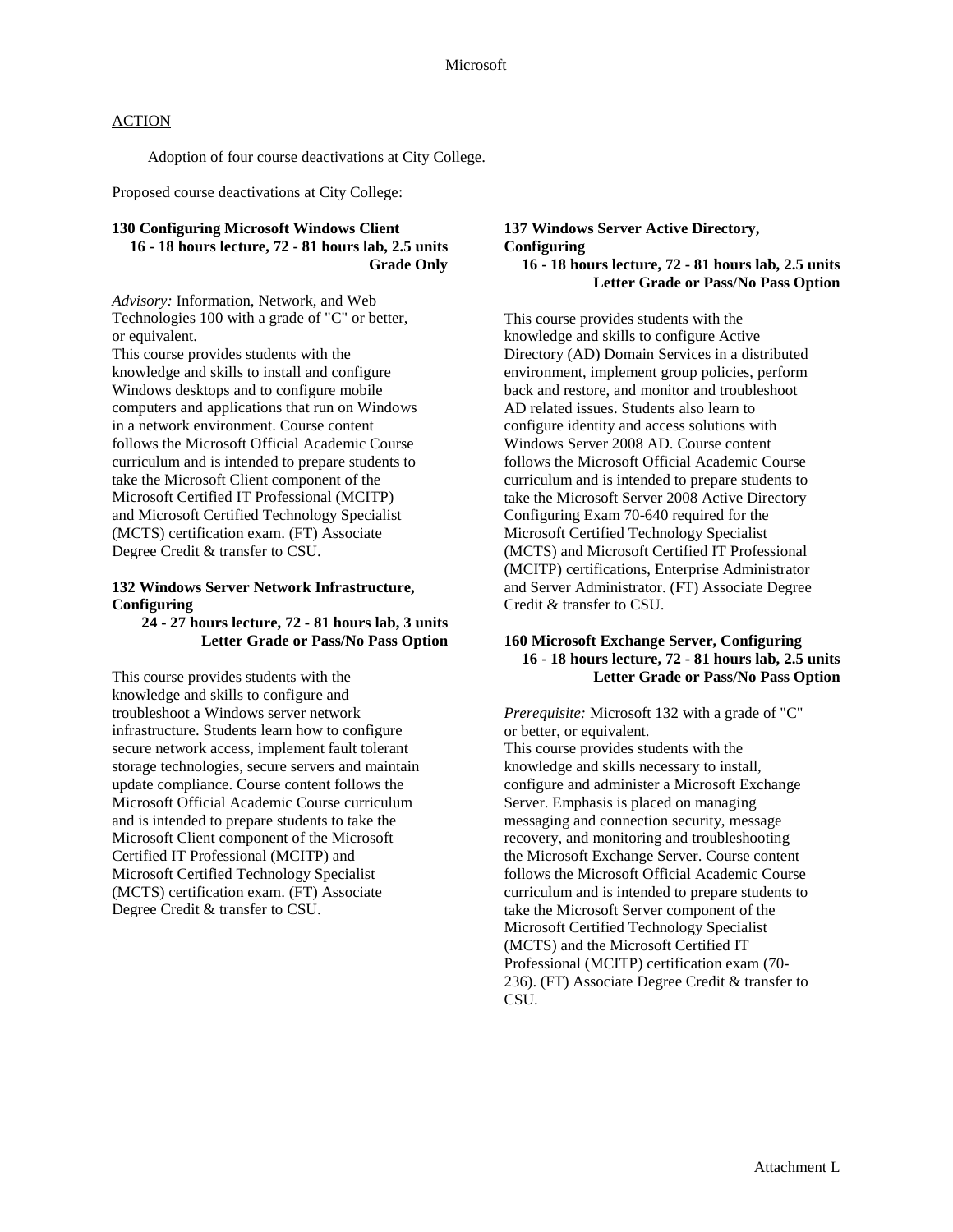Adoption of a new course at Mesa College.

Proposed new course at Mesa College:

## **50 Introduction to Dietetic Services in Healthcare**

**48 - 54 hours lecture, 3 units Grade Only**

*Advisory:* English 47A or English 48 and English 49, each with a grade of "C" or better, or equivalent or Assessment Skill Levels R5 and W5; Mathematics 38 with a grade of "C" or better, or equivalent or Assessment Skill Level M30.

This course is an introduction to basic nutrition and the relationship of nutrition to diet therapy. Topics include the classes of nutrients; process of digestion, absorption, and transport; nutrition assessment of individuals with various diseases and/or conditions and related therapeutic diets.. This course is designed for students enrolled in the Dietary Manager Certificate program. (FT) Associate Degree Credit only and not Transferable.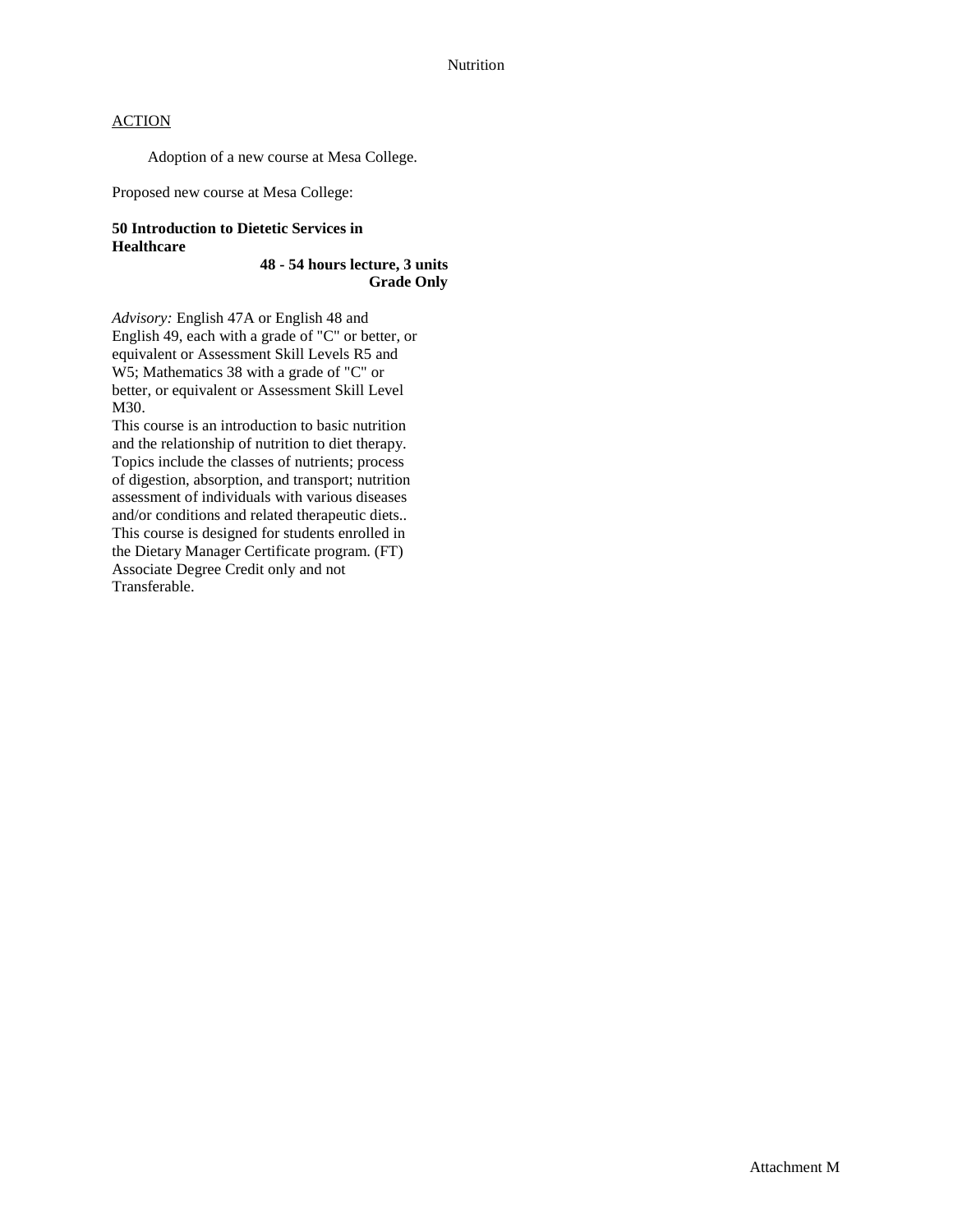Adoption of a course deactivation at Mesa College.

Proposed course deactivation at Mesa College:

#### **251C Directed Clinical Practice**

#### **225 - hours other, 3 units Grade Only**

*Prerequisite:* Radiologic Technology 251A with a grade of "C" or better, or equivalent. *Corequisite:* Radiologic Technology 201. *Limitation on Enrollment:* Special Admission must be admitted to program. This course is not open to students with previous credit for Radiologic Technology 251B. This course is designed to give radiologic technology students supervised clinical experience. The focus is placed on the safe, legal, ethical and effective application of procedures used in obtaining diagnostic radiographs of the vertebral column; digestive, urinary, hepatobiliary and reproductive systems. This course also fosters the development of communication skills, interpersonal relationships and professionalism required for the healthcare field. Supervision is shared by the staff of the clinical site and college faculty. (FT) Associate Degree Credit & transfer to CSU.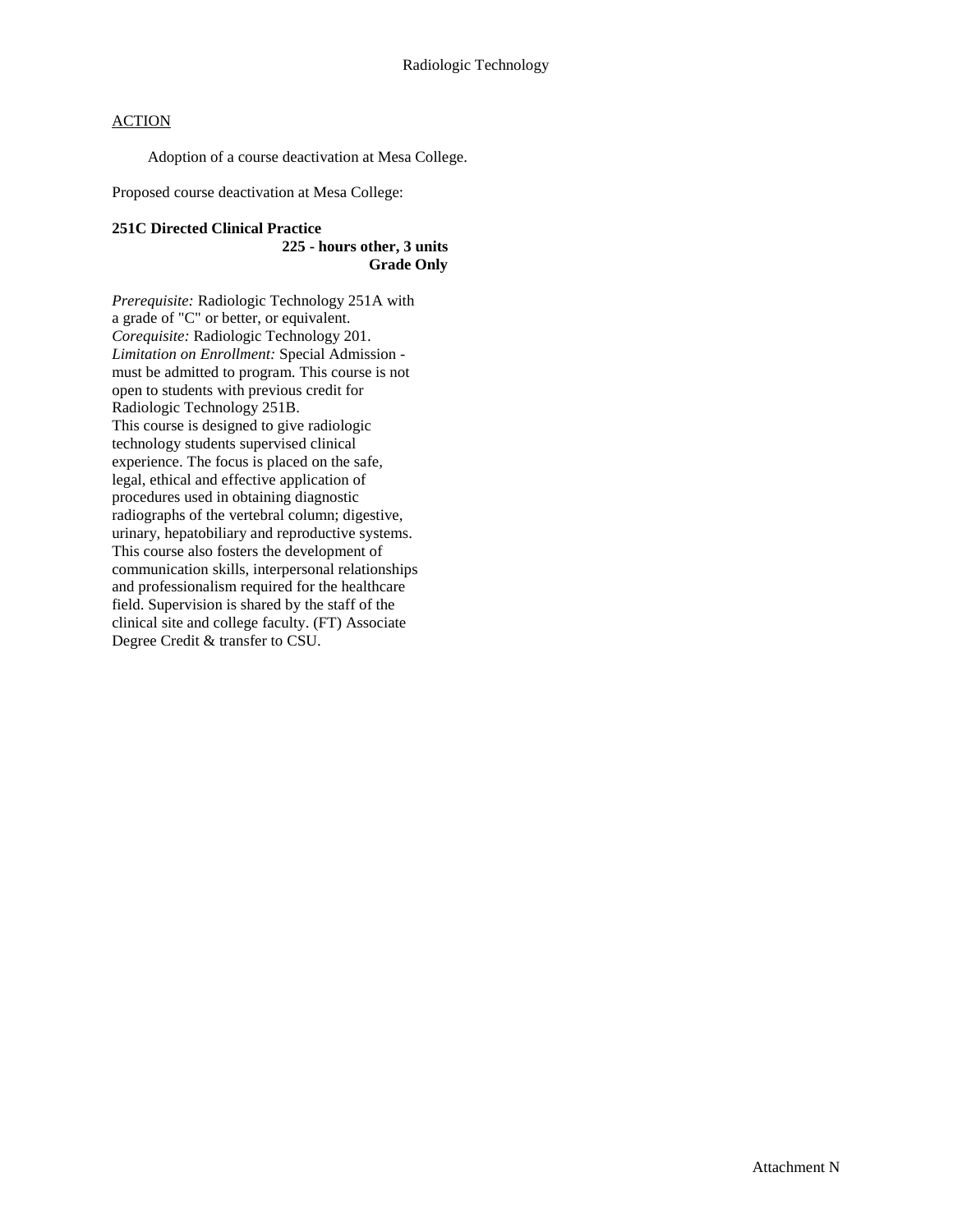Adoption of two program revisions at Mesa College.

Proposed program revisions at Mesa College:

## **Associate of Science Degree Architecture Technician**

| <b>Courses Required for the Major:</b>           | Units |
|--------------------------------------------------|-------|
| ARCH 100 Graphic Design Communication I2         |       |
|                                                  |       |
| ARCH 103 Introduction to Architecture and        |       |
|                                                  |       |
| <b>ARCH 104 Introduction to Architecture and</b> |       |
|                                                  |       |
|                                                  |       |
|                                                  |       |
| ARCH 115 Architectural Model Making 2            |       |
| ARCH 130 Materials of Construction 3             |       |
| <b>ARCH 141 Architectural Construction</b>       |       |
|                                                  |       |
| <b>ARCH 251 Site Design, Topography and</b>      |       |
|                                                  |       |
|                                                  |       |

**Total Units = 25 23**

## **Associate of Science Degree Architecture Design**

| <b>Courses Required for the Major:</b><br><b>Units</b> |  |
|--------------------------------------------------------|--|
| ARCH 100 Graphic Design Communication I2               |  |
| <b>ARCH 103 Introduction to Architecture and</b>       |  |
|                                                        |  |
| <b>ARCH 104 Introduction to Architecture and</b>       |  |
|                                                        |  |
| ARCH 126 History of Ancient World                      |  |
| Architecture or                                        |  |
| ARCH 127 History of World Architecture:                |  |
| Renaissance Through Contemporary 3                     |  |
| ARCH 170 Architectural Design4                         |  |
| ARCH 172 Architectural Design II 4                     |  |
| ARCH 173 Environmental Design: Urban and               |  |
|                                                        |  |
| ARCH 175 Advanced Architectural Design I  5            |  |
| <b>ARCH 180A Advanced Architectural</b>                |  |
|                                                        |  |
| <b>ARCH 220 Graphic Design Communication</b>           |  |
|                                                        |  |
| <b>ARCH 221 Graphic Design Communication</b>           |  |
|                                                        |  |
| ARCH 226 Architectural Theory3                         |  |
| ARCH 231 Sustainability in the Built                   |  |
|                                                        |  |
|                                                        |  |

**Total Units = 40 41**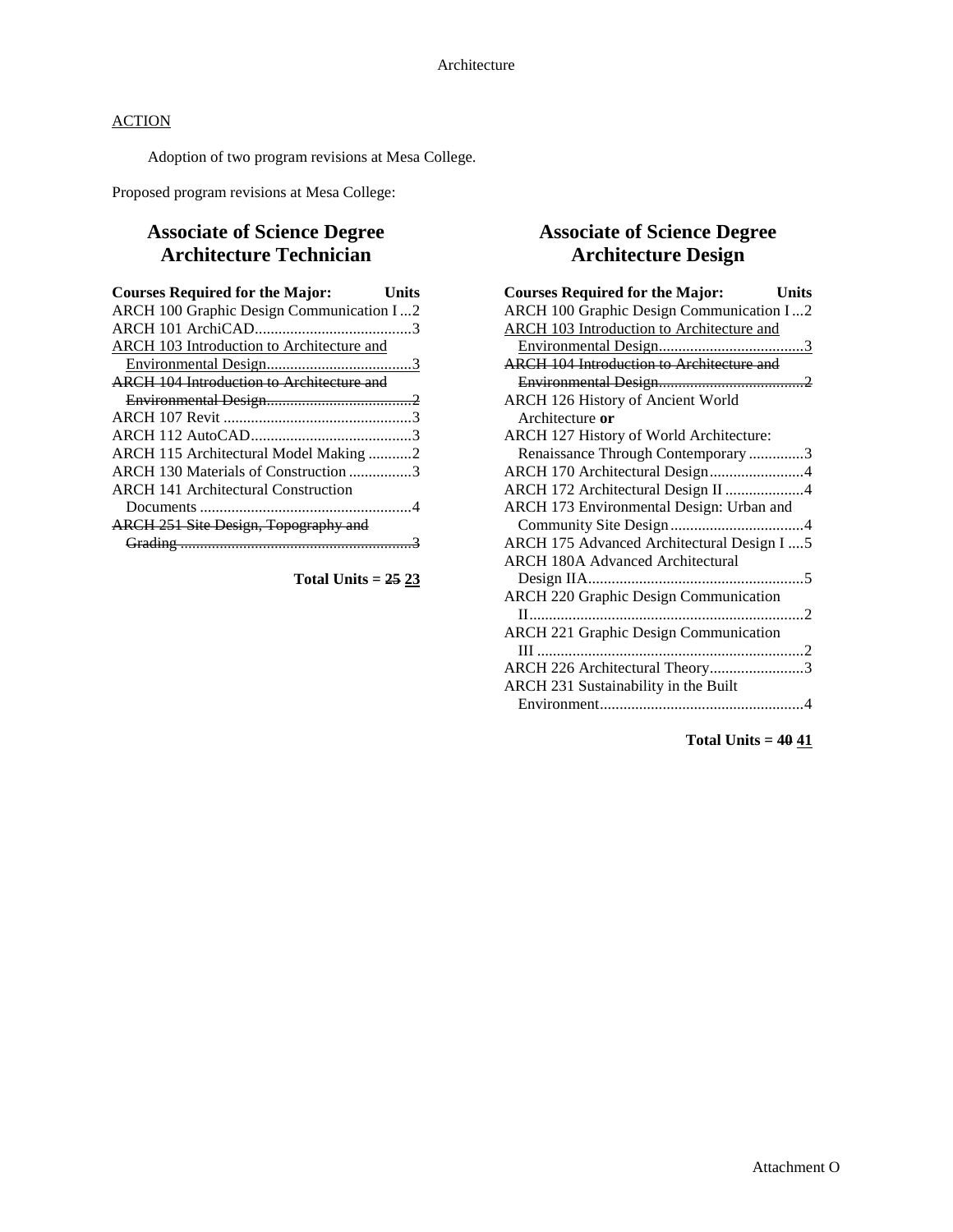Adoption of a program revision at City College.

Proposed program revision at City College:

## **Certificate of Achievement Community Health Work**

| <b>Courses Required for the Major:</b><br>Units |
|-------------------------------------------------|
| HUMS 103 Introduction to Community Health       |
| Work                                            |
| -Introduction to Community Health Work3         |
| HUMS 111 Introduction to Chronic Disease3       |
| HUMS 118 Diversity and Cultural                 |
|                                                 |
| HUMS 121 Practicum 1: Core Competencies  3      |
| HUMS 122 Practicum 2: Field Work 2              |
| PSYC 130 Introduction to Community              |
|                                                 |
| HUMS 270 Work Experience 1-4                    |
| <b>HUMS 095 Public Assistance and Benefits</b>  |
|                                                 |
| <b>HUMS 112 Community Service Practicum3</b>    |
|                                                 |
| PSYC 101 General Psychology3                    |
| PSYC 230 Psychology of Lifespan                 |
|                                                 |

**Total Units = 16 18-21**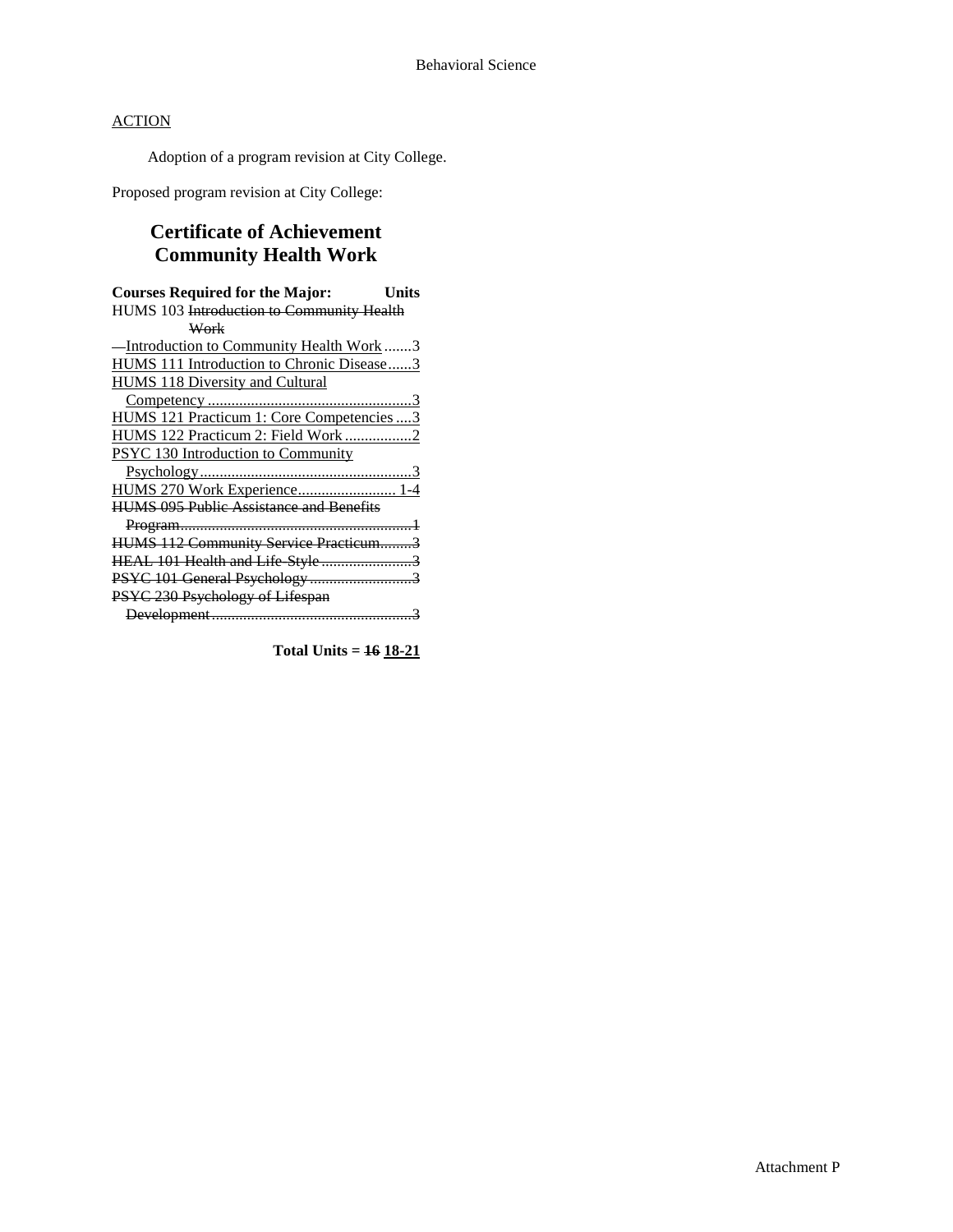Pursuant to Section 78016 of the Education Code, the following is a program review summary: Certificate of Performance, Certified Public Accountant Preparatory Program

| A.              | Labor Market Information <sup>1</sup> : | The annual average number of persons employed in the Certified<br>Public Accountant Preparatory program area was 29,830 in the 2014<br>employment year (projected through 2024). Approximately 2,257 new<br>job openings are projected through 2014-2024. |
|-----------------|-----------------------------------------|-----------------------------------------------------------------------------------------------------------------------------------------------------------------------------------------------------------------------------------------------------------|
| B.              | Duplication <sup>2</sup> :              | None.                                                                                                                                                                                                                                                     |
| $\mathcal{C}$ . | Effectiveness <sup>3</sup> :            | Program area OR the projected enrollment of 100 for 2017-2018 in the<br>new program area.                                                                                                                                                                 |

- 1. State of California Employment Development Department, Industry and Occupational Employment Data Estimated Employment: 2014-2024, Accountant services & related occupations; State of California Employment Development Department, Occupational Employment Data: 2014-2024, Annual Openings, Accountant services & related occupations
- 2. 2017-2018 catalogs and websites for Region 10 Community Colleges
- 3. City College School of Business, Information Technology, & Cosmetology Enrollment expectations

## **ACTION**

Adoption of a new program at City College.

Proposed new program at City College:

## **Certificate of Performance Certified Public Accountant Preparatory Program**

| <b>Courses Required for the Major:</b> | <b>Units</b> |
|----------------------------------------|--------------|
| ACCT 119 Accounting Ethics3            |              |
| ACCT 125 Government & Not-for-Profit   |              |
|                                        |              |
| ACCT 135 Principles of Auditing 3      |              |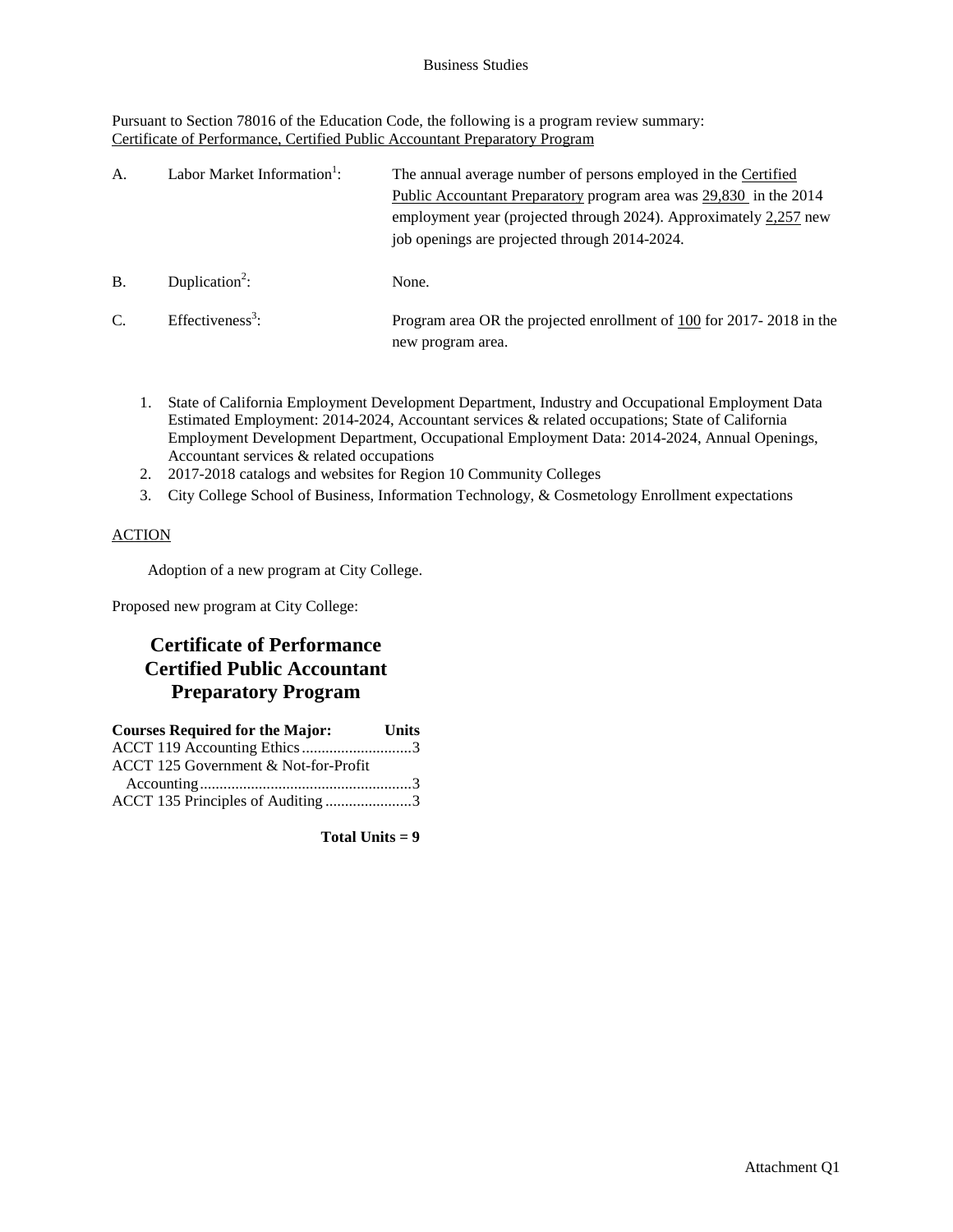Pursuant to Section 78016 of the Education Code, the following is a program review summary: Certificate of Performance, Customer Relationship Management Program

| A.            | Labor Market Information <sup>1</sup> : | The annual average number of persons employed in the Customer<br>Relationship Management program area was 21,440 in the 2014<br>employment year (projected through 2024). Approximately 772 new<br>job openings are projected through 2014-2024. |
|---------------|-----------------------------------------|--------------------------------------------------------------------------------------------------------------------------------------------------------------------------------------------------------------------------------------------------|
| <b>B.</b>     | Duplication <sup>2</sup> :              | None.                                                                                                                                                                                                                                            |
| $\mathcal{C}$ | $Effectiveness3$ :                      | Program area OR the projected enrollment of 250 for 2017-2018 in the<br>new program area.                                                                                                                                                        |

- 1. State of California Employment Development Department, Industry and Occupational Employment Data Estimated Employment: 2014-2024, Customer Service & related occupations; State of California Employment Development Department, Occupational Employment Data: 2014-2024, Annual Openings, Customer Service & related occupations
- 2. 2017-2018 catalogs and websites for Region 10 Community Colleges
- 3. City College School of Business, Information Technology, & Cosmetology Enrollment expectations

## **ACTION**

Adoption of a new program at City College.

Proposed new program at City College:

## **Certificate of Performance Customer Relationship Management**

| <b>Courses Required for the Major:</b>     | <b>Units</b> |
|--------------------------------------------|--------------|
| BUSE 102 Introduction to Customer Service3 |              |
| MARK 105 Professional Selling 3            |              |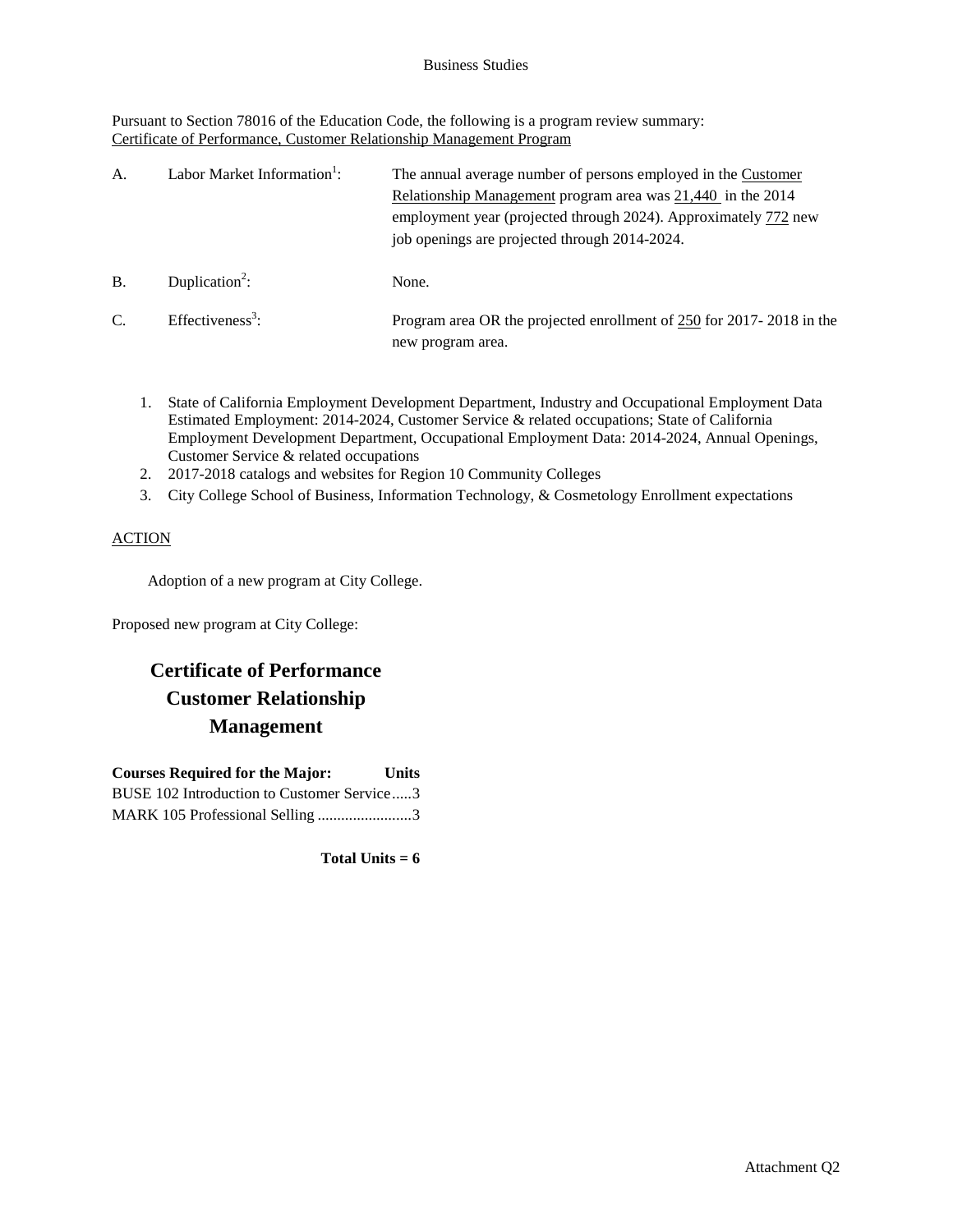Adoption of a program revision at City College.

Proposed program revision at City College:

## **Associate of Science Degree Small Business Accounting Accounting**

| <b>Courses Required for the Major:</b><br><b>Units</b> |  |
|--------------------------------------------------------|--|
| ACCT 102 Basic Accounting 3                            |  |
| ACCT 116A Financial Accounting 4                       |  |
| ACCT 116B Managerial Accounting 4                      |  |
| <b>ACCT 150 Computer Accounting</b>                    |  |
|                                                        |  |
| <b>BUSE 092 Introduction to Business</b>               |  |
| Communication or                                       |  |
| BUSE 119 Business Communications3                      |  |
|                                                        |  |
| or                                                     |  |
| CBTE 143 Intermediate Microsoft Excel or               |  |
|                                                        |  |
| <b>ACCT 120 Federal Income Tax 3</b>                   |  |
| ACCT 121 California Income Tax 1                       |  |
| <b>ACCT 128A Small Business Accounting</b>             |  |
|                                                        |  |
| <b>ACCT 128B Small Business Accounting</b>             |  |
|                                                        |  |
| BIOL 101 Issues in Environmental Science &             |  |
|                                                        |  |
| BUSE 101 Business Mathematics 3                        |  |
| ENGL 101 Reading and Composition3                      |  |
| <b>BUSE 140 Business Law and the Legal</b>             |  |
|                                                        |  |
| CISC 181 Principles of Information Systems  4          |  |
| ECON 120 Principles of Macroeconomics 3                |  |
| PHIL 102B Introduction to Philosophy:                  |  |
|                                                        |  |
| COMS 180 Intercultural Communication 3                 |  |
| <b>Units</b><br>Complete 3 units from:                 |  |
| <b>BUSE 270 Business Internship / Work</b>             |  |
| Experience or                                          |  |
| <b>ACCT 270 Accounting Internship / Work</b>           |  |
|                                                        |  |
| <b>BUSE 245C Small Business Internship-</b>            |  |
| Accounting or                                          |  |

| <i>ACC</i> AUDIT DR AP<br>$T_{\text{t}}$ and $T_{\text{t}}$                                            |  |  |
|--------------------------------------------------------------------------------------------------------|--|--|
| <b>DIRE 277C Service Learning Community</b> 2<br>$\frac{1}{1000}$ 2110 bot vice Learning $-$ Community |  |  |
|                                                                                                        |  |  |

| Complete 6 units from:                          |  |
|-------------------------------------------------|--|
|                                                 |  |
|                                                 |  |
| ACCT 121 California Income Tax 1                |  |
| <b>ACCT 125 Government &amp; Not-for-Profit</b> |  |
|                                                 |  |
| <b>ACCT 128A Small Business Accounting -</b>    |  |
|                                                 |  |
| <b>ACCT 128B Small Business Accounting -</b>    |  |
|                                                 |  |
| <u>ACCT 135 Principles of Auditing 3</u>        |  |
| ACCT 270 Accounting Internship / Work           |  |
|                                                 |  |
| BUSE 101 Business Mathematics 3                 |  |
| USE 120 Personal Financial Management3          |  |

**Total Units = 55 25-26**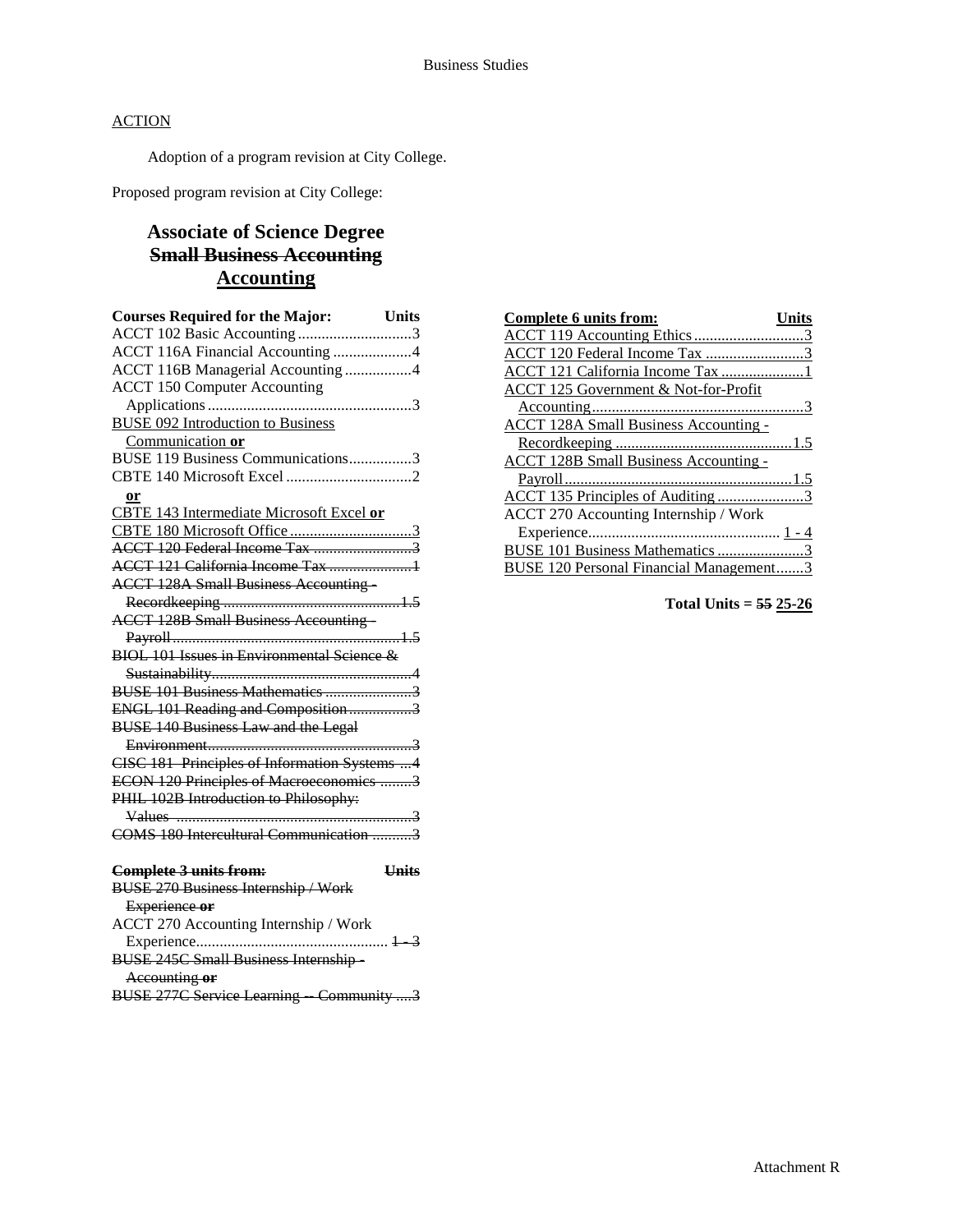Adoption of a program revision at City College.

Proposed program revision at City College:

## **Associate of Arts Degree Chicana and Chicano Studies**

| <b>Courses Required for the Major:</b>       | <b>Units</b> |
|----------------------------------------------|--------------|
| CHIC 110A Introduction to Chicano Studies  3 |              |
| CHIC 141A United States History from a       |              |
|                                              |              |
| CHIC 141B United States History from a       |              |
|                                              |              |
| SPAN 201 Third Course in Spanish or          |              |
| SPAN 215 Spanish for Spanish Speakers I      |              |

| Select two of the following courses: Units  |  |
|---------------------------------------------|--|
| CHIC 110B Introduction to Chicano Studies 3 |  |
| CHIC 130 Mexican Literature in Translation3 |  |
| CHIC 135 Chicana/o Literature3              |  |
| CHIC 138 Literature of La Raza in Latin     |  |
|                                             |  |
| CHIC 150 History of Mexico 3                |  |
|                                             |  |
| CHIC 201 The Indigenous Tradition of Mexico |  |
| and Ancient Mesoamerica3                    |  |
|                                             |  |
|                                             |  |
| The department recommends that students     |  |
| planning to transfer to the Chicano Studies |  |
| major at SDSU select CHIC CHIC 170.         |  |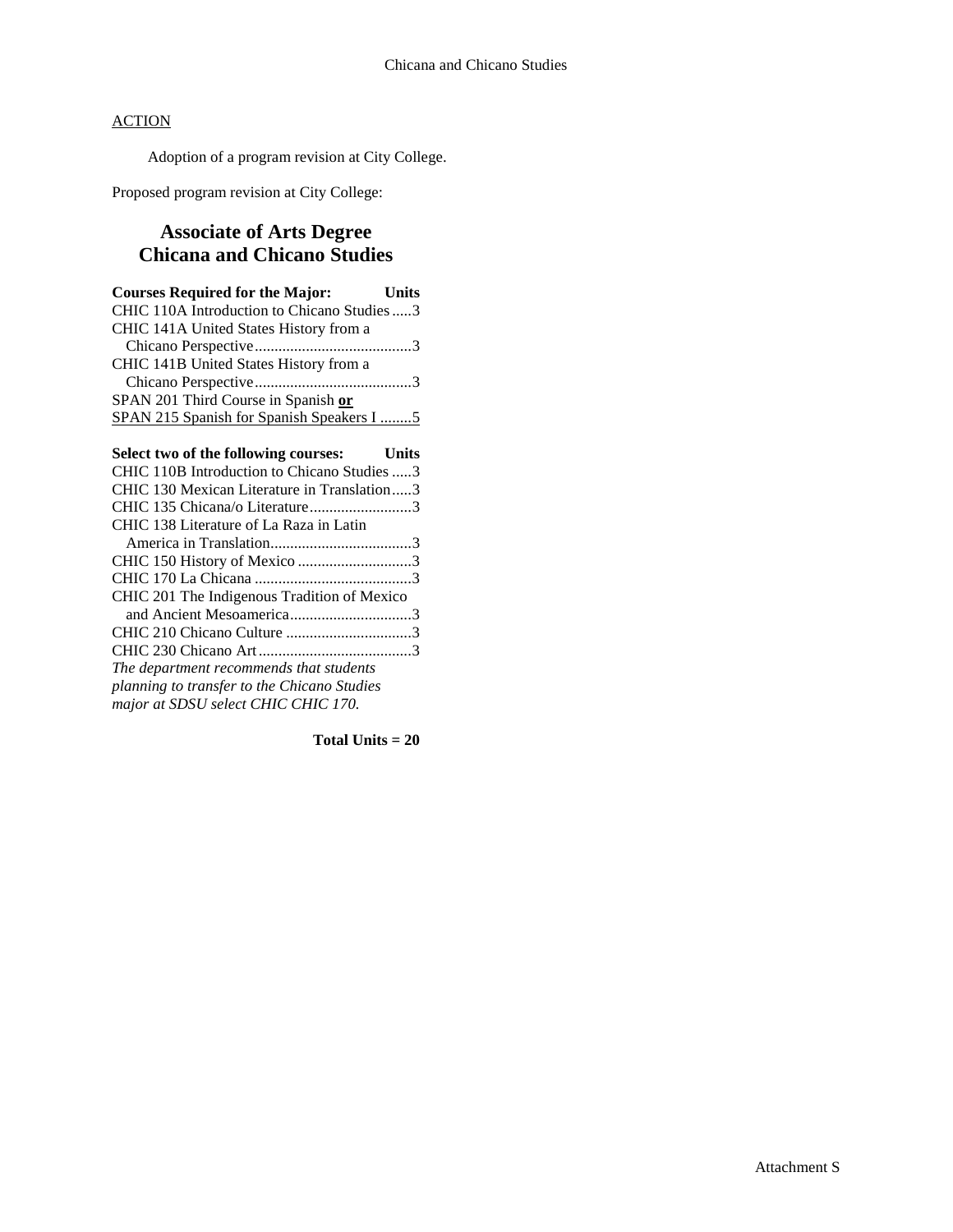Adoption of a program revision at Miramar College.

Proposed program revision at Miramar College:

## **Certificate of Achievement Master Teacher**

| <b>Courses Required for the Major:</b>      | Units |
|---------------------------------------------|-------|
| CHIL 101 Human Growth and Development3      |       |
| CHIL 111 Curriculum: Music/Motor Skills 3   |       |
|                                             |       |
| CHIL 131 Curriculum: Language/Science 3     |       |
| CHIL 141 The Child, Family and Community3   |       |
|                                             |       |
| CHIL 180 Nutrition, Health and Safety for   |       |
|                                             |       |
| CHIL 215 Adult Supervision and Mentoring in |       |
|                                             |       |
| CHIL 270 Work Experience 1-4                |       |
| or                                          |       |
| CHIL 275 Supervised Field Study 1-3         |       |

### **Select one of the following three options that is not part of your specialization (see specializations listed below) to complete the minimum 24 unit core requirement): Units**

| CHIL 160 Observing and Understanding            |  |
|-------------------------------------------------|--|
| Children and                                    |  |
| CHIL 161 Observations and Issues in Child       |  |
|                                                 |  |
| өr                                              |  |
| <b>CHIL 165 Children With Special Needs or</b>  |  |
| CHIL 175 Infant Toddler Growth and              |  |
|                                                 |  |
| CHIL 215 Adult Supervision and Mentoring in     |  |
|                                                 |  |
| CHIL 270 Work Experience 1 4                    |  |
| or                                              |  |
| CHIL 275 Supervised Field Study 1 3             |  |
| Note: Must select 2 4 units in CHIL 270 or 275. |  |

### **Select one of the following specializations for a total of 6-7 units:**

**Total Units = 35 – 39 31-35**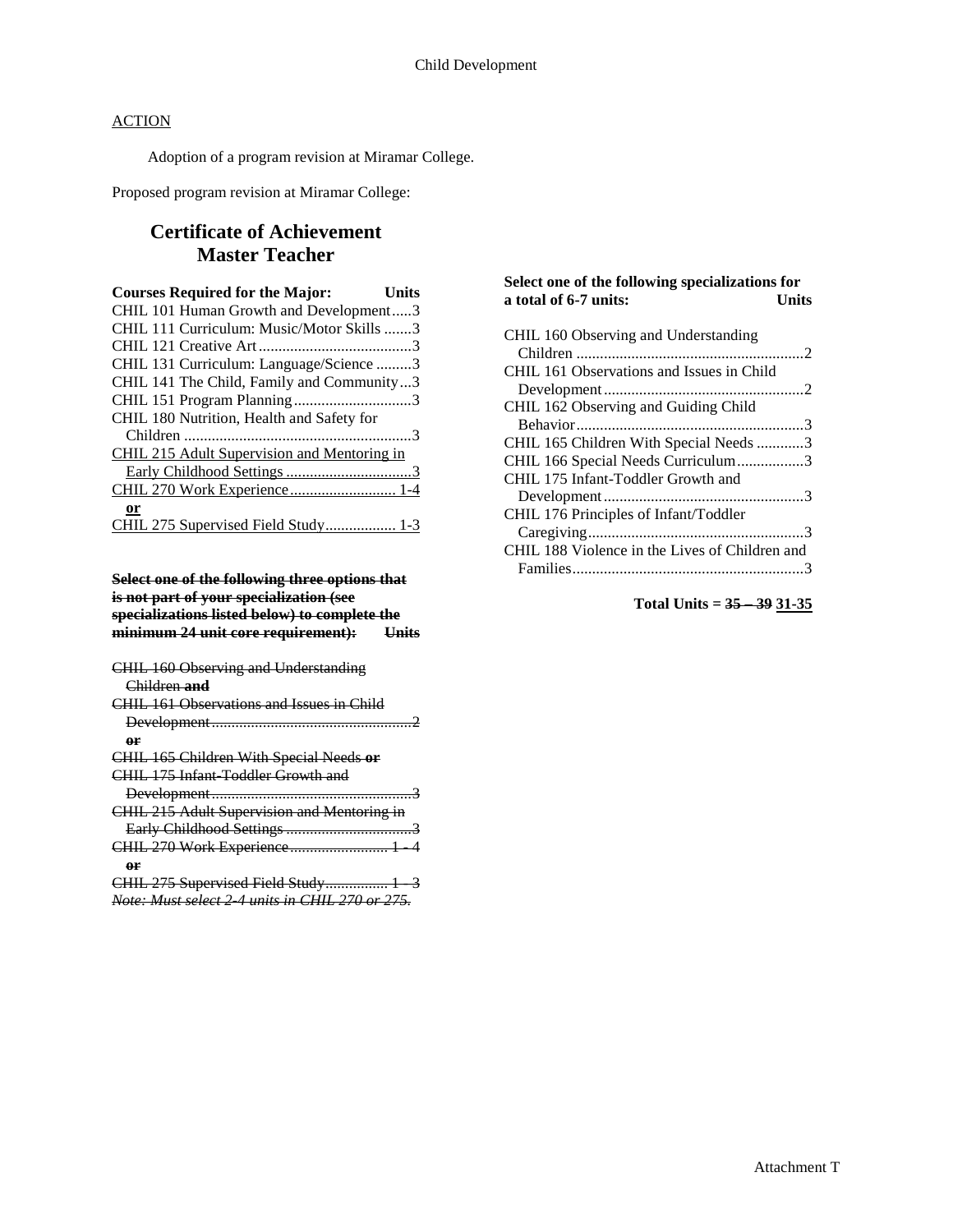Pursuant to Section 78016 of the Education Code, the following is a program review summary: Certificate of Achievement, Business Information Worker I Program

| A.        | Labor Market Information <sup>1</sup> : | The annual average number of persons employed in the Business<br>Information Worker I program area was $35,570$ in the 2017<br>employment year. Approximately 32,300 new job openings are<br>projected through 2014-2024. |
|-----------|-----------------------------------------|---------------------------------------------------------------------------------------------------------------------------------------------------------------------------------------------------------------------------|
| <b>B.</b> | Duplication <sup>2</sup> :              | Cuyamaca/Grossmont College<br>Southwestern College<br>San Diego City College<br>San Diego Continuing Education                                                                                                            |
| C.        | Effectiveness <sup>3</sup> :            | Program area OR the projected enrollment of $30$ for 2018 in the new<br>program area.                                                                                                                                     |

- 1. EDD/LMID Occupational Employment Statistics Survey, 2017; EDD/LMID Projections of Employment by Occupation
- 2. ict-dm.net/BIW
- 3. SDCCD EMS

### ACTION

Adoption of a new program at Mesa College.

Proposed new program at Mesa College:

## **Certificate of Achievement Business Information Worker I**

| <b>Courses Required for the Major:</b>      | Units |
|---------------------------------------------|-------|
| BUSE 119 Business Communications3           |       |
| BUSE 150 Human Relations in Business3       |       |
| CBTE 101 Basic Computer Keyboarding 1       |       |
| CBTE 114 Introduction to Microsoft          |       |
|                                             |       |
|                                             |       |
| CBTE 140 Beginning Microsoft Excel2         |       |
| CBTE 164 Introduction to Microsoft Outlook1 |       |
| CISC 150 Introduction to Computer and       |       |
|                                             |       |
| 0r                                          |       |
| CISC 181 Principles of Information Systems4 |       |

**Total Units = 16 – 17**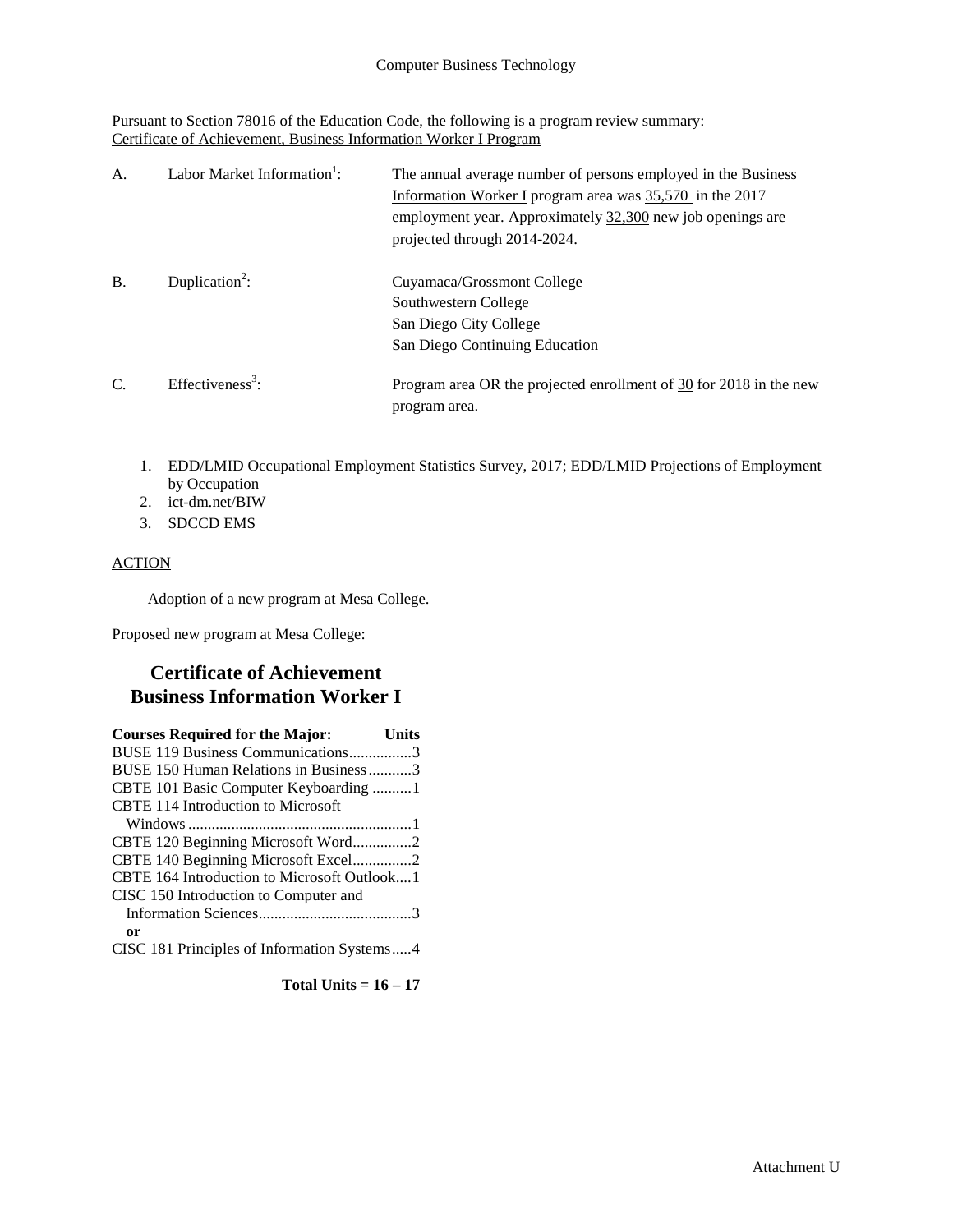Pursuant to Section 78016 of the Education Code, the following is a program review summary: Certificate of Performance, Business Information Worker Program

| A.            | Labor Market Information <sup>1</sup> : | The annual average number of persons employed in the Introduction to<br>Business Information Worker program area was 4,485 in the 2016<br>employment year. Approximately 19,707 new job openings are<br>projected through 2016-2026. |
|---------------|-----------------------------------------|--------------------------------------------------------------------------------------------------------------------------------------------------------------------------------------------------------------------------------------|
| <b>B</b> .    | Duplication <sup>2</sup> :              | None.                                                                                                                                                                                                                                |
| $\mathcal{C}$ | Effectiveness <sup>3</sup> :            | Program area OR the projected enrollment of 20 for 2018-2019 in the<br>new program area.                                                                                                                                             |

- 1. COE Labor Market Report: Middle-Skill Occupations in San Diego & Imperial Counties
- 2. San Diego and Imperial Valley County colleges catalogs
- 3. San Diego City College Course Level Enrollment and Section data (Research Dept)

### **ACTION**

Adoption of a new program at City College.

Proposed new program at City College:

## **Certificate of Performance Intro. To Business Information Worker**

| <b>Courses Required for the Major:</b>   | <b>Units</b> |
|------------------------------------------|--------------|
| BUSE 090A Learning Skills1.5             |              |
| <b>BUSE 092 Introduction to Business</b> |              |
|                                          |              |
| CBTE 094 Introduction to Computer        |              |
|                                          |              |

**Total Units = 5.5**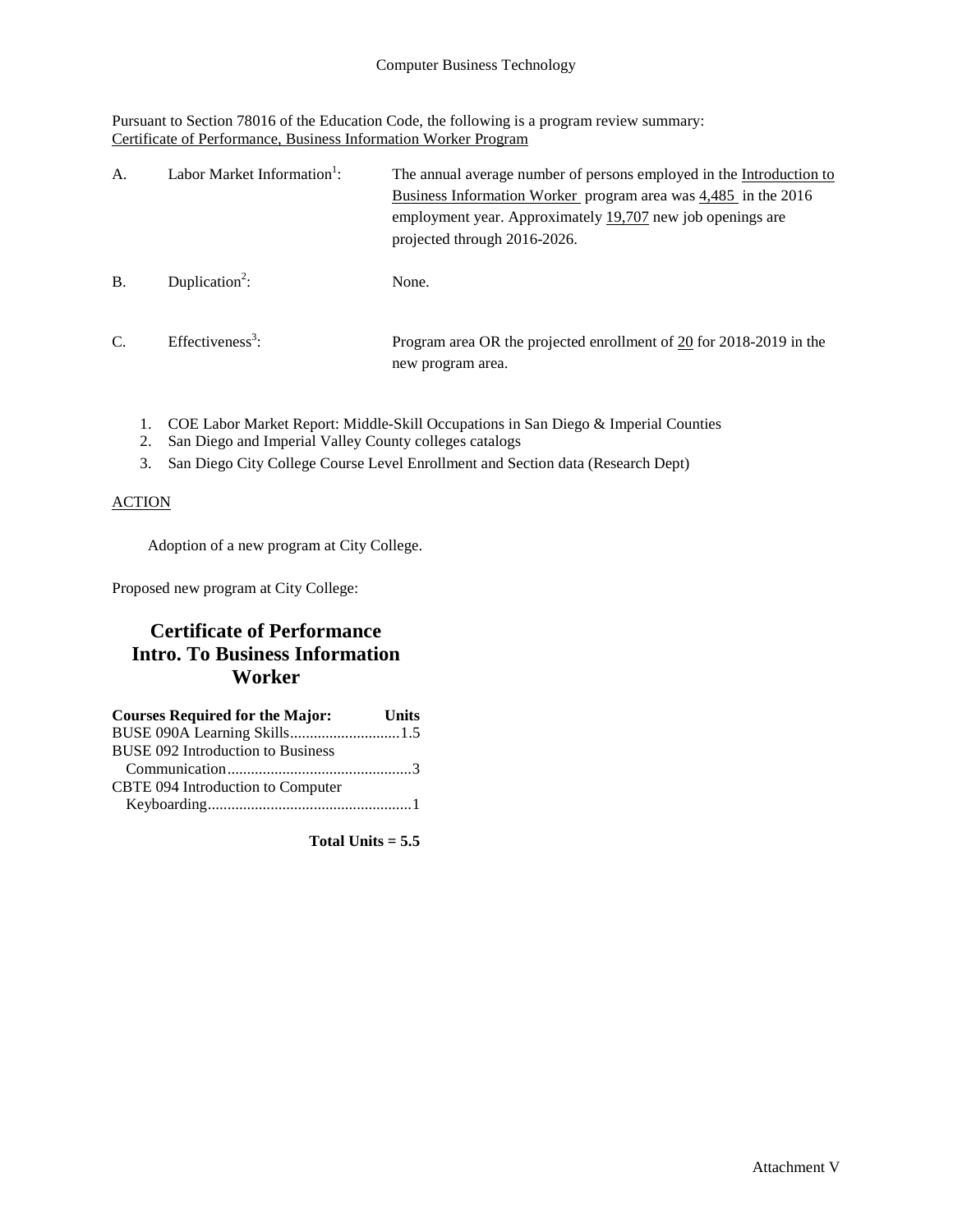Adoption of a program revision at Miramar College.

Proposed program revision at Miramar College:

## **Certificate of Performance Website Designer**

| <b>Courses Required for the Major:</b> Units |  |
|----------------------------------------------|--|
| CBTE 127 Introduction to PowerPoint2         |  |
| CBTE 152 Beginning Microsoft Access 2        |  |
| CBTE 165 Webpage Creation with               |  |
|                                              |  |
|                                              |  |
| CBTE 170 Desktop Publishing2                 |  |

**Total Units = 11 7**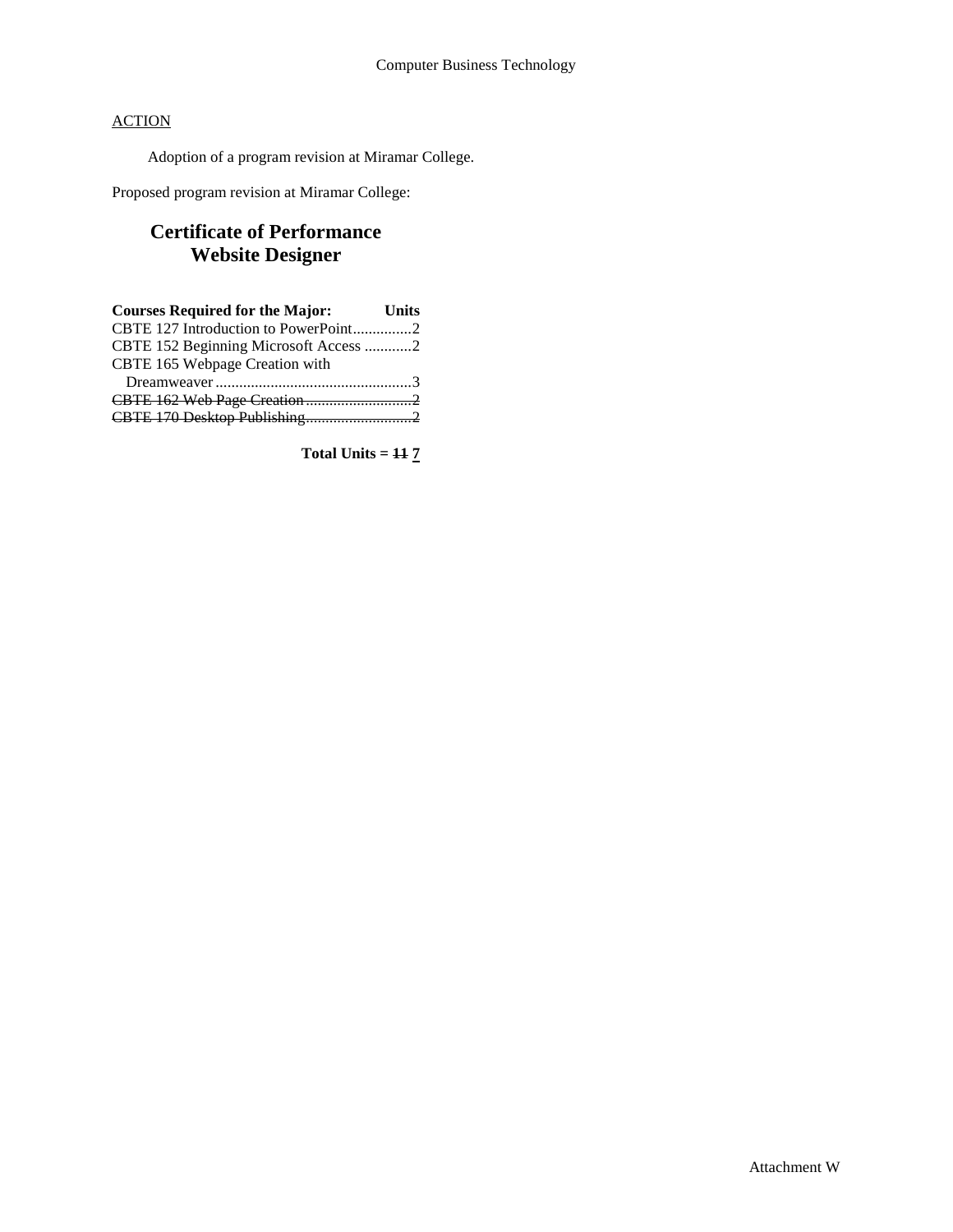Adoption of two program revisions at City College.

Proposed program revisions at City College:

## **Certificate of Achievement Desktop Support Technician II**

| INWT 100 Survey of Operating Systems4         |  |
|-----------------------------------------------|--|
| <b>INWT 110 Desktop Support Technician I3</b> |  |
| <b>INWT 111 Windows Desktop Professional3</b> |  |
|                                               |  |
| INWT 140 Security+ Certification Training3    |  |
| INWT 145 Linux + Certification Training 4     |  |

**Total Units = 14 18**

## **Certificate of Performance Microsoft Certified Technology Specialist Microsoft Technology Specialist**

| <b>Courses Required for the Major:</b><br>Units       |
|-------------------------------------------------------|
| INWT 100 Survey of Operating Systems4                 |
| <b>MSFT 130 Configuring Microsoft Windows</b>         |
|                                                       |
| <b>MSFT 132Windows Server Network Infrastructure.</b> |
|                                                       |
| <b>MSFT 137 Windows Server Active Directory,</b>      |
|                                                       |
| MSFT 160 Microsoft Exchange Server,                   |
|                                                       |
| INWT 111 Windows Desktop Professional3                |
| INWT 112 Windows Server Professional 3                |
| <b>INWT 113Designing and Deploying Microsoft</b>      |
|                                                       |
| INWT 145 Linux+ Certification Training 4              |

**Total Units = 14.5 16.5**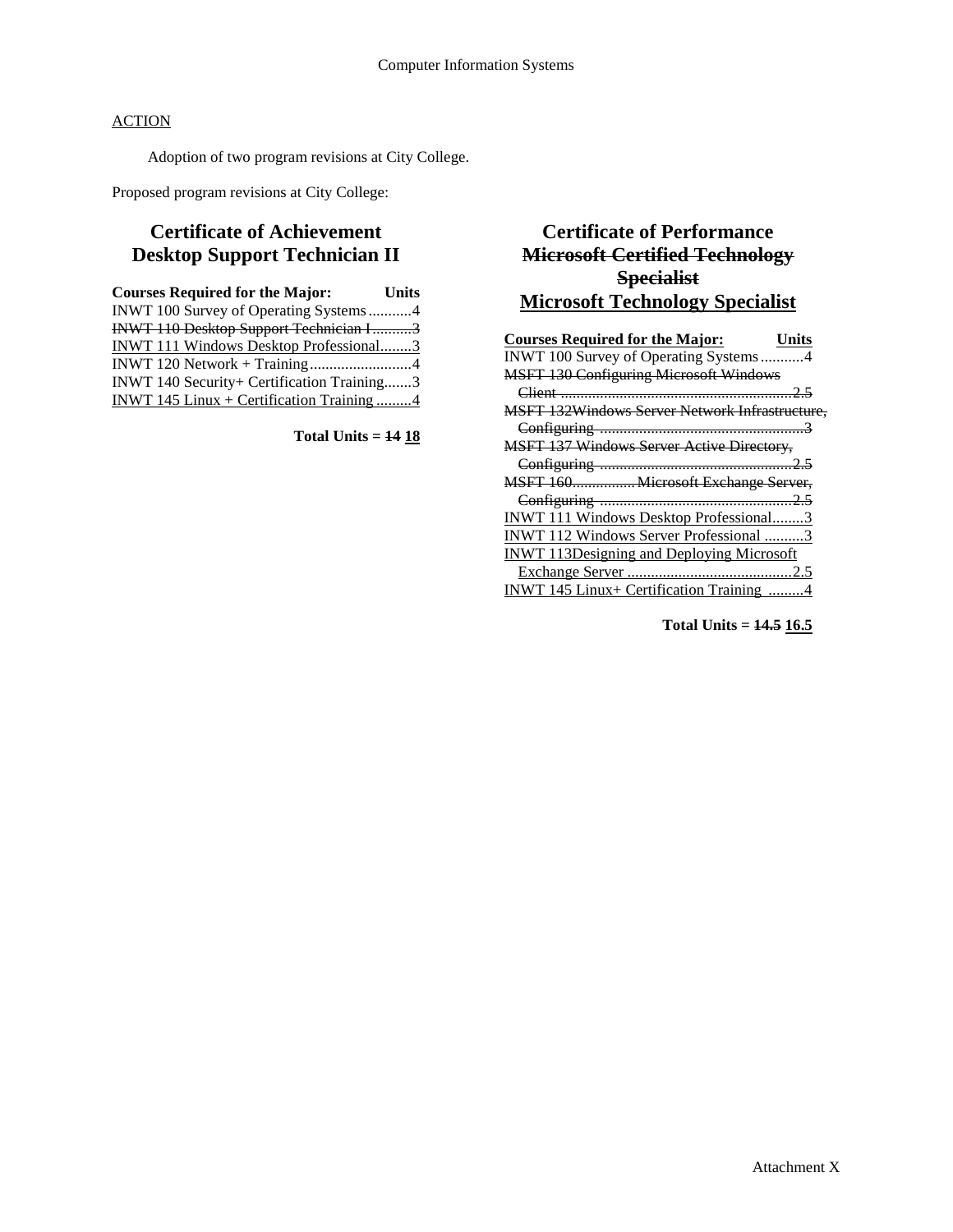Pursuant to Section 78016 of the Education Code, the following is a program review summary: Certificate of Performance, Cyber Incident Response Program

| A.            | Labor Market Information <sup>1</sup> : | The annual average number of persons employed in the Cyber Incident<br>Response program area was $23,877$ in the 2016 employment year.<br>Approximately 716 new job openings are projected through 2016-2021. |
|---------------|-----------------------------------------|---------------------------------------------------------------------------------------------------------------------------------------------------------------------------------------------------------------|
| B.            | Duplication <sup>2</sup> :              | None.                                                                                                                                                                                                         |
| $\mathcal{C}$ | Effectiveness <sup>3</sup> :            | Program area OR the projected enrollment of 20 for 2018-2019 in the<br>new program area.                                                                                                                      |

- 1. Centers of Excellence: CyberSecurity Occupations in San Diego County, February 2017
- 2. Regional colleges' catalogs
- 3. Estimation is based on total number students successfully completing existing courses in INWT see attached

## **ACTION**

Adoption of a new program at City College.

Proposed new program at City College:

## **Certificate of Performance Cyber Incident Response**

| <b>Courses Required for the Major:</b>             | <b>Units</b> |
|----------------------------------------------------|--------------|
| <b>INWT 200 Certified Ethical Hacking (CEH)</b>    |              |
|                                                    |              |
| INWT 205 CompTIA Advanced Security                 |              |
| Practitioner (CASP) Certification Training4        |              |
| <b>INWT 210 Introduction to Computer Forensics</b> |              |
|                                                    |              |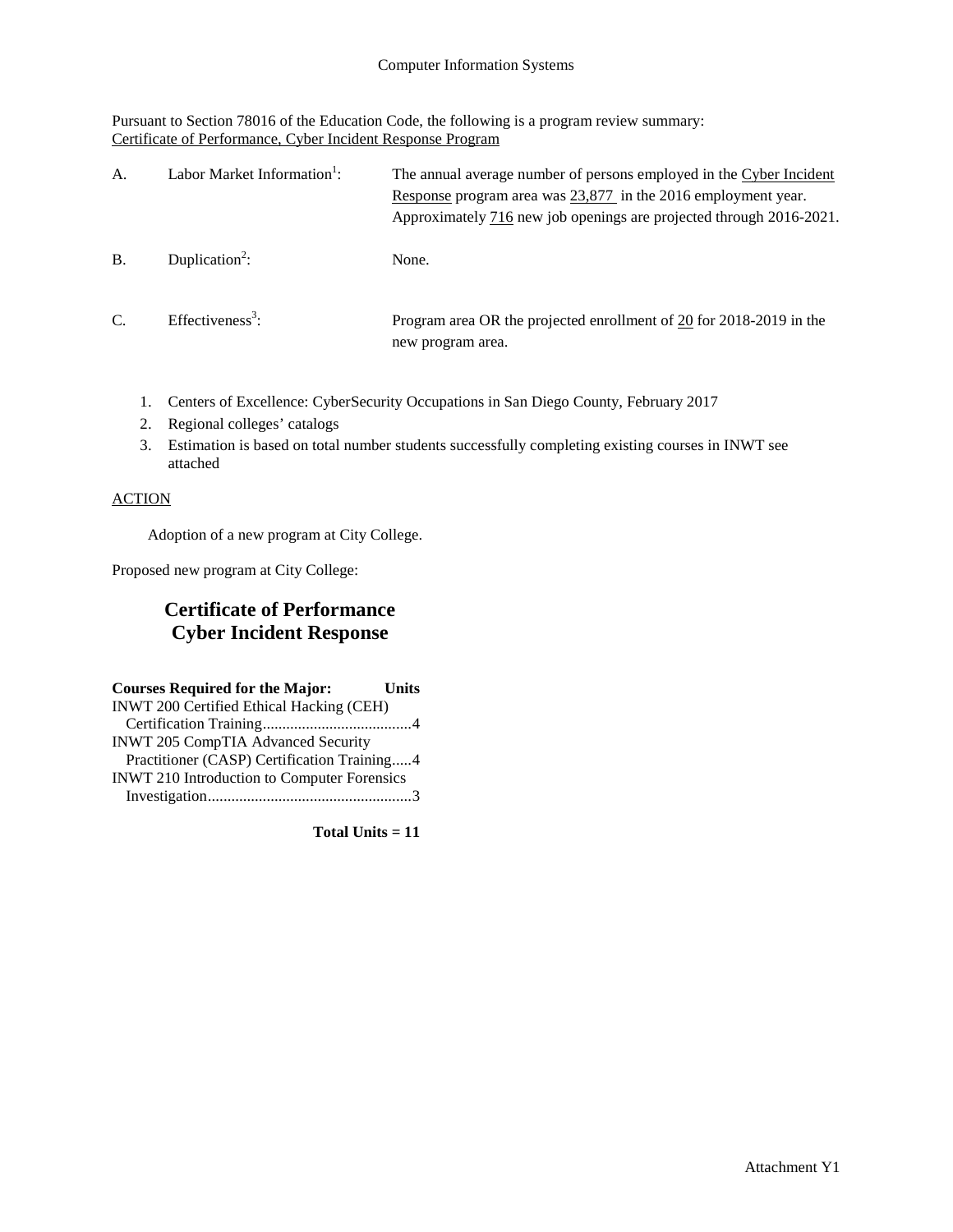Pursuant to Section 78016 of the Education Code, the following is a program review summary: Associate of Science Degree, Cybersecurity Program

| А.         | Labor Market Information <sup>1</sup> : | The annual average number of persons employed in the Cybersecurity<br>program area was 23,877 in the 2016 employment year.<br>Approximately 716 new job openings are projected through 2016-2021. |
|------------|-----------------------------------------|---------------------------------------------------------------------------------------------------------------------------------------------------------------------------------------------------|
| <b>B</b> . | Duplication <sup>2</sup> :              | None.                                                                                                                                                                                             |
| C.         | $Effectiveness3$ :                      | Program area OR the projected enrollment of $20$ for 2018-2019 in the<br>new program area.                                                                                                        |

- 1. Centers of Excellence: CyberSecurity Occupations in San Diego County, February 2017
- 2. Regional colleges' catalogs
- 3. Estimation is based on total number students successfully completing existing courses in INWT see attached

### ACTION

Adoption of a new program at City College.

Proposed new program at City College:

## **Associate of Science Degree Cybersecurity**

| <b>Courses Required for the Major:</b>             | Units |
|----------------------------------------------------|-------|
| <b>INWT</b> 101 Introduction to Information        |       |
|                                                    |       |
| INWT 111 Windows Desktop Professional3             |       |
| INWT 112 Windows Server Professional 3             |       |
| INWT 120 Network+ Certification Training4          |       |
| INWT 140 Security+ Certification Training3         |       |
| INWT 145 Linux+ Certification Training 4           |       |
| INWT 170 Cybersecurity Analyst+ (CSA+)             |       |
|                                                    |       |
| <b>INWT 200 Certified Ethical Hacking (CEH)</b>    |       |
|                                                    |       |
| <b>INWT 205 CompTIA Advanced Security</b>          |       |
| Practitioner (CASP) Certification Training4        |       |
| <b>INWT 210 Introduction to Computer Forensics</b> |       |
|                                                    |       |

**Select one course from the following: Units** INWT 100 Survey of Operating Systems...........4 INWT 105 Project+ Certification Training ........4 INWT 135 Certified Secure Computer User ......3 BUSE 092 Introduction to Business Communication...............................................3

**Total Units = 37 – 38**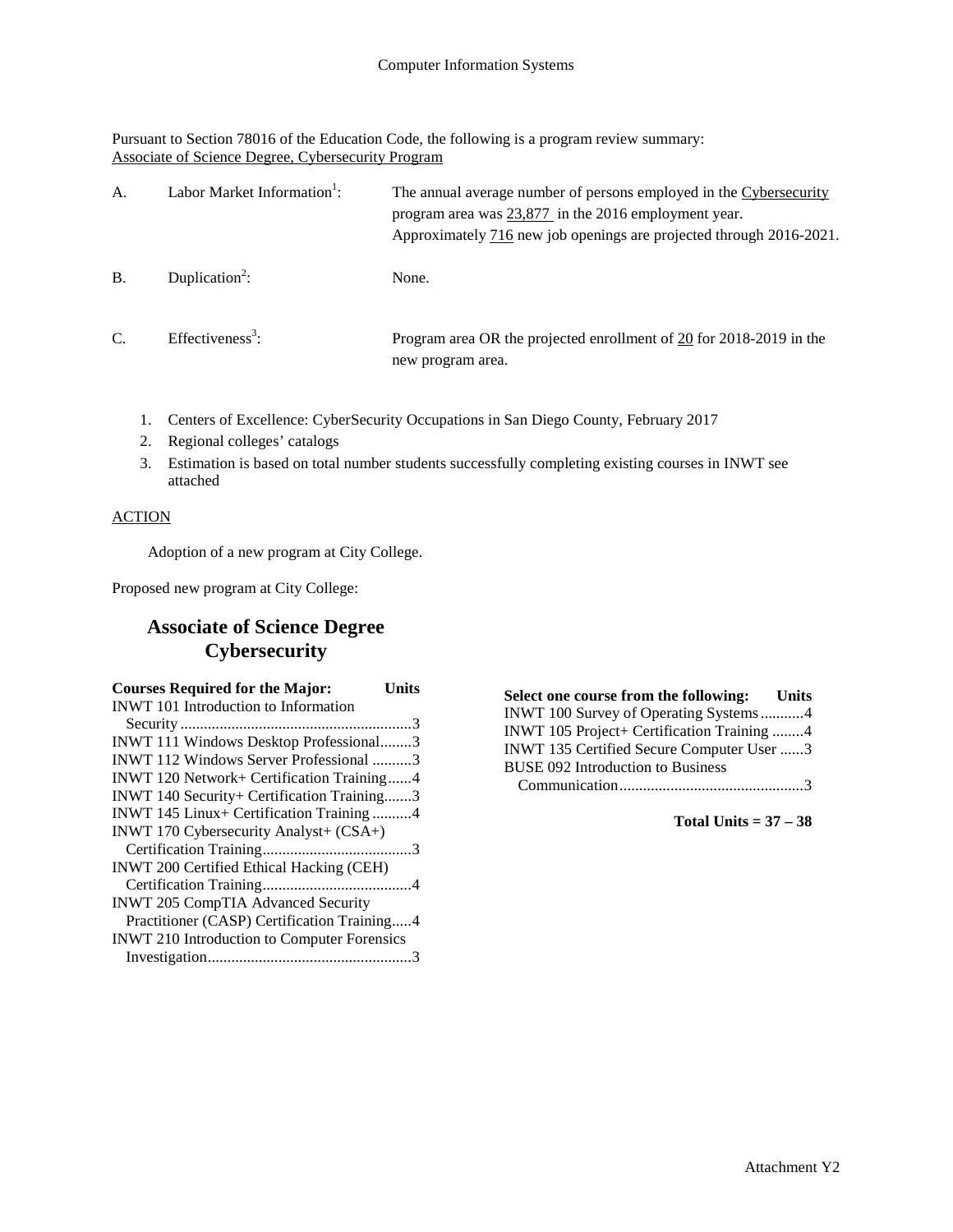Pursuant to Section 78016 of the Education Code, the following is a program review summary: Certificate of Achievement, Cybersecurity Program

| A.            | Labor Market Information <sup>1</sup> : | The annual average number of persons employed in the Cybersecurity<br>program area was $23,877$ in the 2016 employment year.<br>Approximately 716 new job openings are projected through 2016-2021. |
|---------------|-----------------------------------------|-----------------------------------------------------------------------------------------------------------------------------------------------------------------------------------------------------|
| <b>B.</b>     | Duplication <sup>2</sup> :              | None.                                                                                                                                                                                               |
| $\mathcal{C}$ | Effectiveness <sup>3</sup> :            | Program area OR the projected enrollment of 20 for 2018-2019 in the<br>new program area.                                                                                                            |

- 1. Centers of Excellence: CyberSecurity Occupations in San Diego County, February 2017
- 2. Regional colleges' catalogs
- 3. Estimation is based on total number students successfully completing existing courses in INWT see attached

### **ACTION**

Adoption of a new program at City College.

Proposed new program at City College:

## **Certificate of Achievement Cybersecurity**

| <b>Courses Required for the Major:</b>             | Units |
|----------------------------------------------------|-------|
| <b>INWT</b> 101 Introduction to Information        |       |
|                                                    |       |
| INWT 111 Windows Desktop Professional3             |       |
| <b>INWT</b> 112 Windows Server Professional 3      |       |
| INWT 120 Network+ Certification Training4          |       |
| INWT 140 Security+ Certification Training3         |       |
| INWT 145 Linux+ Certification Training 4           |       |
| INWT 170 Cybersecurity Analyst+ (CSA+)             |       |
|                                                    |       |
| <b>INWT 200 Certified Ethical Hacking (CEH)</b>    |       |
|                                                    |       |
| <b>INWT 205 CompTIA Advanced Security</b>          |       |
| Practitioner (CASP) Certification Training4        |       |
| <b>INWT 210 Introduction to Computer Forensics</b> |       |
|                                                    |       |

**Select one course from the following: Units** INWT 100 Survey of Operating Systems...........4 INWT 105 Project+ Certification Training ........4 INWT 135 Certified Secure Computer User ......3 BUSE 092 Introduction to Business Communication...............................................3

**Total Units = 37 – 38**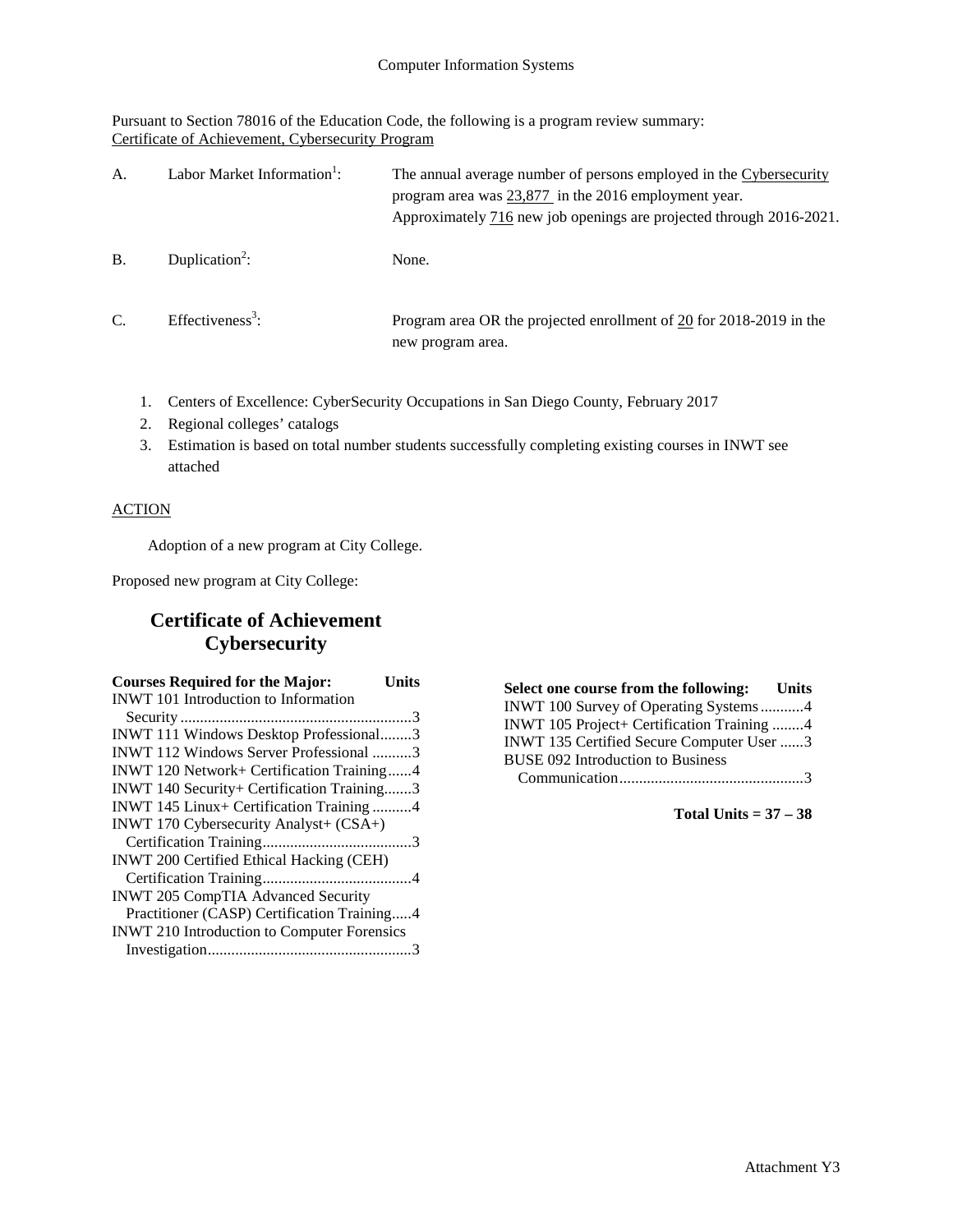Pursuant to Section 78016 of the Education Code, the following is a program review summary: Certificate of Performance, Cybersecurity Specialist Program

| A.            | Labor Market Information <sup>1</sup> : | The annual average number of persons employed in the Cybersecurity<br>Specialist program area was $23,877$ in the 2016 employment year.<br>Approximately 716 new job openings are projected through 2016-2021. |
|---------------|-----------------------------------------|----------------------------------------------------------------------------------------------------------------------------------------------------------------------------------------------------------------|
| B.            | Duplication <sup>2</sup> :              | None.                                                                                                                                                                                                          |
| $\mathcal{C}$ | Effectiveness <sup>3</sup> :            | Program area OR the projected enrollment of 20 for 2018-2019 in the<br>new program area.                                                                                                                       |

- 1. Centers of Excellence: CyberSecurity Occupations in San Diego County, February 2017
- 2. Regional colleges' catalogs
- 3. Estimation is based on total number students successfully completing existing courses in INWT see attached

### ACTION

Adoption of a new program at City College.

Proposed new program at City College:

## **Certificate of Performance Cybersecurity Specialist**

| <b>Courses Required for the Major:</b>      | <b>Units</b> |
|---------------------------------------------|--------------|
| INWT 140 Security+ Certification Training3  |              |
| INWT 170 Cybersecurity Analyst+ (CSA+)      |              |
|                                             |              |
| INWT 205 CompTIA Advanced Security          |              |
| Practitioner (CASP) Certification Training4 |              |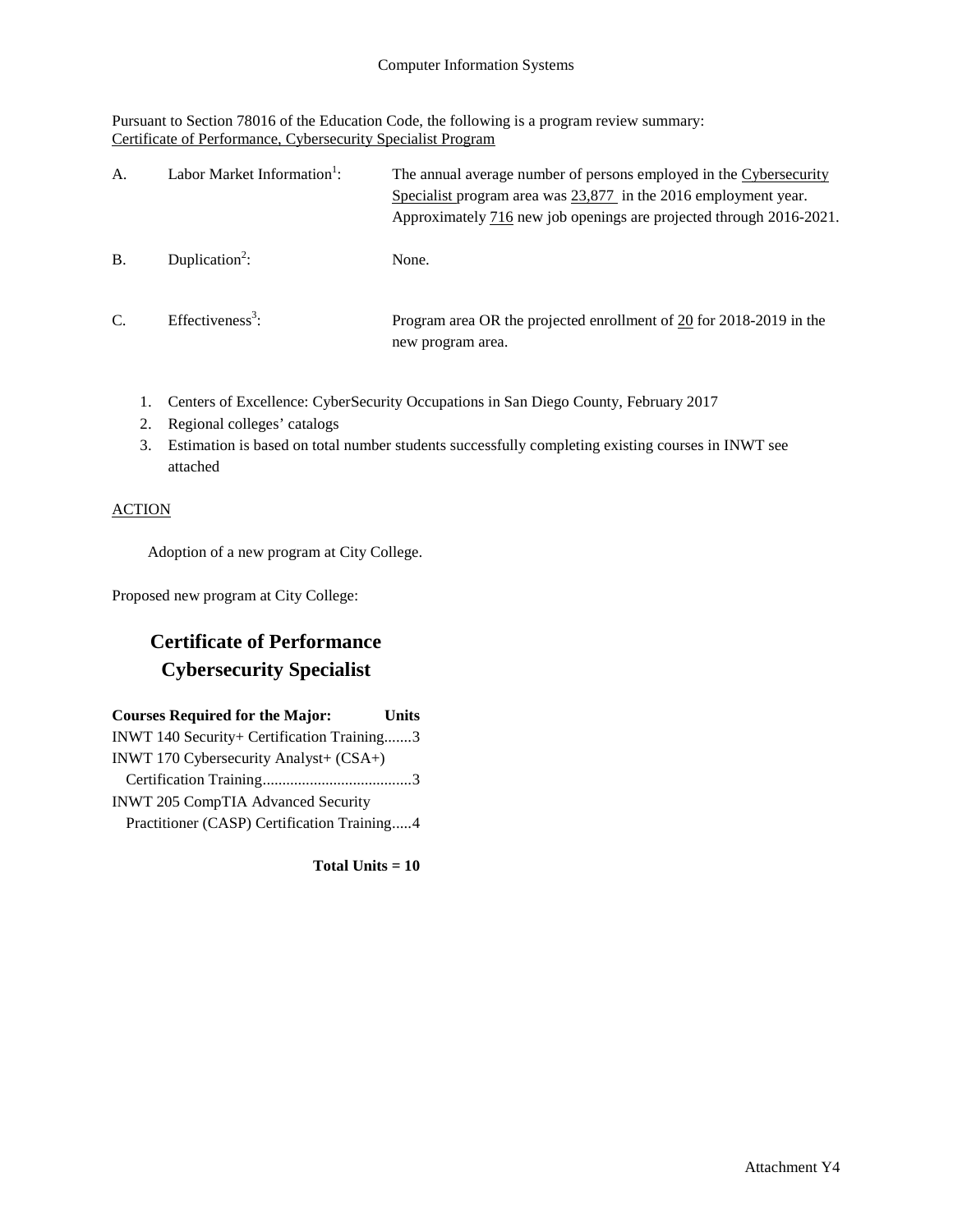Adoption of two program revisions at Mesa College.

Proposed program revisions at Mesa College:

## **Associate of Science Degree Dental Assisting (RDA, CDA)**

| <b>Courses Required for the Major:</b><br><b>Units</b> |
|--------------------------------------------------------|
| DENA 050 Dental Communications 3                       |
| DENA 054 Basic Dental Assisting2                       |
| DENA 054L Basic Dental Assisting Lab 2                 |
| DENA 056 Basic Dental Science 3.5                      |
| DENA 058 Preventive Dental Care1.5                     |
| DENA 058L Preventive Dental Care Lab 0.5               |
| DENA 060 Clinical Business Management1.5               |
| <b>DENA 060L Clinical Business Management</b>          |
|                                                        |
| DENA 062 Dental Specialties I2.5                       |
| DENA 062L Dental Specialties I Laboratory2             |
| DENA 082 Dental Specialties II2.5                      |
| DENA 082L Dental Specialties II Lab 2                  |
| DENA 083A Directed Clinical Practice1.5                |
| DENA 083B Directed Clinical Practice 4.5               |
| DENA 086B Directed Clinical Practice 3                 |
| DENA 086A Directed Clinical Practice 1                 |
| DENA 117 Dental Materials 2.5                          |
| DENA 117L Dental Materials - Lab1                      |
| DENA 129 Dental Radiography I2.5                       |
| DENA 129L Dental Radiography Lab 0.5                   |
| DENA 139 Dental Radiography II 0.5                     |
|                                                        |

**Total Units = 35 37**

## **Certificate of Achievement Dental Assisting (RDA, CDA)**

| <b>Courses Required for the Major:</b><br><b>Units</b> |  |
|--------------------------------------------------------|--|
| DENA 050 Dental Communications 3                       |  |
| DENA 054 Basic Dental Assisting2                       |  |
| DENA 054L Basic Dental Assisting Lab 2                 |  |
| DENA 056 Basic Dental Science 3.5                      |  |
| DENA 058 Preventive Dental Care1.5                     |  |
| DENA 058L Preventive Dental Care Lab 0.5               |  |
| DENA 060 Clinical Business Management1.5               |  |
| <b>DENA 060L Clinical Business Management</b>          |  |
|                                                        |  |
| DENA 062 Dental Specialties I2.5                       |  |
| DENA 062L Dental Specialties I Laboratory2             |  |
| DENA 082 Dental Specialties II2.5                      |  |
| DENA 082L Dental Specialties II Lab 2                  |  |
| DENA 083A Directed Clinical Practice1.5                |  |
| DENA 083B Directed Clinical Practice 4.5               |  |
| DENA 086B Directed Clinical Practice 3                 |  |
| DENA 086A Directed Clinical Practice1                  |  |
| DENA 117 Dental Materials 2.5                          |  |
| DENA 117L Dental Materials - Lab1                      |  |
| DENA 129 Dental Radiography I2.5                       |  |
| DENA 129L Dental Radiography Lab 0.5                   |  |
| DENA 139 Dental Radiography II 0.5                     |  |

**Total Units = 35 37**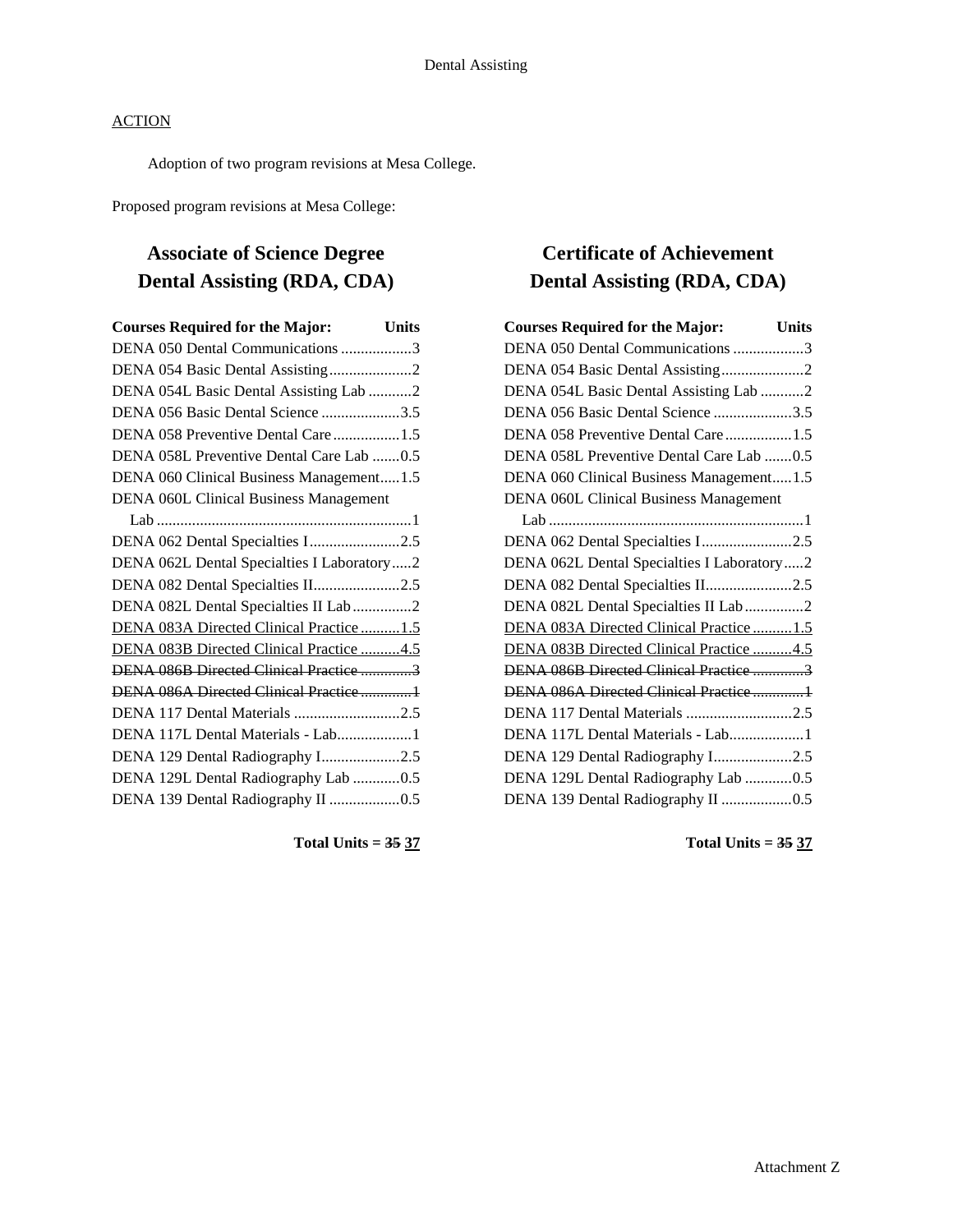Adoption of four program revisions at Mesa College.

Proposed program revisions at Mesa College:

## **Certificate of Achievement Fashion Design**

| <b>Courses Required for the Major:</b><br><b>Units</b> |
|--------------------------------------------------------|
| FASH 105 Introduction to Fashion3                      |
| FASH 120 Fashion History and Trends or                 |
| FASH 122 Ethnic Costume 3                              |
| FASH 125 Fashion Selection3                            |
| FASH 130 Apparel Construction I 3                      |
| FASH 140 Clothing Design and Flat Pattern I  3         |
| FASH 142 Fashion Illustration & Technical              |
|                                                        |
| FASH 145 Clothing Design Through Draping3              |
| FASH 155 Fashion Field Studies or                      |
| FASH 156 International Fashion Field Studies:          |
| Overview or                                            |
| FASH 157 International Field Studies: Focused          |
| Study or                                               |
| FASH 158 Fashion Field Studies: Trade                  |
|                                                        |
| FASH 175 Computer Fashion Design: Adobe                |
| PhotoShop or                                           |
| FASH 176 Computer Fashion Design: Adobe                |
|                                                        |
| FASH 199B Fashion Laboratory B 1                       |
| FASH 199A Fashion Laboratory A 1                       |
| FASH 270 Work Experience  1 - 4                        |
|                                                        |

**Total Units = 31 - 37**

## **Associate of Science Degree Fashion Merchandising**

| <b>Courses Required for the Major:</b><br><b>Units</b> |
|--------------------------------------------------------|
| FASH 105 Introduction to Fashion3                      |
| FASH 108 Analysis, Evaluation, and                     |
| Comparison of Ready-to-Wear Fashion3                   |
| FASH 110 Fashion Buying/Management3                    |
| FASH 112 Fashion Promotion 3                           |
| FASH 113 Fashion Event Planning and                    |
|                                                        |
| FASH 115 Visual Merchandising3                         |
| FASH 125 Fashion Selection3                            |
| FASH 155 Fashion Field Studies or                      |
| FASH 156 International Fashion Field Studies:          |
| Overview or                                            |
| FASH 157 International Field Studies: Focused          |
| Study or                                               |
| FASH 158 Fashion Field Studies: Trade                  |
|                                                        |
|                                                        |
| FASH 178 Computer Publishing and Portfolio3            |
| FASH 190 Fashion Entrepreneurship3                     |
| FASH 270 Work Experience 2 - 4                         |
| ARTF 150A Two-Dimensional Design3                      |
|                                                        |
|                                                        |
| <b>Select one course from:</b><br><b>Units</b>         |
| MARK 105 Professional Selling 3                        |
| MARK 110 Principles of Retailing 3                     |
| MARK 130 Advertising Principles3                       |

## **Total Units = 38-43 39.5 - 44.5**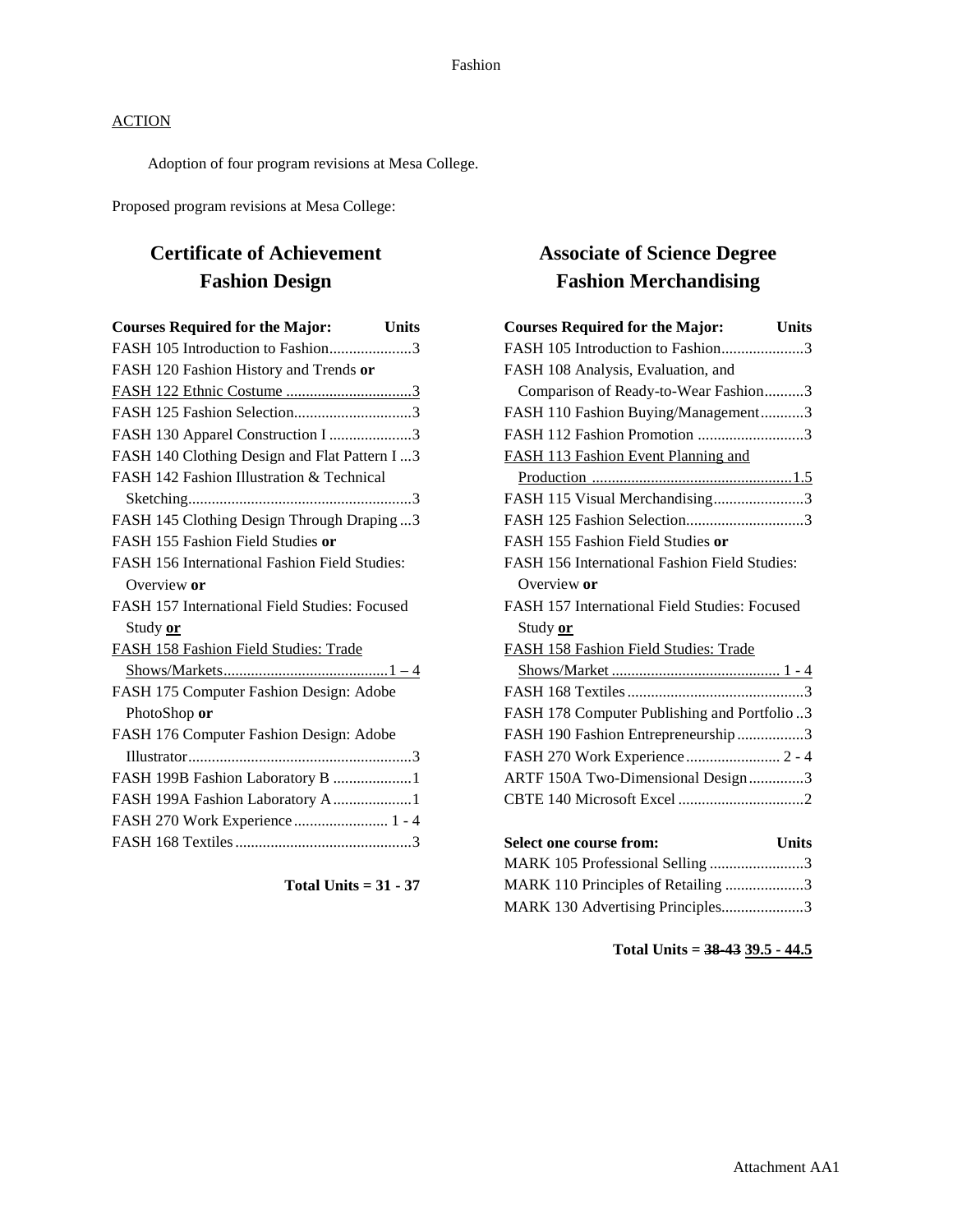# **Associate of Science Degree Fashion Design**

| <b>Courses Required for the Major:</b><br>Units |
|-------------------------------------------------|
| FASH 105 Introduction to Fashion3               |
| FASH 120 Fashion History and Trends or          |
|                                                 |
| FASH 125 Fashion Selection3                     |
| FASH 130 Apparel Construction I 3               |
| FASH 131 Apparel Construction II 3              |
| FASH 140 Clothing Design and Flat Pattern I  3  |
| FASH 142 Fashion Illustration & Technical       |
|                                                 |
| FASH 145 Clothing Design Through Draping3       |
| FASH 150 Advanced Fashion Design 3              |
| <b>FASH 155 Fashion Field Studies</b>           |
| FASH 156 International Fashion Field Studies:   |
| Overview or                                     |
| FASH 157 International Field Studies:           |
| Focused Study or                                |
| FASH 158 Fashion Field Studies:                 |
|                                                 |
| FASH 175 Computer Fashion Design: Adobe         |
| PhotoShop or                                    |
| FASH 176 Computer Fashion Design:               |
|                                                 |
| FASH 199A Fashion Laboratory A1                 |
| FASH 199B Fashion Laboratory B 1                |
| FASH 199C Fashion Laboratory C 1                |
| FASH 270 Work Experience  1 - 4                 |
|                                                 |
|                                                 |
| ARTF 150A Two-Dimensional Design3               |

| Choose three units from the following: Units |
|----------------------------------------------|
| FASH 121 Ethnic Costume: Overview of History |
|                                              |
|                                              |
| <b>FASH 123 Introduction to Costume</b>      |
|                                              |
|                                              |
| FASH 141 Clothing Design and Flat            |
|                                              |
| FASH 143 Advanced Fashion Illustration and   |
|                                              |
| FASH 147 Stretch Knits: Design and           |
|                                              |
| FASH 160 Millinery Techniques1               |
| FASH 161 Millinery Flat Pattern Design 1     |
| FASH 162 Millinery Blocking 1                |
| <b>FASH 166 Fitting Techniques and</b>       |
|                                              |
| FASH 169 Textile Design Practicum 3          |
|                                              |
| FASH 171 Computer Flat Pattern Design 3      |
| FASH 172 Computer Flat Pattern for Industry3 |

**Total Units = 46 – 52**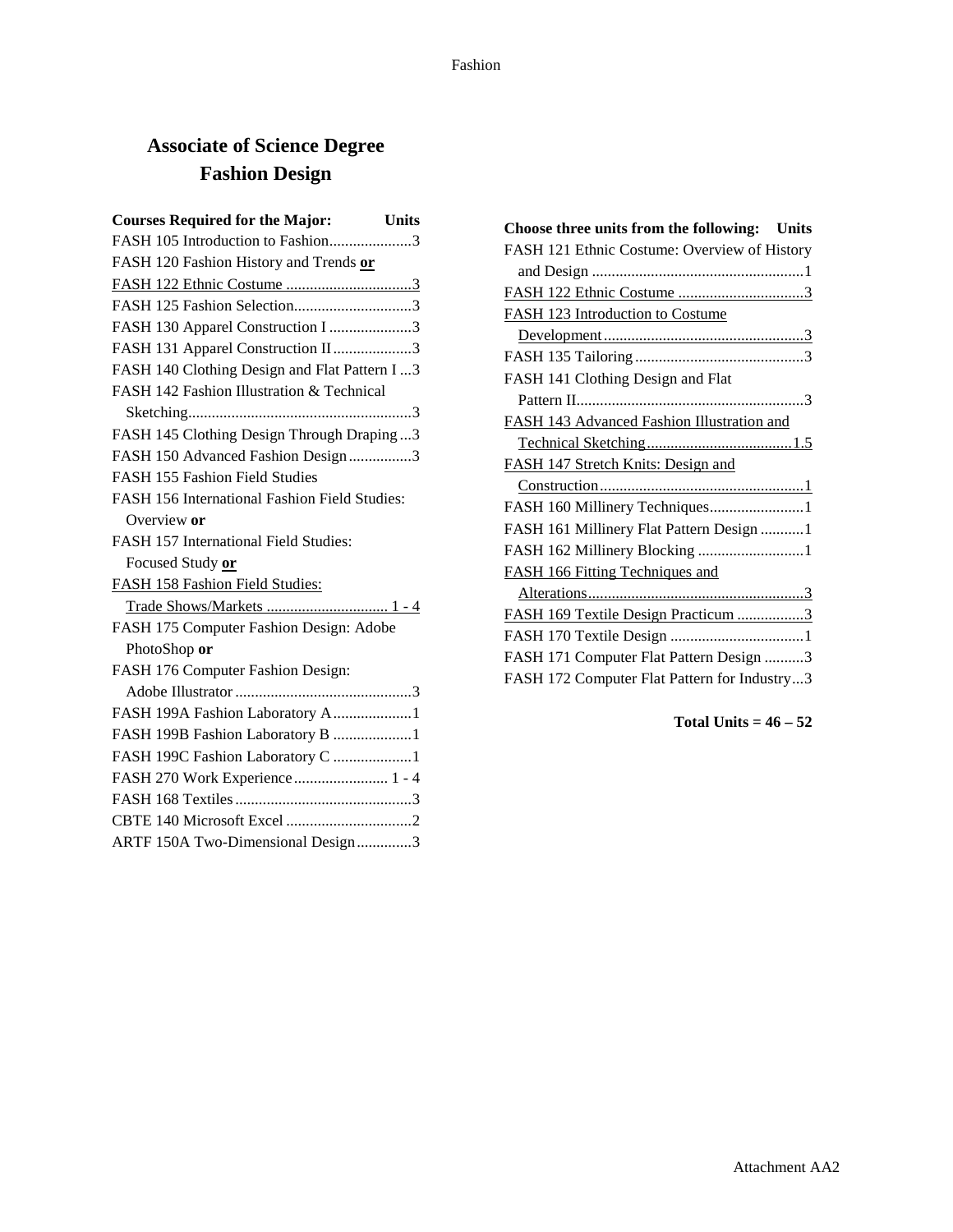## **Certificate of Achievement Fashion Merchandising**

| <b>Courses Required for the Major:</b><br><b>Units</b> |
|--------------------------------------------------------|
| FASH 105 Introduction to Fashion3                      |
| FASH 108 Analysis, Evaluation, and                     |
| Comparison of Ready-to-Wear Fashion3                   |
| FASH 110 Fashion Buying/Management3                    |
| FASH 112 Fashion Promotion 3                           |
| FASH 113 Fashion Event Planning and                    |
|                                                        |
| FASH 115 Visual Merchandising3                         |
| FASH 125 Fashion Selection3                            |
| FASH 155 Fashion Field Studies or                      |
| <b>FASH 156 International Fashion Field Studies:</b>   |
| Overview or                                            |
| FASH 157 International Field Studies: Focused          |
| Study or                                               |
| FASH 158 Fashion Field Studies: Trade                  |
|                                                        |
|                                                        |
| FASH 178 Computer Publishing and Portfolio3            |
| FASH 270 Work Experience  2 - 4                        |
|                                                        |
|                                                        |
| Select one course from:<br>Units                       |

| Delett vill course if ville        | ,,,,,,,, |
|------------------------------------|----------|
| MARK 105 Professional Selling 3    |          |
| MARK 110 Principles of Retailing 3 |          |
| MARK 130 Advertising Principles3   |          |
| FASH 190 Fashion Entrepreneurship3 |          |

**Total Units = 32-37 33.5 – 38.5**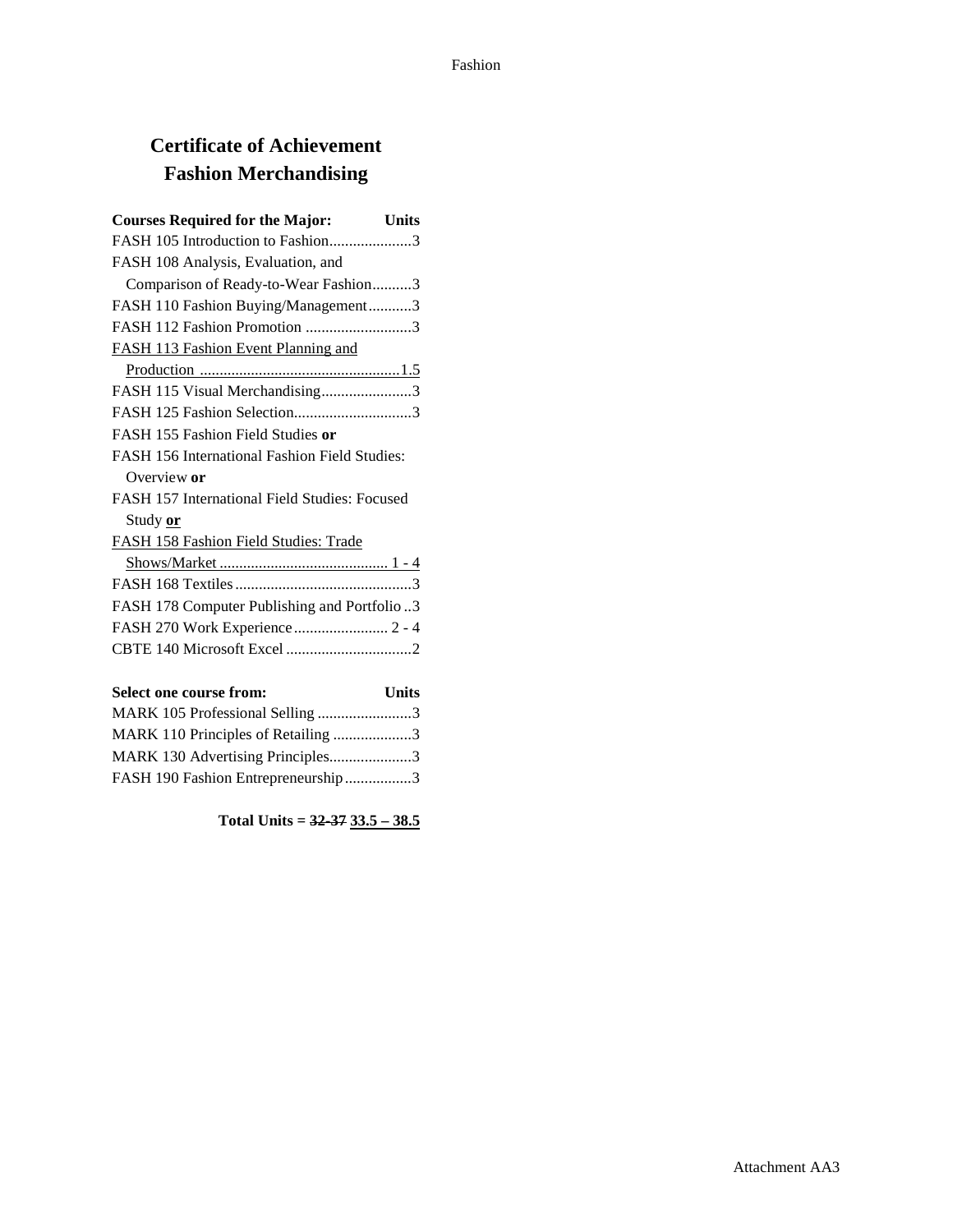Adoption of two program revisions at Miramar College.

Proposed program revisions at Miramar College:

## **Certificate of Achievement Fire Technology**

*Students complete all of the major requirements as well as one of the two Firefighter I Certification options below.*

| <b>Courses Required for the Major:</b><br><b>Units</b> |
|--------------------------------------------------------|
| FIPT 150A Introduction to Fire Suppression and         |
| Maintenance Manipulative Tasks                         |
|                                                        |
| FIPT 101 Fire Protection Organization 3                |
| FIPT 102 Fire Prevention Technology 3                  |
| FIPT 103 Fire Protection Equipment and                 |
|                                                        |
| FIPT 104 Building Construction for Fire                |
|                                                        |
| FIPT 105 Fire Behavior and Combustion3                 |
| FIPT 107 Fire Fighting Tactics and Strategy3           |
| FIPT 109 Fire Service Hydraulics 3                     |
| FIPT 110A Wildland Fire Control2                       |
| FIPT 120 Firefighter Safety and Survival3              |
| FIPT 322B Confined Space Rescue                        |
|                                                        |
| FIPT 323B Hazmat Emergency Response First              |
|                                                        |
| FIPT 324A Basic Incident Command System                |
|                                                        |
| EMGM 105A Emergency Medical Technician -               |
|                                                        |
| <b>EMGM 106 Perilaryngeal Airway</b>                   |
|                                                        |

| Students seeking firefighter i certification  |
|-----------------------------------------------|
| through a traditional fire academy complete   |
| one of the following two academy              |
| Units<br>options:                             |
| FIPT 381F Heartland Fire Training Regional    |
|                                               |
| and                                           |
| FIPT 381G Firefighter I Academy Skills Review |
|                                               |
| or                                            |
| FIPT 381S San Diego City Basic Firefighter I  |
|                                               |

## **Students seeking firefighter i certification**

**through the alternate fire academy delivery option complete all of the following**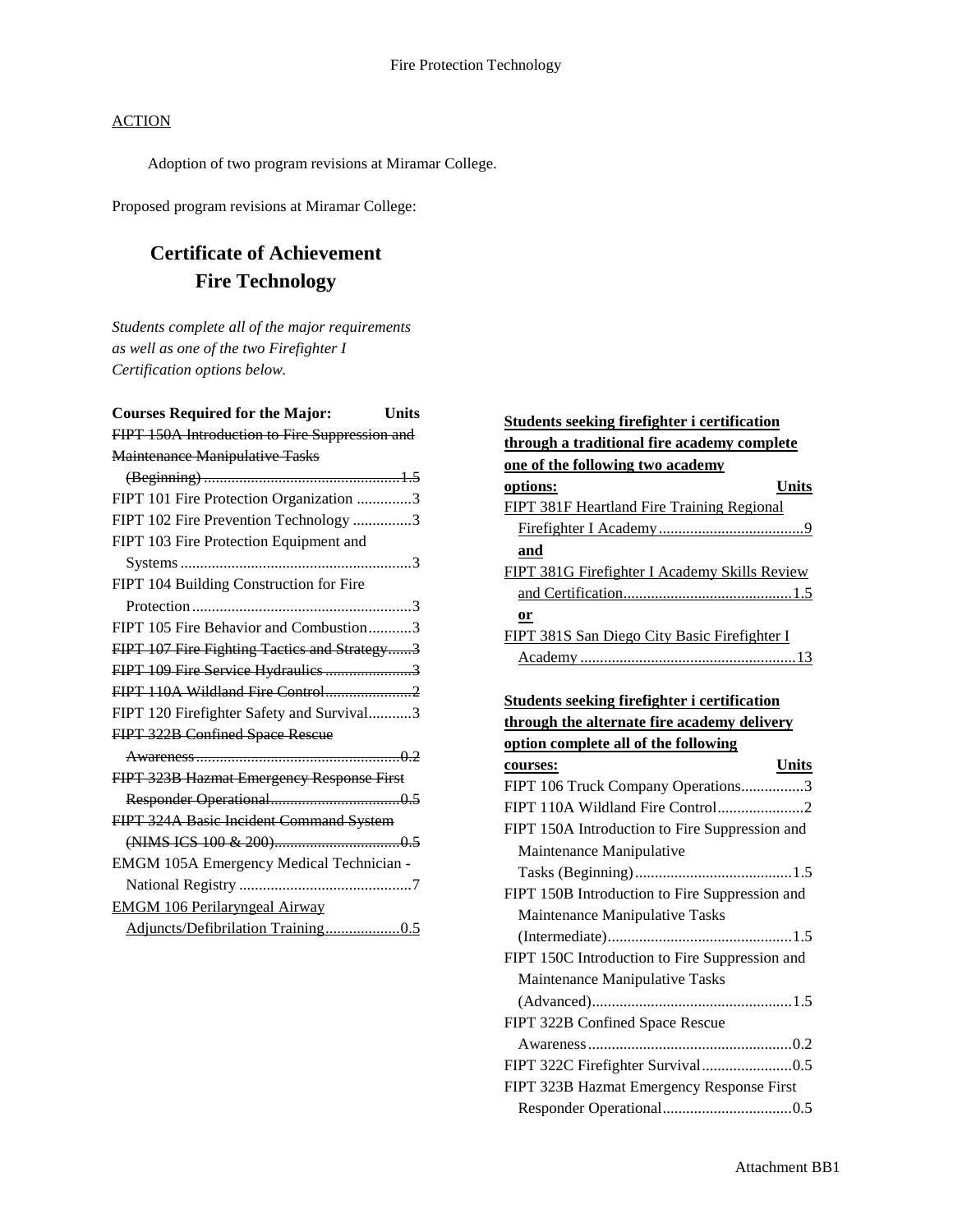FIPT 324A Basic Incident Command System

| FIPT 381G Firefighter I Academy Skills Review |  |
|-----------------------------------------------|--|
|                                               |  |
| Total Units = $35.738.2 - 38.5$               |  |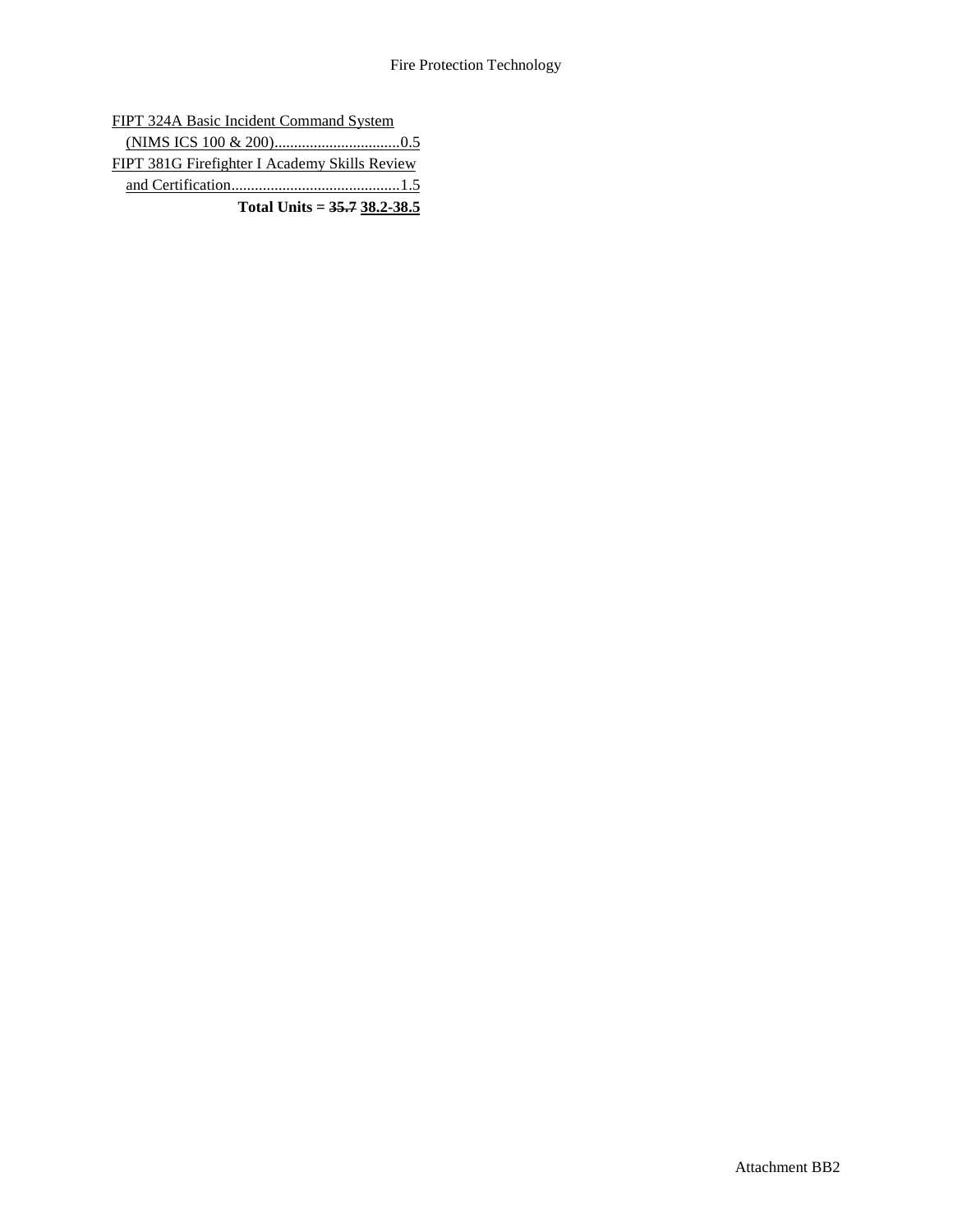## **Associate of Science Degree Fire Technology**

*Students complete all of the major requirements as well as one of the two Firefighter I Certification options below.*

| <b>Courses Required for the Major:</b><br><b>Units</b> |
|--------------------------------------------------------|
| FIPT 150A Introduction to Fire Suppression and         |
| <b>Maintenance Manipulative Tasks</b>                  |
|                                                        |
| FIPT 101 Fire Protection Organization 3                |
| FIPT 102 Fire Prevention Technology 3                  |
| FIPT 103 Fire Protection Equipment and                 |
|                                                        |
| FIPT 104 Building Construction for Fire                |
|                                                        |
| FIPT 105 Fire Behavior and Combustion3                 |
| FIPT 107 Fire Fighting Tactics and Strategy3           |
| FIPT 109 Fire Service Hydraulics 3                     |
| FIPT 110A Wildland Fire Control2                       |
| FIPT 120 Firefighter Safety and Survival3              |
| FIPT 322B Confined Space Rescue                        |
|                                                        |
| FIPT 323B Hazmat Emergency Response First              |
|                                                        |
| FIPT 324A Basic Incident Command System                |
|                                                        |
| EMGM 105A Emergency Medical Technician -               |
|                                                        |
| <b>EMGM 106 Perilaryngeal Airway</b>                   |
| Adjuncts/Defibrilation Training0.5                     |

## **Students seeking firefighter i certification through a traditional fire academy complete one of the following two academy options: Units** FIPT 381F Heartland Fire Training Regional Firefighter I Academy.....................................9 **and** FIPT 381G Firefighter I Academy Skills Review and Certification...........................................1.5 **or** FIPT 381S San Diego City Basic Firefighter I Academy .......................................................13

#### **Students seeking firefighter i certification**

| through the alternate fire academy delivery |
|---------------------------------------------|
| option complete all of the following        |

| <u>ophon comprete an or the rono wing</u>      |
|------------------------------------------------|
| Units<br>courses:                              |
| FIPT 106 Truck Company Operations3             |
| FIPT 110A Wildland Fire Control2               |
| FIPT 150A Introduction to Fire Suppression and |
| Maintenance Manipulative                       |
|                                                |
| FIPT 150B Introduction to Fire Suppression and |
| Maintenance Manipulative Tasks                 |
|                                                |
| FIPT 150C Introduction to Fire Suppression and |
| Maintenance Manipulative Tasks                 |
|                                                |
| FIPT 322B Confined Space Rescue                |
|                                                |
|                                                |
| FIPT 323B Hazmat Emergency Response First      |
|                                                |
| FIPT 324A Basic Incident Command System        |
|                                                |
|                                                |
|                                                |
| Total Units = $35.738.2 - 38.5$                |
| FIPT 381G Firefighter I Academy Skills Review  |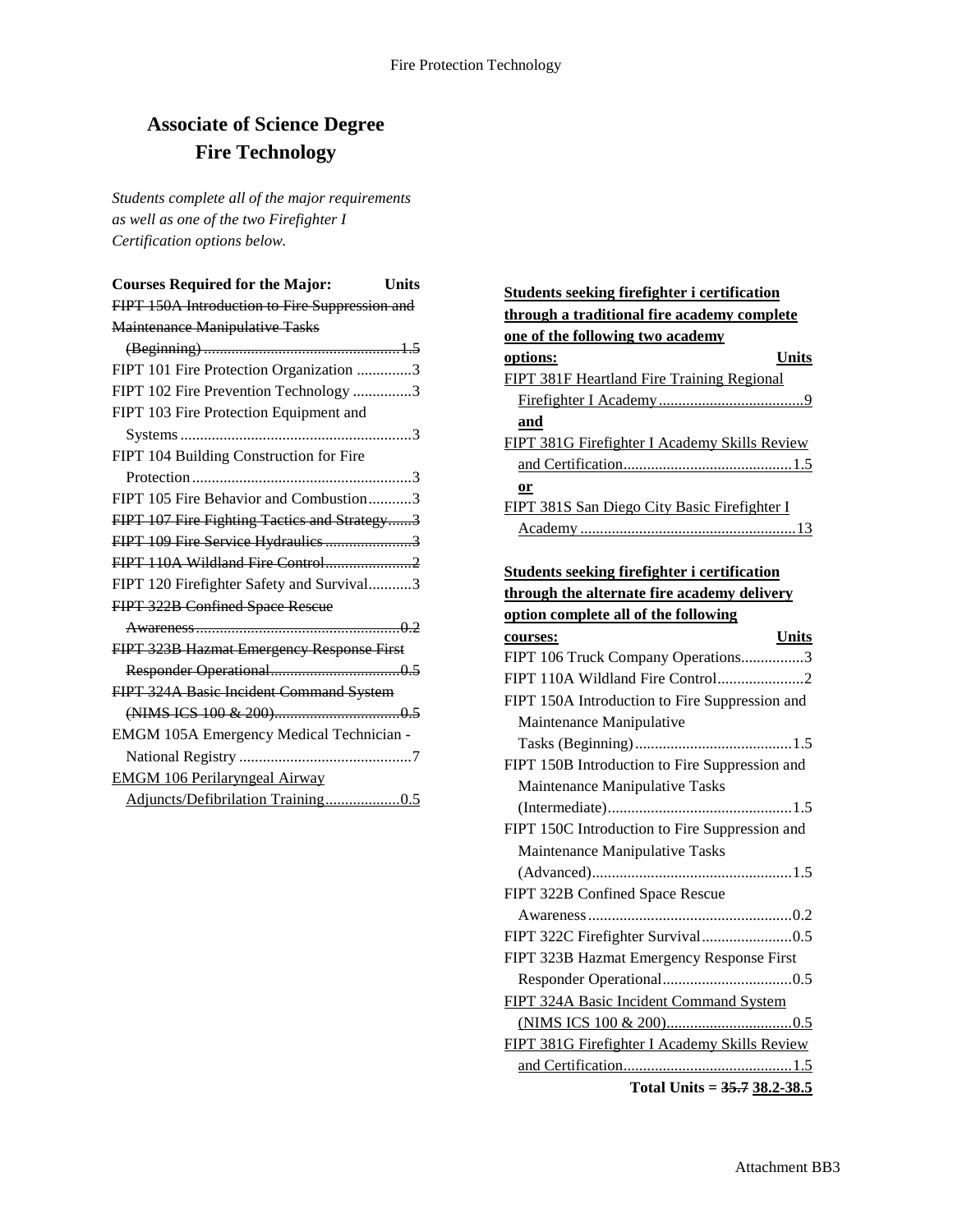Adoption of a program revision at Mesa College.

Proposed program revision at Mesa College:

## **Certificate of Achievement Honors Global Competencies**

| <b>Courses Required for the Major:</b><br>Units |
|-------------------------------------------------|
| COMS 180 Intercultural Communication 3          |
| COMS 135 Interpersonal Communication 3          |
| ENGL 205 Critical Thinking and Intermediate     |
|                                                 |
| ENGL 208 Introduction to Literature 3           |
| MATH 118 Math for the Liberal Arts Student 3    |
| MATH 119 Elementary Statistics 3                |
| PHIL 100 Logic and Critical Thinking 3          |
|                                                 |
| PHIL 205 Critical Thinking and Writing in       |
|                                                 |
| SOCO 201 Advanced Principles of Sociology 3     |
| SOCO 223 Globalization and Social Change 3      |

### **Languages select 5 units from the following: Units**

| TONOWINS:<br>UШts                            |  |
|----------------------------------------------|--|
| CHIN 101 First Course in Mandarin Chinese  5 |  |
| CHIN 102 Second Course in Mandarin Chinese 5 |  |
| CHIN 201 Third Course in Mandarin Chinese 5  |  |
| CHIN 202 Fourth Course in Mandarin Chinese 5 |  |
|                                              |  |
| FREN 102 Second Course in French 5           |  |
|                                              |  |
| FREN 202 Fourth Course in French 5           |  |
| GERM 101 First Course in German 5            |  |
| GERM 102 Second Course in German 5           |  |
| GERM 201 Third Course in German 5            |  |
|                                              |  |
| ITAL 102 Second Course in Italian 5          |  |
|                                              |  |
| JAPN 101 First Course in Japanese 5          |  |
| JAPN 102 Second Course in Japanese 5         |  |
| JAPN 201 Third Course in Japanese 5          |  |
| JAPN 202 Fourth Course in Japanese 5         |  |
|                                              |  |
| LATI 102 Second Course in Latin 5            |  |
|                                              |  |

| RUSS 102 Second Course in Russian 5         |
|---------------------------------------------|
| RUSS 201 Third Course in Russian 5          |
|                                             |
| SPAN 102 Second Course in Spanish 5         |
| SPAN 201 Third Course in Spanish 5          |
| SPAN 202 Fourth Course in Spanish 5         |
| SPAN 215 Spanish for Spanish Speakers I 5   |
| SPAN 216 Spanish for Spanish Speakers II 5  |
| TAGA 101 First Course in Tagalog 5          |
| TAGA 102 Second Course in Tagalog 5         |
| TAGA 201 Third Course in Tagalog 5          |
| VIET 101 First Course in Vietnamese 5       |
| VIET 102 Second Course in Vietnamese 5      |
| VIET 201 Third Course in Vietnamese 5       |
| or                                          |
| AMSL 115 American Sign Language Level       |
|                                             |
| and                                         |
| AMSL 115L American Sign Language I          |
|                                             |
| or                                          |
| AMSL 116 American Sign Language Level       |
|                                             |
| and                                         |
| AMSL 116L American Sign Language II         |
|                                             |
|                                             |
| Global studies select a minimum of 12 units |

| from 4 different disciplines:                | <b>Units</b> |
|----------------------------------------------|--------------|
| ANTH 102 Introduction to Physical            |              |
|                                              |              |
| ANTH 103 Introduction to Cultural            |              |
|                                              |              |
| ANTH 120 Archaeological Artifact Analysis  3 |              |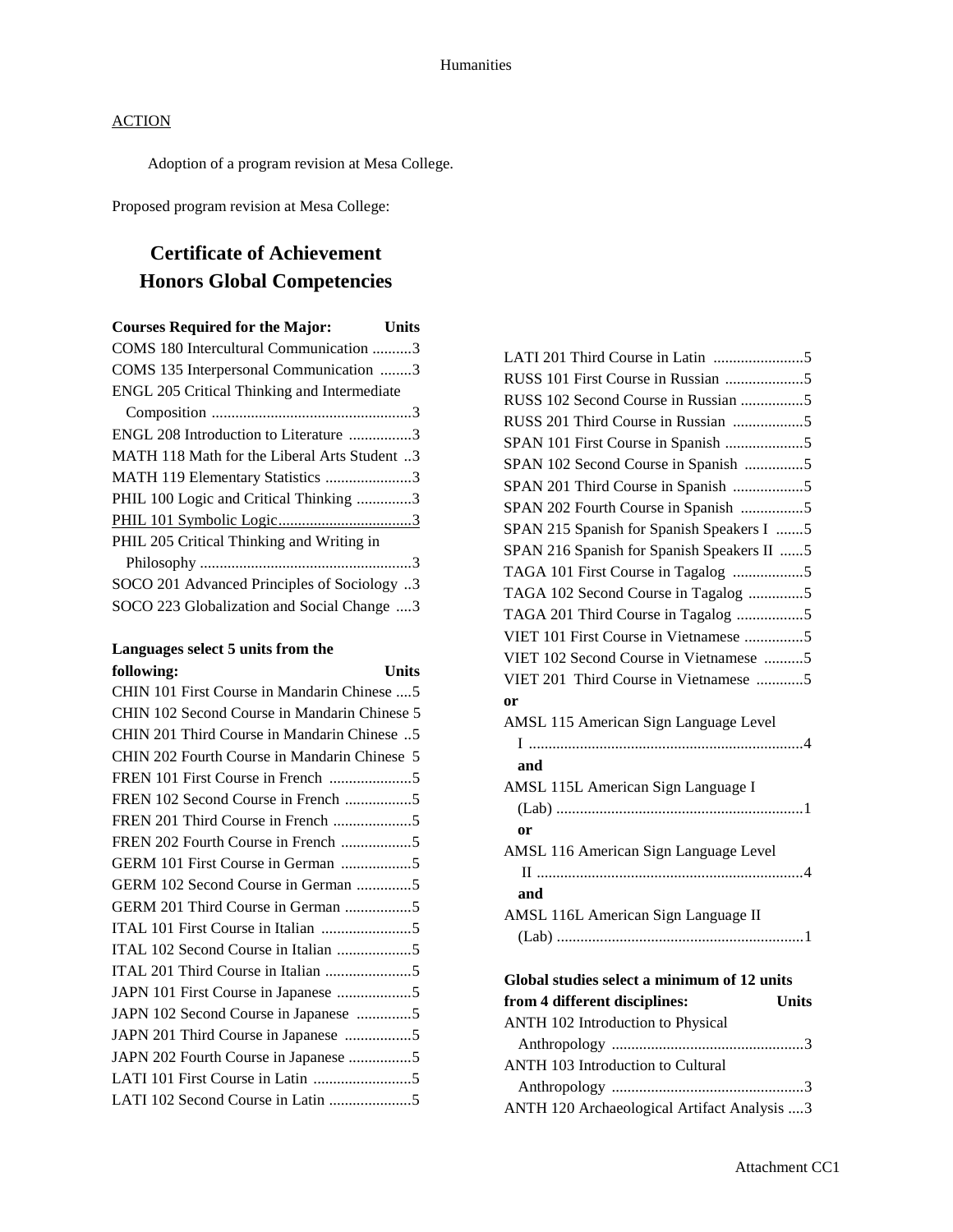| ANTH 200 Introduction to North American       |
|-----------------------------------------------|
|                                               |
| ANTH 215 Cultures of Latin America 3          |
| ARTF 107 Contemporary Art 3                   |
|                                               |
| ARTF 110 Art History: Prehistoric to Gothic 3 |
| ARTF 113 Arts of Africa, Oceania, and the     |
|                                               |
|                                               |
| ARTF 120 Native American Art 3                |
| ARTF 125 Art History: Arts of the Asian       |
|                                               |
| ARTF 191 Cultural Influences on Photography 3 |
| BIOL 100 Natural History - Environmental      |
|                                               |
| BLAS 100 Introduction to Black Studies 3      |
| BLAS 104 Black Psychology 3                   |
| BLAS 110 African American Art 3               |
| BLAS 111Cultural Influences on African Art 3  |
|                                               |
| BLAS 116 Contemporary Social Problems from    |
|                                               |
|                                               |
| BLAS 125 Dynamics of the Black Community 3    |
| BLAS 130 The Black Family 3                   |
| BLAS 140A History of the U.S., Black          |
|                                               |
| BLAS 140B History of the U.S, Black           |
|                                               |
| BLAS 150 Black Women in Literature, Film and  |
|                                               |
| BLAS 155 African American Literature 3        |
| BLAS 165 Sexuality and Black Culture 3        |
| BLAS 175 Psycho-History of Racism and         |
|                                               |
| CHIC 110A Introduction to Chicano Studies 3   |
| CHIC 110B Introduction to Chicano Studies  3  |
| CHIC 135 Chicana/o Literature 3               |
| CHIC 138 Literature of La Raza in Latin       |
|                                               |
| CHIC 141A United States History from a        |
|                                               |
| CHIC 141B United States History from a        |
|                                               |
| CHIC 150 History of Mexico 3                  |
|                                               |
| CHIC 190 Chicano Images in Film 3             |
|                                               |

| CHIC 201 The Indigenous Tradition of Mexico    |
|------------------------------------------------|
| and Ancient Mesoamerica 3                      |
| CHIC 210 Chicano Culture 3                     |
|                                                |
| CISC 181 Principles of Information Systems  4  |
| COMS 103 Oral Communication 3                  |
|                                                |
| DRAM 105 Introduction to Dramatic Arts 3       |
| DRAM 112 Introduction to Script Analysis 3     |
| ECON 120 Principles of Macroeconomics 3        |
| ECON 121 Principles of Microeconomics 3        |
| ENGL 101 Reading and Composition 3             |
| ENGL 105 Composition and Literature 3          |
| ENGL 209 Literary Approaches to Film 3         |
| ENGL 220 Masterpieces of World Literature I:   |
|                                                |
| ENGL 221 Masterpieces of World Literature II:  |
|                                                |
| ENGL 230 Asian American Literature 3           |
| GEOG 102 Cultural Geography 3                  |
| GEOG 104 World Regional Geography 3            |
| HEAL 101 Health and Life-Style 3               |
|                                                |
|                                                |
| HIST 115A History of the Americas I 3          |
| HIST 115B History of the Americas II 3         |
| HIST 120 Introduction to Asian Civilizations 3 |
| HIST 123 U.S. History from the Asian Pacific   |
|                                                |
| HIST 131 Latin America Before Independence 3   |
| HIST 141 Women in United States History I 3    |
| HIST 150 Native Americans in United States     |
|                                                |
| HIST 151 Native Americans in United States     |
|                                                |
|                                                |
| HUMA 101 Introduction to the Humanities I 3    |
| HUMA 102 Introduction to the Humanities II 3   |
| HUMA 103 Introduction to the New Testament 3   |
| HUMA 104 Introduction to the Old Testament .3  |
| HUMA 106 World Religions 3                     |
|                                                |
| HUMA 205 Exploring Human Values Through        |
|                                                |
| JOUR 202 Introduction to Mass Communication 3  |
| MUSI 100 Introduction to Music 3               |
| MUSI 105 Music of Our Time 3                   |
|                                                |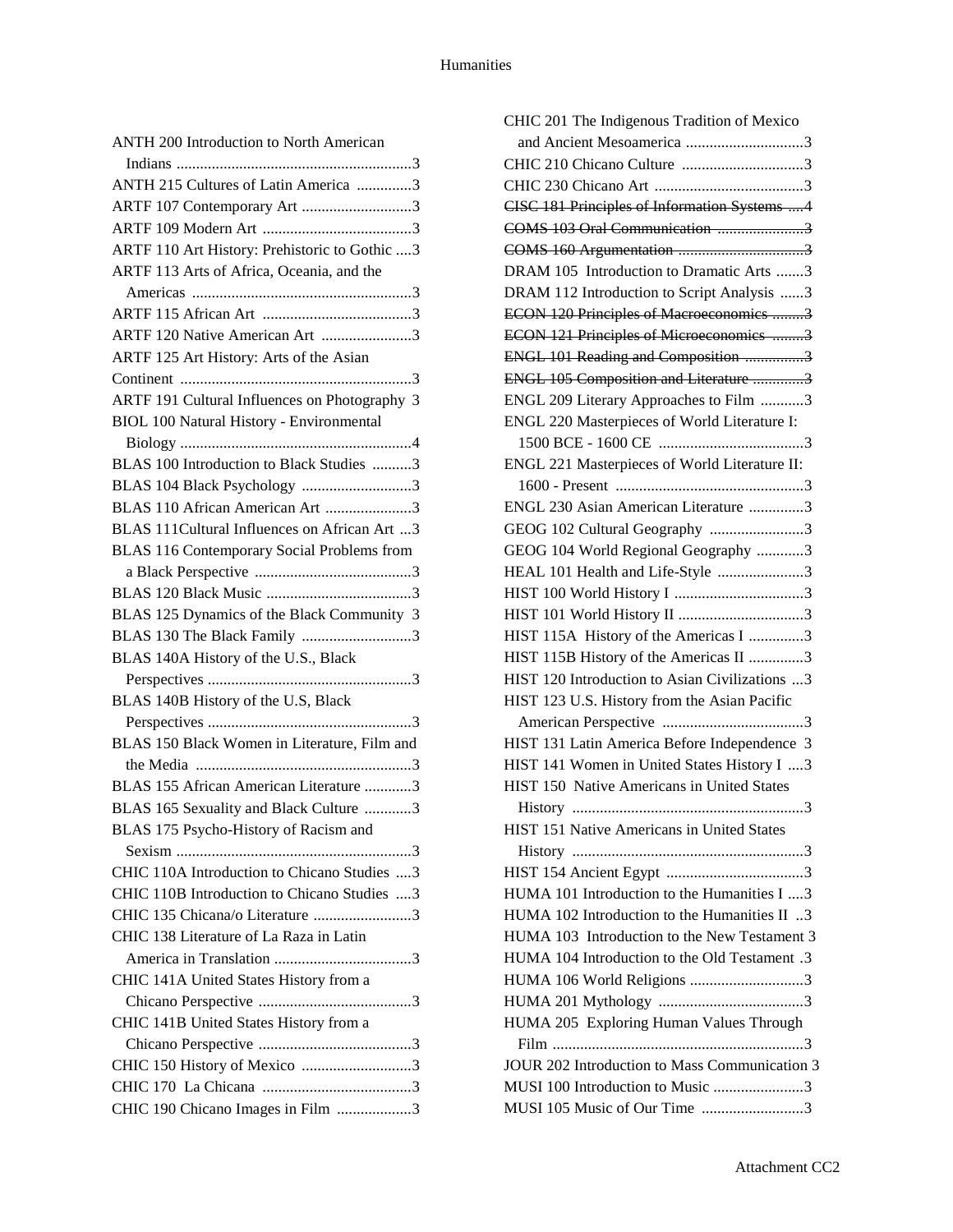| ARTF 111 Art History: Renaissance to             |
|--------------------------------------------------|
|                                                  |
|                                                  |
|                                                  |
| HIST 121 Asian Civilizations in Modern           |
|                                                  |
| PHIL 103 Historical Introduction To Philosophy 3 |
| PHIL 104A History Of Western Philosophy 3        |
| PHIL 106 Asian Philosophy 3                      |
| PHIL 104B History of Western Philosophy 3        |
| PHIL 107 Reflections on Human Nature 3           |
| PHIL 109 Issues in Social Philosophy 3           |
| PHIL 108 Perspectives on Human Nature and        |
|                                                  |
| PHIL 110 Philosophy of Religion 3                |
| PHIL 125 Philosophy of Women 3                   |
| PHIL 130 Philosophy of Art and Music 3           |
| POLI 101 Introduction to Political Science 3     |
| POLI 103 Comparative Politics 3                  |
| POLI 140 Contemporary International Politics .3  |
| PSYC 101 General Psychology 3                    |
| PSYC 112 Interpersonal Relations 3               |
| PSYC 133 Psychology of Women 3                   |
| PSYC 135 Marriage and Family Relations 3         |
| PSYC 137 Human Sexual Behavior 3                 |
| PSYC 166 Introduction to Social Psychology 3     |
| PSYC 230 Psychology of Lifespan                  |
|                                                  |
| PSYC 245 Abnormal Psychology 3                   |
| SOCO 101 Principles of Sociology 3               |
| SOCO 110 Contemporary Social Problems 3          |
| PERG 120 College Success and Lifelong            |
| 3                                                |
| PERG 130 Career Life Planning 3                  |
| MUSI 125 Music, The Arts, and Humanity 3         |
| AMSL 150 Introduction to Deaf Culture 3          |
| ARCH 126 History of Ancient World                |
|                                                  |
| ARCH 127 History of World Architecture:          |
| Renaissance Through Contemporary 3               |
| BUSE 119 Business Communications 3               |
| BUSE 150 Human Relations in Business 3           |
| DRAM 150 Cinema as Art and Communication         |
|                                                  |
| DRAM 151 Cinema as Art and Communication         |
|                                                  |

| HIST 130 The Modern Middle East 3            |  |
|----------------------------------------------|--|
| HIST 132 Latin America Since Independence .3 |  |
| ARTF 130 Pre-Columbian Art 3                 |  |
| BIOL 110 Introduction to Oceanography 3      |  |
|                                              |  |
| CHEM 111 Chemistry in Society 3              |  |
| GEOL 100 Physical Geology 3                  |  |
|                                              |  |
|                                              |  |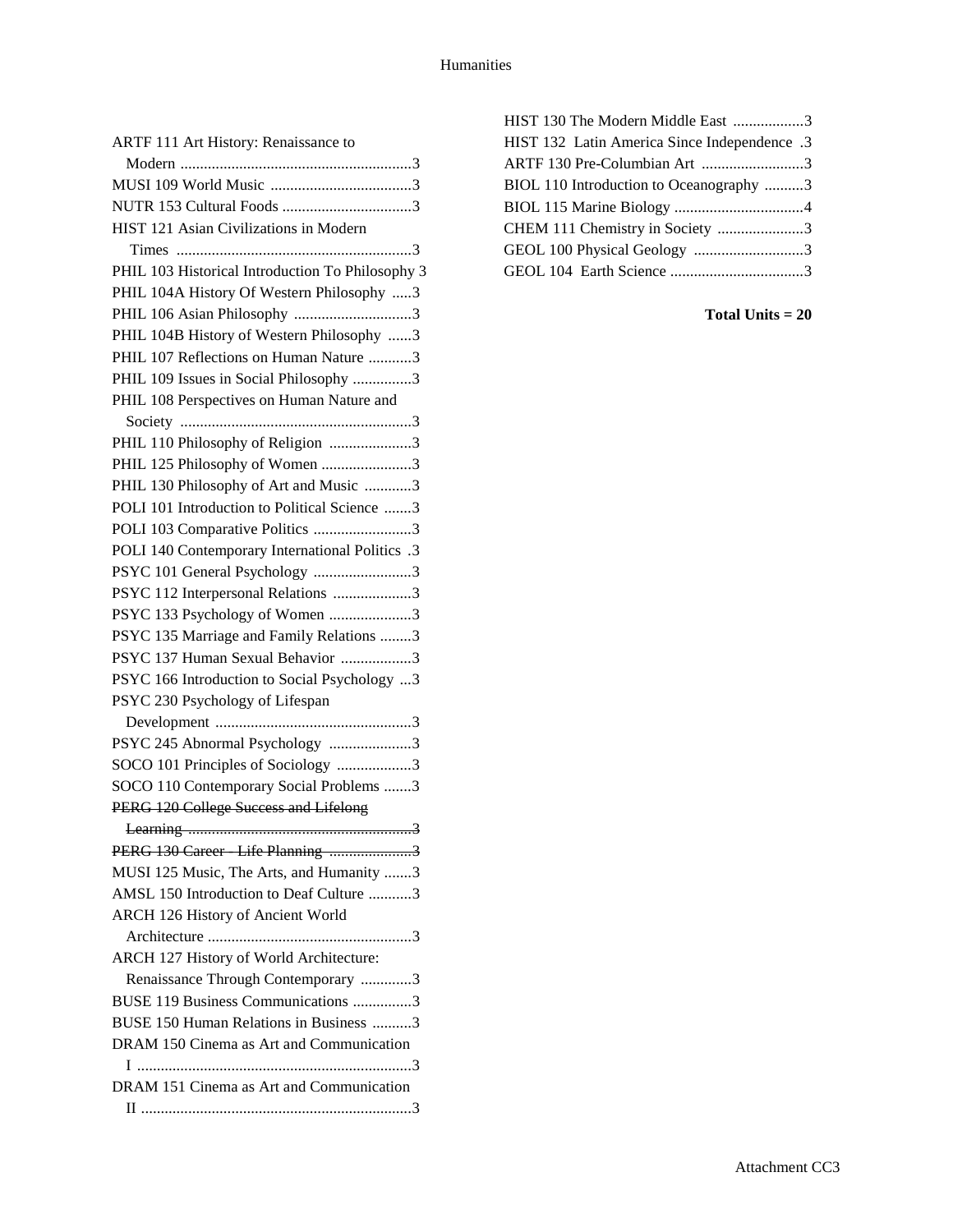Adoption of two program revisions at Mesa College.

Proposed program revisions at Mesa College:

## **Associate of Arts Degree Liberal Arts and Sciences: Language Arts and Humanities-Philosophy**

| <b>Courses Required for the Major:</b><br><b>Units</b> |
|--------------------------------------------------------|
| PHIL 102A Introduction to Philosophy: Reality          |
|                                                        |
| PHIL 102B Introduction to Philosophy:                  |
|                                                        |
| Select a minimum of 12 units:<br><b>Units</b>          |
| PHIL 104A History Of Western Philosophy 3              |
| PHIL 104B History of Western Philosophy 3              |
| PHIL 103 Historical Introduction To                    |
|                                                        |
| PHIL 100 Logic and Critical Thinking3                  |
|                                                        |
| PHIL 105 Contemporary Philosophy                       |
| Contemporary Philosophy 3                              |
| PHIL 106 Asian Philosophy3                             |
| PHIL 107 Reflections on Human Nature3                  |
| PHIL 108 Perspectives on Human Nature and              |
|                                                        |
| PHIL 109 Issues in Social Philosophy3                  |
| PHIL 110 Philosophy of Religion 3                      |
| PHIL 111 Philosophy In Literature 3                    |
| PHIL 112 Philosophy of Science3                        |
| PHIL 125 Philosophy of Women 3                         |
| PHIL 126 Introduction to Philosophy of                 |
| Contemporary Gender Issues3                            |
| PHIL 130 Philosophy of Art and Music 3                 |
| PHIL 131 Environmental Ethics3                         |
| PHIL 205 Critical Thinking and Writing in              |
|                                                        |
| HUMA 101 Introduction to the Humanities I3             |
| HUMA 103 Introduction to the New                       |
|                                                        |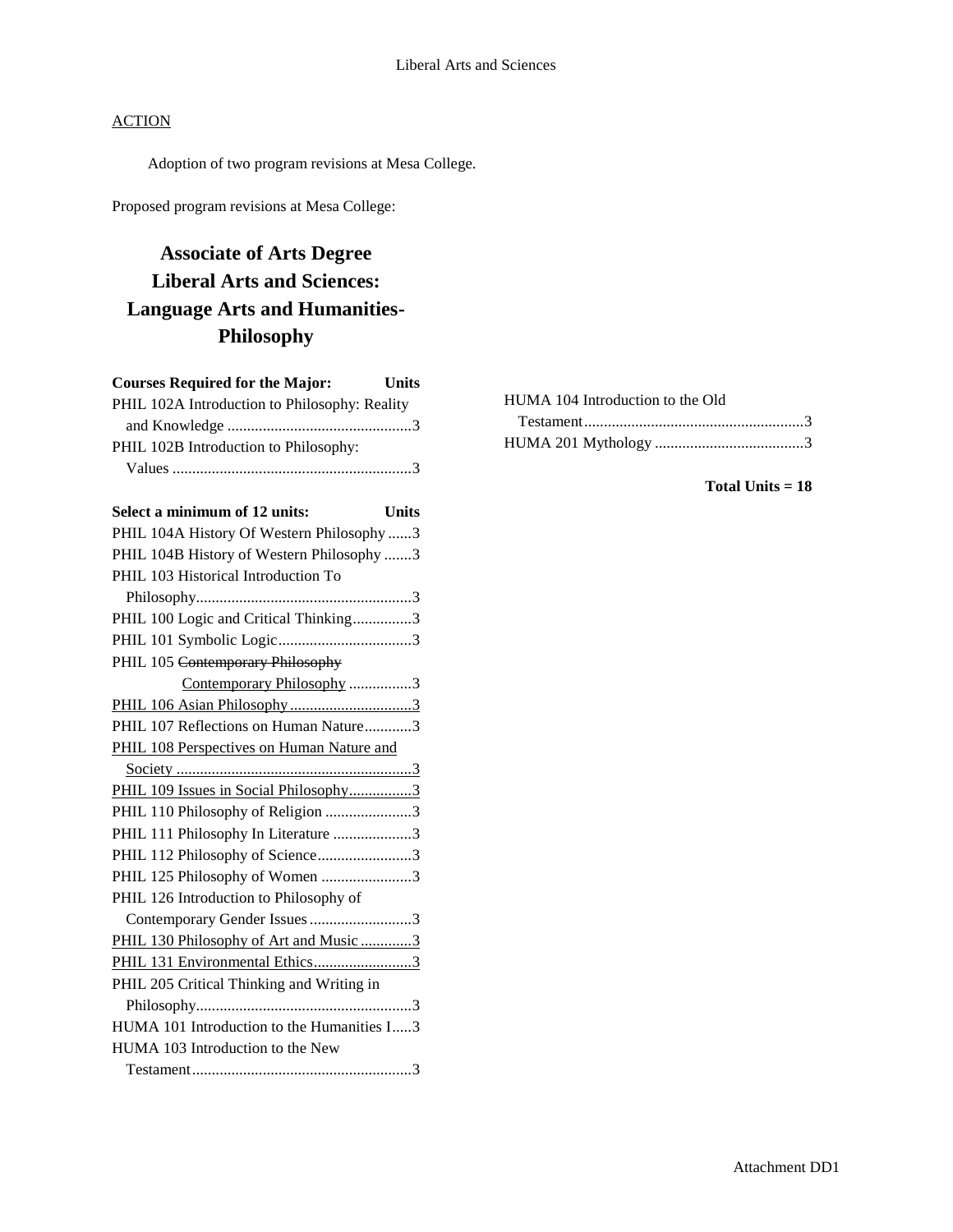## **Associate of Arts Degree Liberal Arts and Sciences: Business Studies**

| <b>Courses Required for the Major:</b>  | <b>Units</b> |
|-----------------------------------------|--------------|
| ACCT 116A Financial Accounting 4        |              |
| ACCT 116B Managerial Accounting 4       |              |
| ECON 120 Principles of Macroeconomics3  |              |
| ECON 121 Principles of Microeconomics 3 |              |
|                                         |              |

| Select a minimum of 4 units:<br><b>Units</b>      |
|---------------------------------------------------|
| BUSE 101 Business Mathematics 3                   |
| BUSE 115 Statistics for Business3                 |
| BUSE 119 Business Communications3                 |
| BUSE 120 Personal Financial Management3           |
| <b>BUSE 127 Social Media for Business 3</b>       |
| <b>BUSE 129 Introduction to Entrepreneurship3</b> |
| BUSE 140 Business Law and the Legal               |
|                                                   |
| <b>BUSE 190 Academic and Career Opportunities</b> |
|                                                   |
| CHIC 141A United States History from a            |
|                                                   |
| CHIC 141B United States History from a            |
|                                                   |
| CISC 181 Principles of Information Systems4       |
|                                                   |
|                                                   |
| HIST 105 Introduction to Western Civilization     |
|                                                   |
| HIST 109 History of the United States I3          |
| HIST 110 History of the United States II 3        |
| HIST 115A History of the Americas I3              |
| HIST 115B History of the Americas II3             |
| HIST 120 Introduction to Asian Civilizations  3   |
| HIST 121 Asian Civilizations in Modern Times 3    |
| HOSP 101 Introduction to Hospitality &            |
|                                                   |
| MATH 116 College and Matrix Algebra3              |
| MATH 119 Elementary Statistics3                   |
| MATH 121 Basic Techniques of Applied              |
|                                                   |
| MATH 122 Basic Techniques of Calculus II 3        |
| MATH 150 Calculus with Analytic Geometry          |
|                                                   |
| POLI 102 The American Political System 3          |

| PSYC 101 General Psychology3            |
|-----------------------------------------|
| PSYC 258 Behavioral Science Statistics3 |
| SOCO 101 Principles of Sociology3       |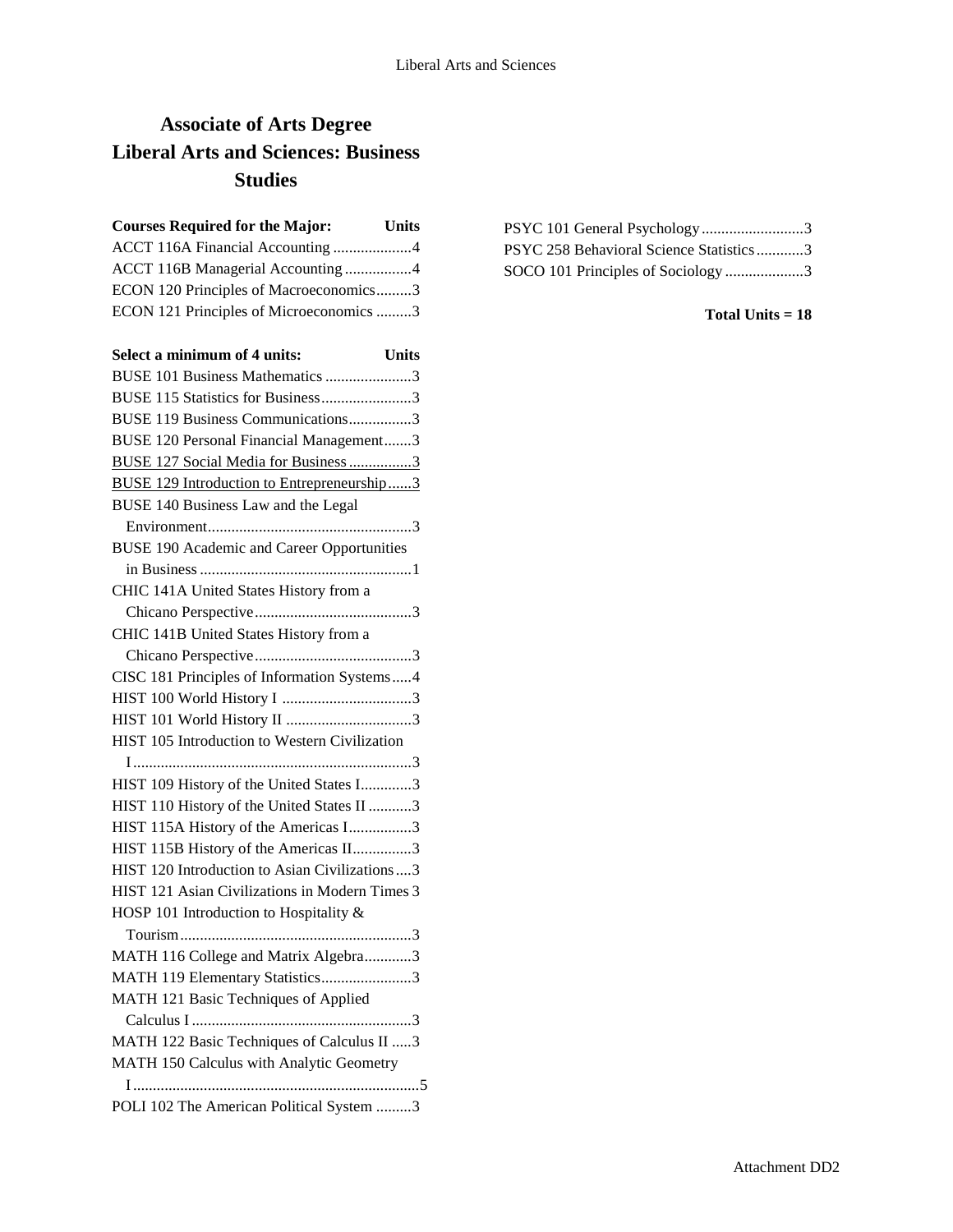Adoption of a program revision at City College.

Proposed program revision at City College:

## **Certificate of Performance Advanced Manufacturing**

| <b>Courses Required for the Major:</b>          | <b>Units</b> |
|-------------------------------------------------|--------------|
|                                                 |              |
| MFET 210 Statistical Process Control3           |              |
| MFET 230 Lean Manufacturing3                    |              |
| MFET 150 Manufacturing Automation3              |              |
| or                                              |              |
| <b>MFET 150A Manufacturing Automation I and</b> |              |
| <b>MFET 150B Manufacturing Automation II1.5</b> |              |
| It is recommended that MFET 150 and MFET        |              |
| 210 be completed before taking MFET 230.        |              |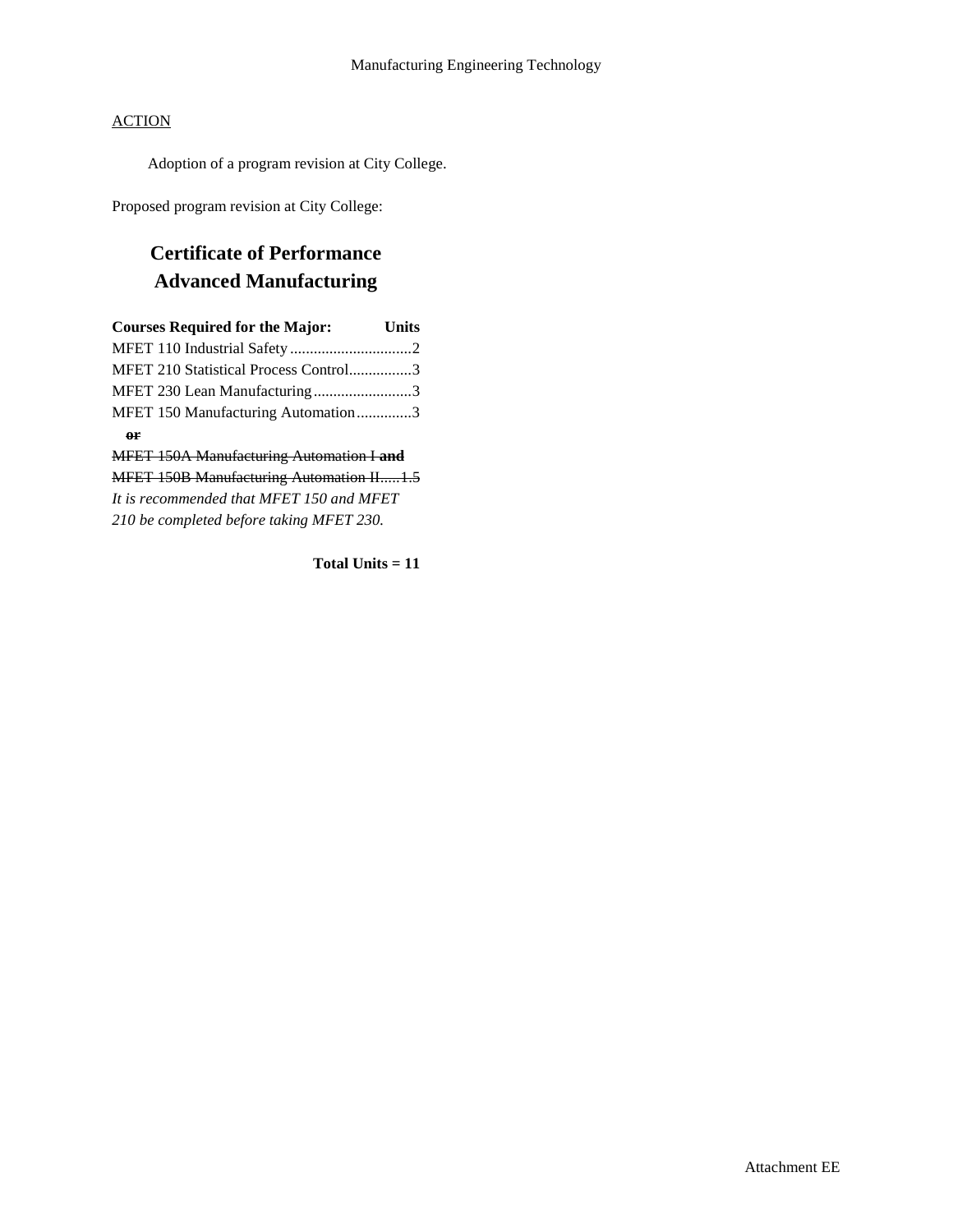Adoption of two program revisions at Mesa College.

Proposed program revisions at Mesa College:

## **Associate of Science Degree Marketing**

| <b>Courses Required for the Major:</b><br><b>Units</b> |  |
|--------------------------------------------------------|--|
| MARK 100 Principles of Marketing 3                     |  |
| MARK 105 Professional Selling 3                        |  |
| MARK 110 Principles of Retailing 3                     |  |
|                                                        |  |
| ACCT 116A Financial Accounting 4                       |  |
| ACCT 116B Managerial Accounting 4                      |  |
| BUSE 100 1 Introduction to Business 3                  |  |
| BUSE 101 Business Mathematics 3                        |  |
| BUSE 119 Business Communications3                      |  |
| BUSE 140 Business Law and the Legal                    |  |
|                                                        |  |
| BUSE 150 Human Relations in Business3                  |  |
| CISC 181 Principles of Information Systems4            |  |
| ECON 120 Principles of Macroeconomics3                 |  |
| COMS 135 Interpersonal Communication 3                 |  |
| IBUSE 100 is recommended as a first semester           |  |
| course.                                                |  |
|                                                        |  |

| Select 6 units from the following:   | <b>Units</b> |
|--------------------------------------|--------------|
| BUSE 127 Social Media for Business 3 |              |
|                                      |              |
| MARK 110 Principles of Retailing 3   |              |
| MARK 130 Advertising Principles3     |              |

**Total Units = 45 42**

## **Certificate of Achievement Marketing**

| <b>Courses Required for the Major:</b>              | Units |
|-----------------------------------------------------|-------|
| MARK 100 Principles of Marketing 3                  |       |
|                                                     |       |
| MARK 110 Principles of Retailing 3                  |       |
| MARK 130 Advertising Principles3                    |       |
| ACCT 116A Financial Accounting 4                    |       |
| BUSE 100 1 Introduction to Business 3               |       |
| BUSE 101 Business Mathematics 3                     |       |
| BUSE 119 Business Communications3                   |       |
| BUSE 140 Business Law and the Legal                 |       |
|                                                     |       |
| CISC 181 Principles of Information Systems4         |       |
| <b>IBUSE 100</b> is recommended as a first semester |       |
| course.                                             |       |

| Select 6 units from the following:   | <b>Units</b> |
|--------------------------------------|--------------|
| BUSE 127 Social Media for Business 3 |              |
|                                      |              |
| MARK 110 Principles of Retailing 3   |              |
| MARK 130 Advertising Principles3     |              |

**Total Units = 32 29**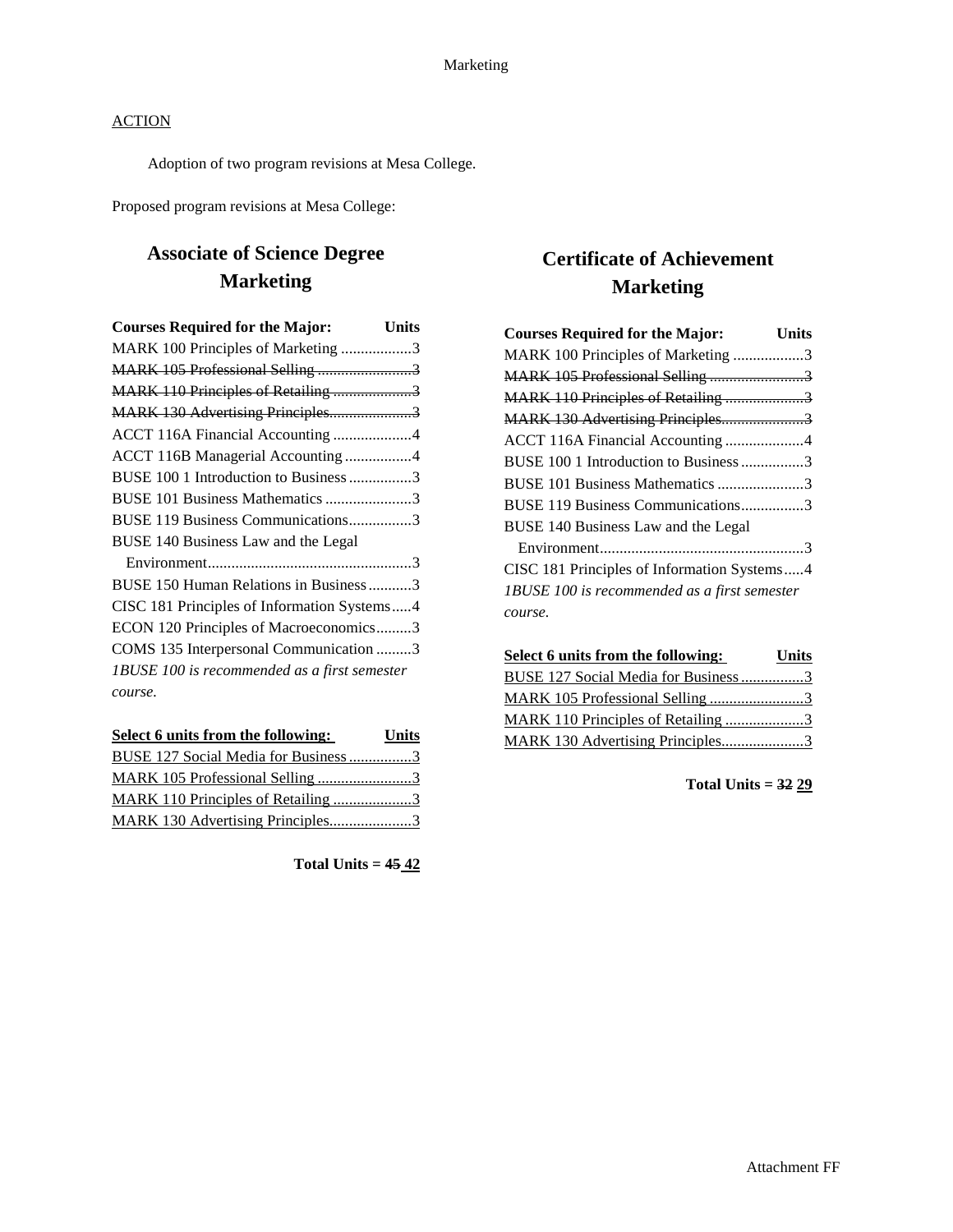Adoption of two program revisions at Mesa College.

Proposed program revisions at Mesa College:

## **Certificate of Achievement Medical Assisting**

| <b>Program Prerequisites:</b>                 | <b>Units</b> |
|-----------------------------------------------|--------------|
| MEDA 110 Medical Terminology 3                |              |
| and                                           |              |
| MEDA 055 Fundamentals Human Anatomy and       |              |
|                                               |              |
| or                                            |              |
| <b>BIOL 160 Elements of Human Anatomy and</b> |              |
|                                               |              |
|                                               |              |
| Courses required for the major:               | <b>Units</b> |
| MEDA 055 Fundamentals Human Anatomy and       |              |
|                                               |              |
| or                                            |              |
| <b>BIOL 160 Elements of Human Anatomy and</b> |              |
|                                               |              |
| MEDA 056 Administrative Medical Assisting     |              |
|                                               |              |
| MEDA 064 Medical Ethics and Legal Issues for  |              |
| the Allied Health Professional 1              |              |
| MEDA 068 Human Behavior for Allied Health     |              |
|                                               |              |
| MEDA 076 Principles of Infection Control and  |              |
|                                               |              |
| MEDA 078 Principles of Patient Care2          |              |
| MEDA 082 Diagnostic Testing 1                 |              |
| MEDA 084 Phlebotomy for Medical Assisting2    |              |
| MEDA 086 Administrative Medical Assisting     |              |
|                                               |              |
| MEDA 088 Electrocardiogram Application 0.5    |              |
| MEDA 092 Minor Surgery0.5                     |              |
| MEDA 094 Medication Administration 0.5        |              |
| MEDA 096 Directed Clinical Practice 3         |              |
| MEDA 097 Directed Clinical Practice 4.5       |              |
| MEDA 110 Medical Terminology3                 |              |
| MEDA 115 Pathophysiology3                     |              |

**Total Units = 27.5 29-30**

## **Associate of Science Degree Medical Assisting**

| <b>Program Prerequisites:</b>                 | <b>Units</b> |
|-----------------------------------------------|--------------|
| MEDA 110 Medical Terminology 3                |              |
| and                                           |              |
| MEDA 055 Fundamentals Human Anatomy and       |              |
|                                               |              |
| $\theta$ F                                    |              |
| <b>BIOL 160 Elements of Human Anatomy and</b> |              |
|                                               |              |
|                                               |              |
| Courses required for the major:               | <b>Units</b> |
| MEDA 055 Fundamentals Human Anatomy and       |              |
|                                               |              |
| $or$                                          |              |
| <b>BIOL 160 Elements of Human Anatomy and</b> |              |
|                                               |              |
| MEDA 056 Administrative Medical Assisting     |              |
|                                               |              |
| MEDA 064 Medical Ethics and Legal Issues for  |              |
| the Allied Health Professional 1              |              |
| MEDA 068 Human Behavior for Allied Health     |              |
|                                               |              |
| MEDA 076 Principles of Infection Control and  |              |
|                                               |              |
| MEDA 078 Principles of Patient Care2          |              |
| MEDA 082 Diagnostic Testing 1                 |              |
| MEDA 084 Phlebotomy for Medical Assisting2    |              |
| MEDA 086 Administrative Medical Assisting     |              |
|                                               |              |
| MEDA 088 Electrocardiogram Application0.5     |              |
| MEDA 092 Minor Surgery0.5                     |              |
| MEDA 094 Medication Administration 0.5        |              |
| MEDA 096 Directed Clinical Practice 3         |              |
| MEDA 097 Directed Clinical Practice 4.5       |              |
| MEDA 110 Medical Terminology3                 |              |
| MEDA 115 Pathophysiology3                     |              |

**Total Units = 27.5 29-30**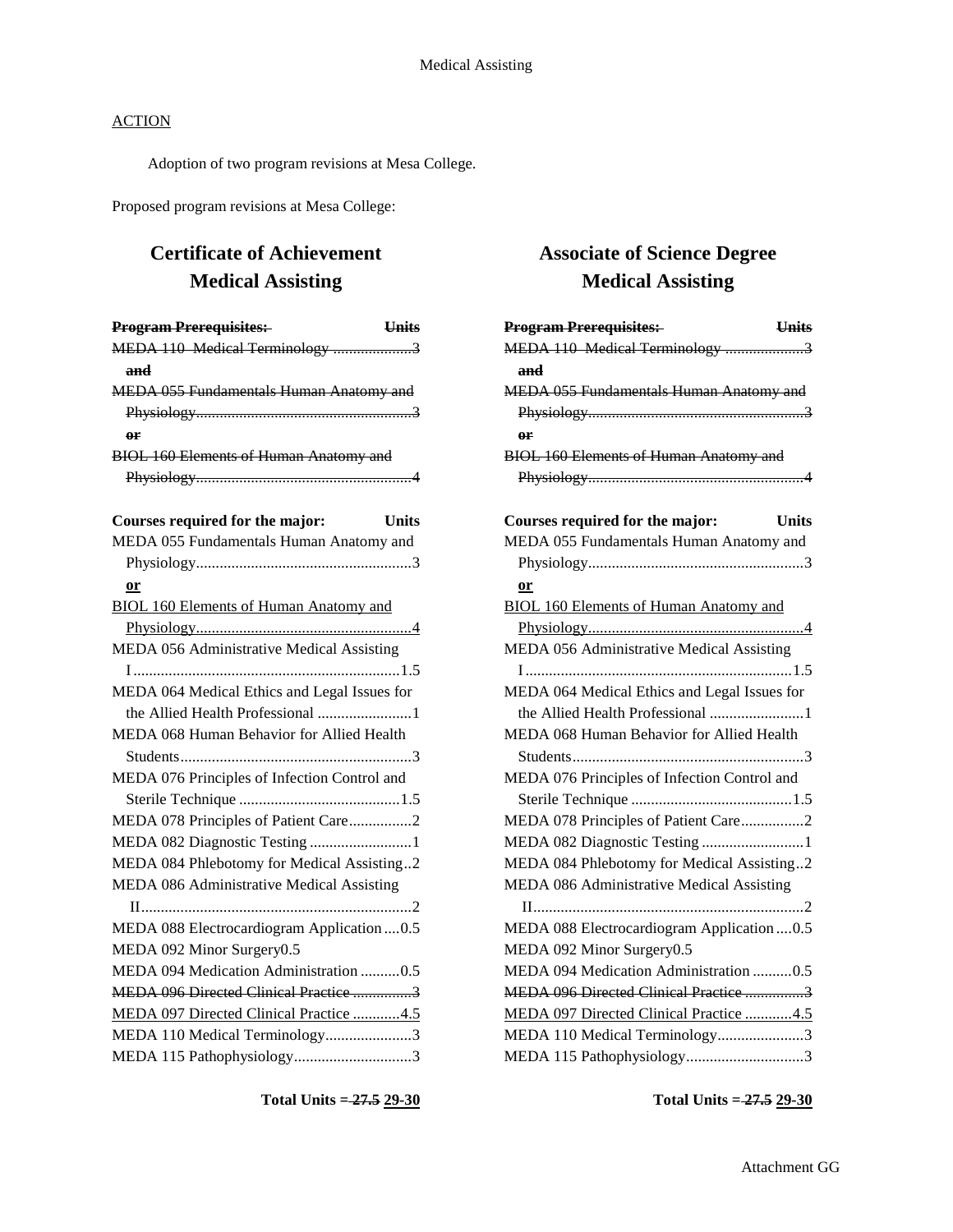Adoption of a program revision at Miramar College.

Proposed program revision at Miramar College:

## **Associate of Science Degree Audio Production and Engineering**

| <b>Courses Required for the Major:</b> Units |  |
|----------------------------------------------|--|
| MUSI 108 The Business of Music3              |  |
| MUSI 150A Basic Musicianship3                |  |
| MUSI 190 The Electronic Music Studio 3       |  |
|                                              |  |
| MUSI 202 Computer Music 3                    |  |
| MUSI 204 Audio System Design and             |  |
|                                              |  |
| MUSI 205A Projects in Electronic Music 3     |  |
| MUSI 205B Projects in Electronic Music 3     |  |

#### **Complete at least two of the following**

| courses:                                     |
|----------------------------------------------|
| MUSI 209A Electronic Music Studio Internship |
|                                              |
| MUSI 209B Electronic Music Studio Internship |
|                                              |
| MUSI 209C Electronic Music Studio Internship |
|                                              |
| MUSI 209D Electronic Music Studio Internship |
|                                              |

**Total Units = 26 24**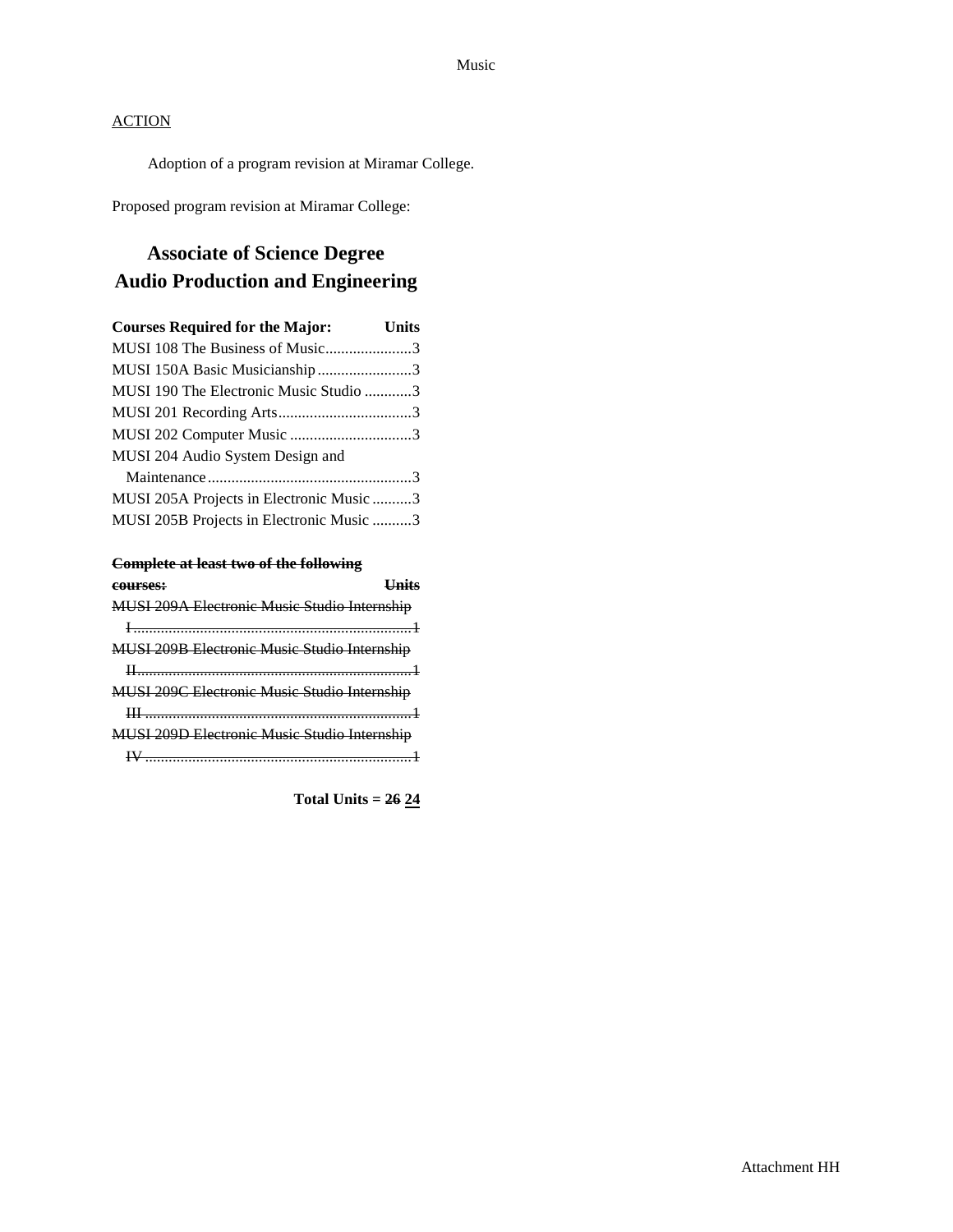Adoption of a program revision at Mesa College.

Proposed program revision at Mesa College:

## **Certificate of Achievement Dietary Manager**

*Students must complete all of the following courses with a grade of "C" or better within a five-year period at Mesa College in order to earn the Dietary Manager Certificate of Achievement.*

| <b>Courses Required for the Major:</b>              | ∐nits |
|-----------------------------------------------------|-------|
| NUTR 050 Introduction to Dietetic Services in       |       |
|                                                     |       |
| <b>NUTR 055 Principles of Cooking in Healthcare</b> |       |
|                                                     |       |
| <b>NUTR 060 Food Operations in Healthcare</b>       |       |
|                                                     |       |
| NUTR 092 Directed Clinical Practice 3.5             |       |
| CBTE 151 Microsoft Access: Basic 1                  |       |
|                                                     |       |
| CACM 101 Sanitation, Safety and Equipment3          |       |
| NUTR 116 Principles of Cooking in Healthcare        |       |
|                                                     |       |
|                                                     |       |
| NUTR 180 Nutrition and Diet Therapy3                |       |
| <b>NUTR 199 Food Operations in Healthcare</b>       |       |
|                                                     |       |

**Total Units = 15 13.5**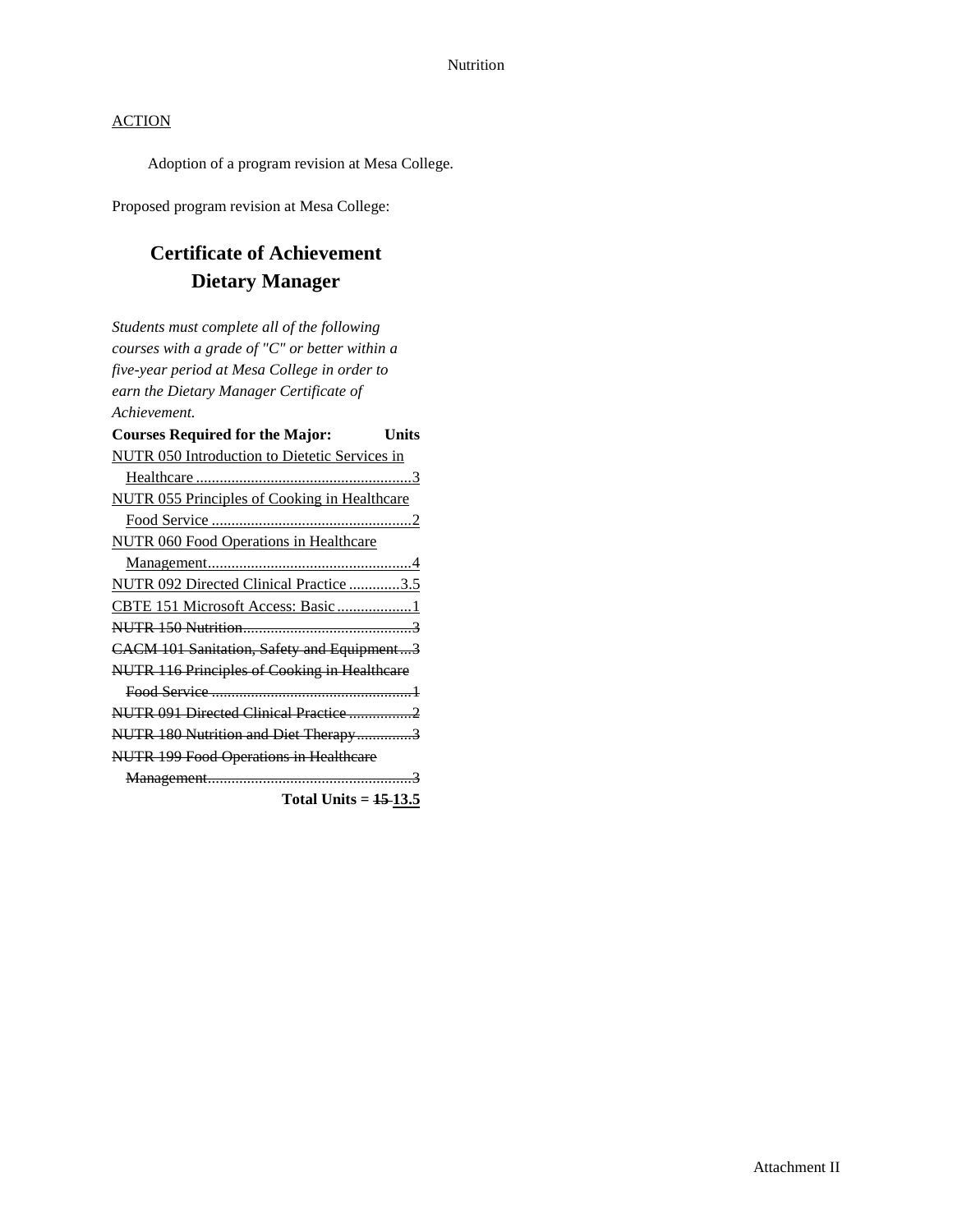Adoption of a program revision at Mesa College.

Proposed program revision at Mesa College:

## **Certificate of Performance Phlebotomy Training**

| <b>Program Prerequisites:</b>                           | Units |
|---------------------------------------------------------|-------|
| ENGL 047A Integrated Reading, Writing and               |       |
|                                                         |       |
| or                                                      |       |
| <b>ENGL 048 College Reading and Study Skills II and</b> |       |
| ENGL 049 Basic Composition 3                            |       |
| and                                                     |       |
| MATH 038 Pre Algebra and Study Skills4                  |       |
| <b>Courses Required for the Major:</b>                  | Units |
|                                                         |       |
| PHLB 060 Phlebotomy Directed Clinical                   |       |
|                                                         |       |
| PHLB 065 Phlebotomy Directed Clinical                   |       |
| Practice                                                |       |

**Total Units = 5.5 6**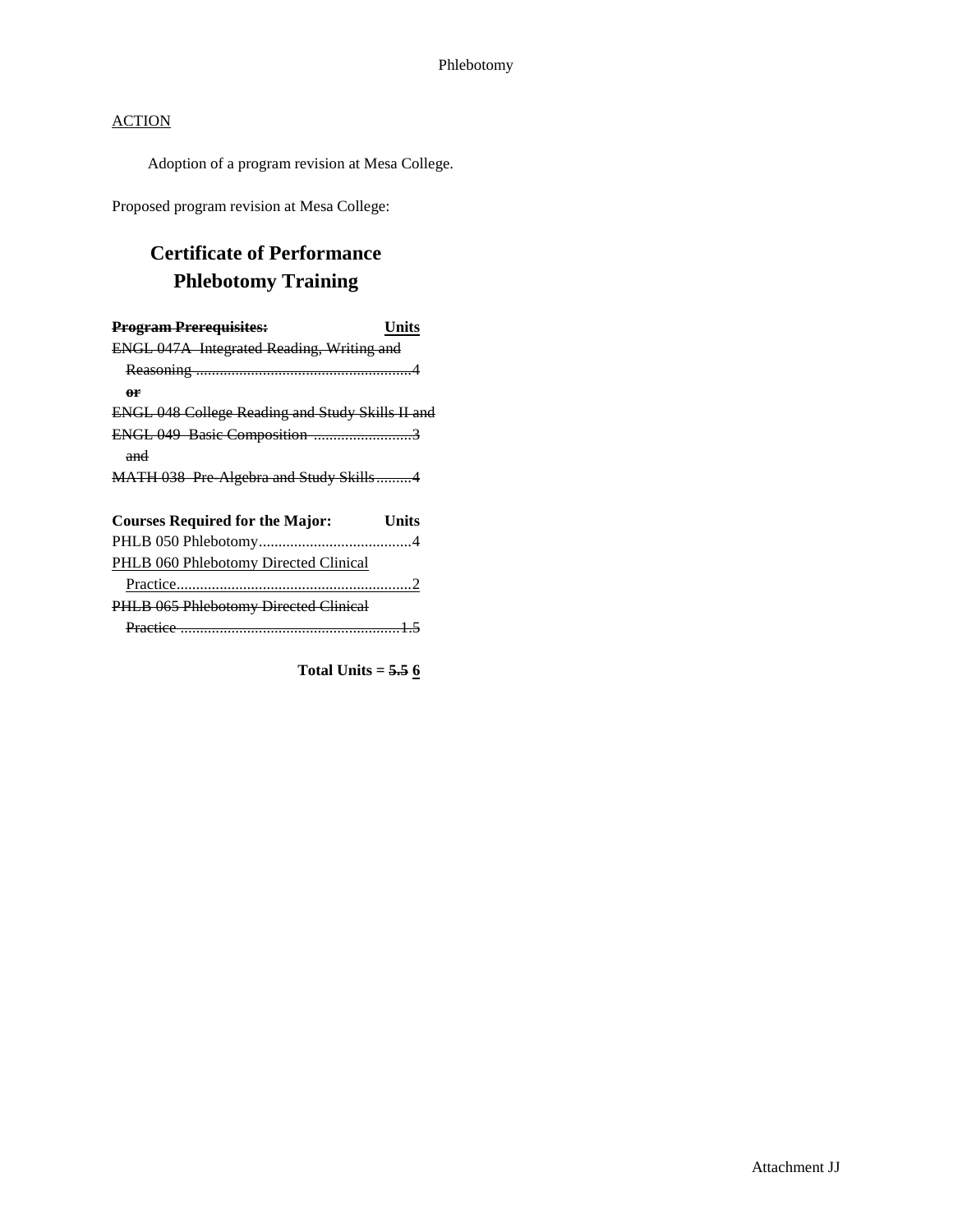Adoption of a program revision at Mesa College.

Proposed program revision at Mesa College:

## **Associate of Science Degree Physical Therapist Assistant**

| <b>Program Prerequisites:</b>                 | Hnits |
|-----------------------------------------------|-------|
| <b>BIOL 160 Elements of Human Anatomy and</b> |       |
| Physiology or                                 |       |
| <b>BIOL 230 Human Anatomy and</b>             |       |
|                                               |       |
| MATH 096 Intermediate Algebra and             |       |
|                                               |       |
| <b>COMS 135 Interpersonal Communication</b>   |       |

| <b>Courses Required for the Major:</b><br><b>Units</b> |
|--------------------------------------------------------|
| PHYR 210 Introduction to Physical Therapy 2            |
| PHYR 215 Documentation Skills1                         |
| PHYR 220 Growth, Development, and Aging 3              |
| PHYR 225 Acute Care Techniques 2                       |
| PHYR 225L Acute Care Techniques Lab2                   |
| PHYR 230 Introduction To Human Movement3               |
| PHYR 240 Introduction to Pathology3                    |
| PHYR 250 Introduction to Therapeutic                   |
|                                                        |
| PHYR 260 Topics in Neurology and                       |
|                                                        |
| PHYR 260L Topics in Neurology and                      |
|                                                        |
| PHYR 263 Patient Management1                           |
| PHYR 264 Therapeutic Modalities1.5                     |
| PHYR 264L Therapeutic Modalities Lab1.5                |
| PHYR 275 Orthopedic Exercise and                       |
|                                                        |
| PHYR 275L Orthopedic Exercise and                      |
|                                                        |
| PHYR 280 Organization of Physical Therapy2             |

| PHYR 291 Directed Clinical Practice I3   |  |
|------------------------------------------|--|
|                                          |  |
| PHYR 298 Directed Clinical Practice III5 |  |
| PHYR 292 Directed Clinical Practice 2    |  |
| PHYR 294 Directed Clinical Practice II3  |  |
| PHYR 297 Directed Clinical Practice III3 |  |
|                                          |  |

**Total Units = 53 – 57 46**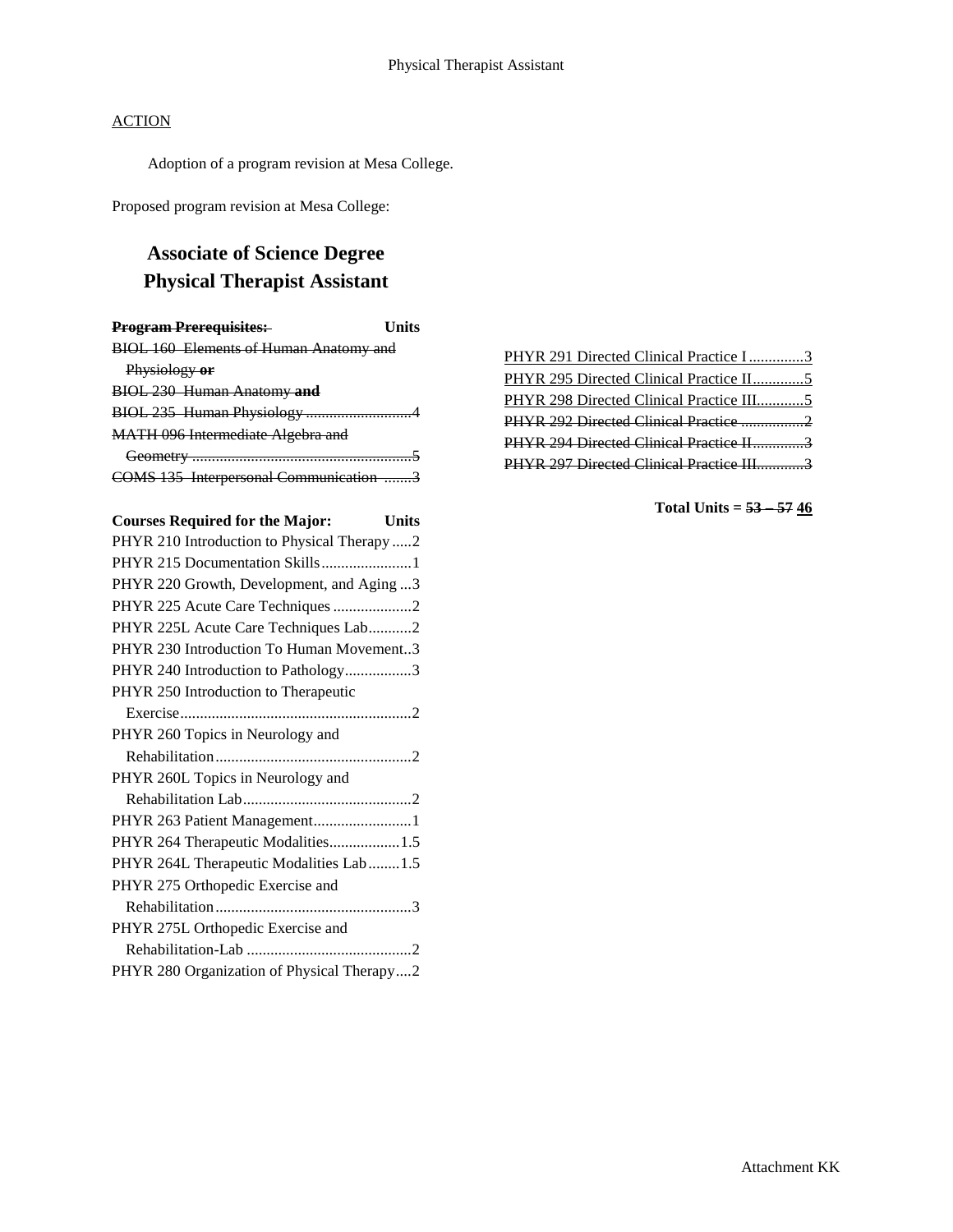Adoption of two program revisions at Mesa College.

Proposed program revisions at Mesa College:

## **Certificate of Achievement Radiologic Technology**

| <b>Program Prerequisites:</b><br><b>Units</b>   |
|-------------------------------------------------|
| <b>BIOL 160 Elements of Human Anatomy and</b>   |
|                                                 |
| MATH 096 Intermediate Algebra and               |
|                                                 |
| CISC 150 Introduction to Computer and           |
|                                                 |
| oг                                              |
| CISC 181 Principles of Information Systems4     |
| PHYS 100 Introductory Physics 4                 |
| MEDA 110 Medical Terminology 3                  |
| COMS 135 Interpersonal Communication or         |
| COMS 180 Intercultural Communication 3          |
| CHEM 100 Fundamentals of Chemistry 3            |
|                                                 |
| <b>Courses Required for the Major:</b><br>Units |
| RADT 050 Concepts in Imaging Technology 2       |
| RADT 060 Venipuncture for Radiology 0.5         |
| RADT 086 Fluoroscopy and Radiation              |
|                                                 |
| RADT 086L Fluoroscopy and Radiation Safety      |
|                                                 |
| RADT 101 Basic Radiologic Technology 2          |
|                                                 |
| RADT 121 Radiographic Exposure3                 |
| RADT 121C Radiographic Exposure                 |
|                                                 |
|                                                 |
| RADT 150 Forensic Radiology for the             |
|                                                 |
| RADT 190 Radiographic Positioning I 1           |
| RADT 190L Radiographic Positioning-I            |

| RADT 190L Radiographic Positioning-1   |  |
|----------------------------------------|--|
|                                        |  |
| RADT 192 Image Analysis for Radiologic |  |
|                                        |  |
| RADT 201 Radiographic Positioning II 1 |  |

| RADT 201L Radiographic Positioning II        |
|----------------------------------------------|
|                                              |
| RADT 210 Radiographic Positioning III1       |
| RADT 210L Radiographic Positioning III Lab1  |
| RADT 221 Advanced Imaging Techniques2        |
| RADT 230 Radiologic Science 2                |
| RADT 241 Sectional Anatomy1                  |
| RADT 241L Sectional Anatomy Lab 0.5          |
| RADT 242 Organization of Radiology1          |
| RADT 231 Pathology for Imaging Sciences 2    |
| RADT 251A Directed Clinical Practice I 3     |
| RADT 251B Directed Clinical Practice II4     |
|                                              |
| RADT 252B Directed Clinical Practice IV 5    |
| RADT 253A Directed Clinical Practice V5      |
| RADT 253B Directed Clinical Practice VI 5    |
| RADT 254A Directed Clinical Practice I4.5    |
| RADT 254B Directed Clinical Practice II 6    |
| RADT 254C Directed Clinical Practice III7.5  |
| RADT 255A Directed Clinical Practice IV  7.5 |
| RADT 255B Directed Clinical Practice V7.5    |
| RADT 255C Directed Clinical Practice VI  7.5 |
| RADT 275 Computed Tomography Imaging2        |
| <b>RADT 275L Computed Tomography Imaging</b> |
|                                              |

**Total Units = 64.5 78**